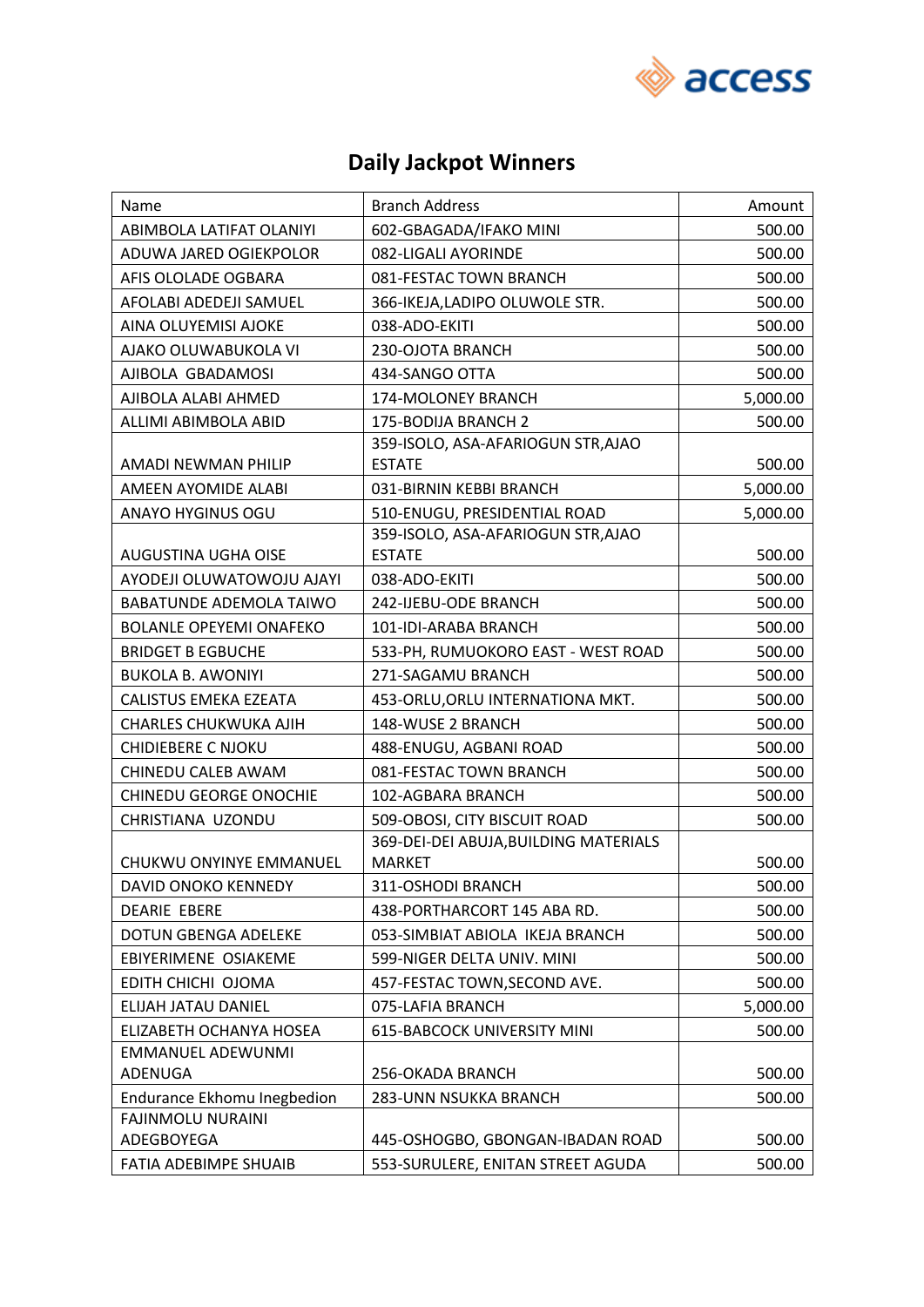

| FELIX NWEKE ONU                 | 107-RUMUOKORO BRANCH                          | 500.00   |
|---------------------------------|-----------------------------------------------|----------|
| <b>GOODNESS UZOCHI ORJI</b>     | 526-UMUAHIA, IKOT - EKPENE ROAD               | 500.00   |
| HABEEB OLADELE AYINDE           | 025-ASABA BRANCH                              | 500.00   |
| Hamzat Ajao Ismaila             | 337-EPE BRANCH                                | 500.00   |
| HANDAN EMMANUEL ELISHA          | 456-KUBWA, ABUJA NASCO ROAD                   | 500.00   |
| HARRISON OJEI                   | 557-AJAH, ADDO ROAD                           | 500.00   |
| HELEN ELIPIM GBEBLEWU           | 088-OGBA BRANCH                               | 500.00   |
|                                 | 429-TRADE FAIR COMPLEX, ASPAMDA               |          |
| <b>IBRAHIM OLAWALE BALOGUN</b>  | OFFICE BLOCK 2                                | 500.00   |
| IFEYINWA STELLA OBIKA           | 420-AWKA, AZIKIWE STREET                      | 500.00   |
| <b>IJEOMA JUDITH ANYANWU</b>    | 456-KUBWA, ABUJA NASCO ROAD                   | 5,000.00 |
| IMOLEAYO OLAMIDE ADEMOLA        | 097-USELU BRANCH                              | 500.00   |
| <b>IMOLEAYO SUNDAY OYEWUNMI</b> | 440-IKORODU 83 LAGOS ROAD                     | 500.00   |
| <b>ISRAEL OLAMILEKAN SIKIRU</b> | 482-AKANRAN - IBADAN BRANCH                   | 500.00   |
|                                 | 421-ALABA INTERNATIONAL, DOBBIL               |          |
| <b>JOY ACHOGBA</b>              | PLAZA AVENUE                                  | 500.00   |
| KINGSLEY EJIKE ONYIMA           | 404-EBUTE METTA, MARKET STR.OYINGBO           | 5,000.00 |
| <b>KOLAWOLE TOBI</b>            | 220-EKOTEDO BRANCH IBADAN                     | 500.00   |
| <b>LABARAN NAZIR</b>            | 213-BELLO ROAD BRANCH KANO                    | 500.00   |
| <b>MARIAM NNAJI</b>             | 034-BAUCHI BRANCH                             | 5,000.00 |
| MUKTAR MOHAMMED IYA             | 578-UNIV. OF MAIDUGURI MINI                   | 500.00   |
| <b>NAFIU ALIYU</b>              | 262-A2 AHMADU BELLO WAY BRANCH                | 500.00   |
| NANA BARAU K.                   | 414-GARKI ABUJA MUHAMMED BUHARI<br><b>WAY</b> | 5,000.00 |
| <b>OBIAKOR JUDE</b>             | 197-LEKKI 1 BRANCH                            | 500.00   |
| <b>OBUNNE O KINGSLEY</b>        | 358-PH, TRANS AMADI                           | 500.00   |
| ODUNAYO RACHAEL FAMOBIO         | 398-KATSINA, NAGODO RD.                       | 500.00   |
| OGHENEYOLE PRECIOUS AGARI       | 025-ASABA BRANCH                              | 500.00   |
| OKAM NNAMDI                     | 438-PORTHARCORT 145 ABA RD.                   | 500.00   |
| OKEKE NKECHI STELLA             | 154-BRIDGE HEAD BRANCH                        | 500.00   |
| OKORO CHINWEUBA EMMANUEL        | 543-ENUGU, NIKE LAKE ROAD                     | 500.00   |
| OKORO UCHE                      | 163-IFAKO-GBAGADA BRANCH                      | 500.00   |
| OKPALA ONYEKACHI                | 138-OKPARA AVENUE BRANCH                      | 500.00   |
| <b>OLADELE AZEES OLALEK</b>     | 242-IJEBU-ODE BRANCH                          | 500.00   |
| OLALEKAN MUSIBAUDEEN            | 005-OSHOGBO BRANCH                            | 500.00   |
| OLAMIDE MICHAEL ABEL            | 595-GUDU MARKET MINI                          | 500.00   |
| <b>OLAWALE AMOS ADEMARATI</b>   | 525-ILESHA, ITA BALOGUN STREET                | 500.00   |
|                                 | 461-ZONE 4 ABUJA, HERBERT MACAULAY            |          |
| OLUFEMI OLOGUN MD               | <b>WAY</b>                                    | 500.00   |
| OLUMIDE EBENEZER ATITEBI        | 075-LAFIA BRANCH                              | 500.00   |
| OLUWASEUN AYOBAM COKER          | 101-IDI-ARABA BRANCH                          | 500.00   |
| OLUWASIJIBOMI OPEOLUWA          |                                               |          |
| <b>OGUNNAIKE</b>                | 059-YOLA BRANCH                               | 500.00   |
| <b>ONYIYE GIFT ANASORONYE</b>   | 023-WARRI BRANCH                              | 500.00   |
| OPARA KELECHI NNEDIMMA          | 605-IMO STATE SEC MINI                        | 500.00   |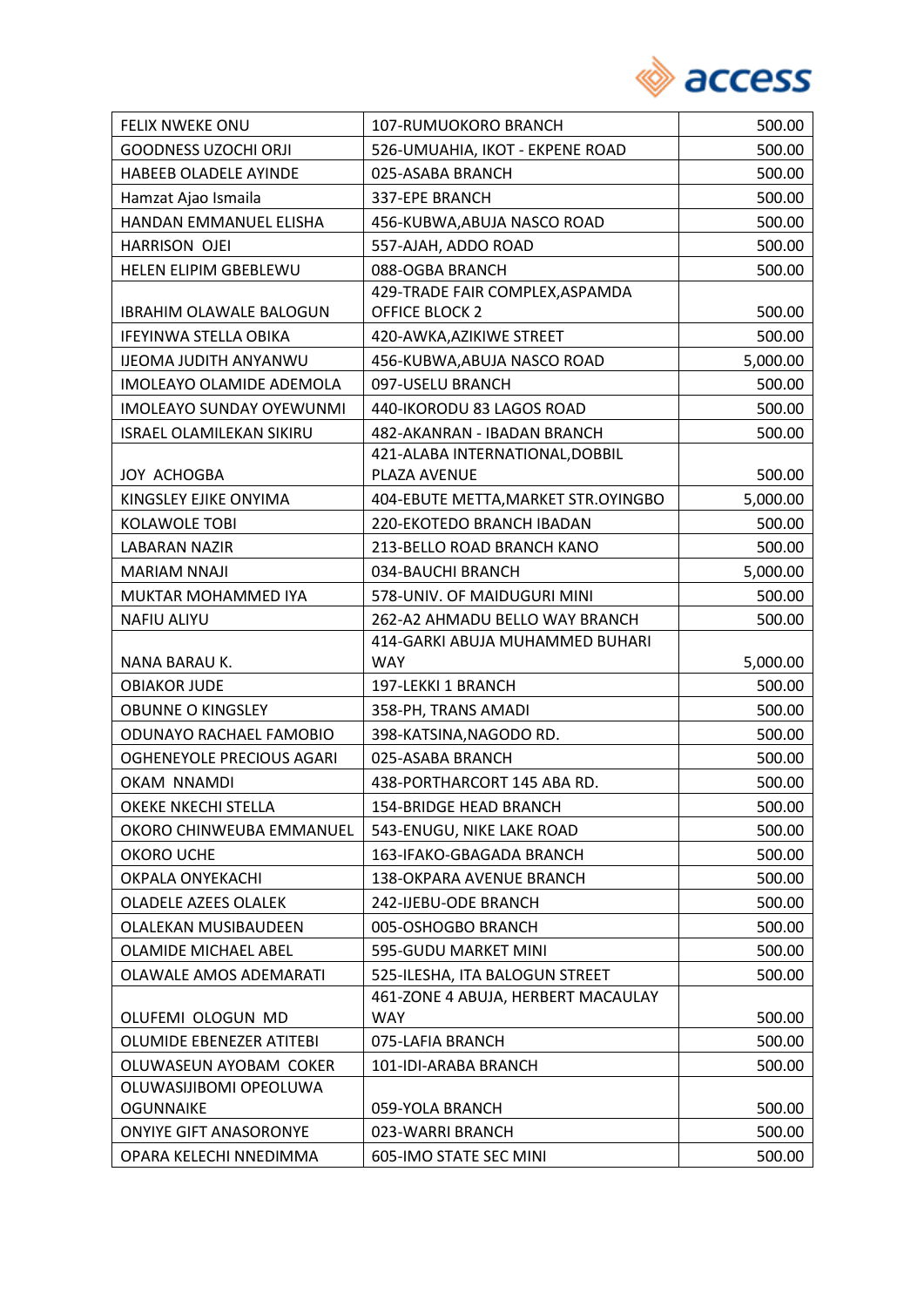

| <b>ORESEGUN TEMITOPE</b>                      |                                    |          |
|-----------------------------------------------|------------------------------------|----------|
| OLUWASEUN                                     | 072-UMUAHIA BRANCH                 | 500.00   |
| ORIYOMI G ADEDARA                             | 014-VICTORIA ISLAND BRANCH         | 500.00   |
| <b>OWOLABI SEYI EZEKIEL</b>                   | 038-ADO-EKITI                      | 500.00   |
| PAUL OLUYEMI ISAIAH                           | 213-BELLO ROAD BRANCH KANO         | 5,000.00 |
| PRECIOUS CHINAEZIMUZO                         |                                    |          |
| <b>IFEBIGH</b>                                | 608-DALEKO MINI                    | 500.00   |
| <b>QUADRI ALABI LASISI</b>                    | 167-OYO BRANCH                     | 500.00   |
|                                               | 414-GARKI ABUJA MUHAMMED BUHARI    |          |
| RABI ABDULLAHI                                | <b>WAY</b>                         | 500.00   |
| RASHEEDAT MOTUNRAYO                           |                                    |          |
| <b>OLALEYE</b>                                | 538-ABEOKUTA, ADATAN ROAD          | 500.00   |
| REBECCA EHI IJOKO<br>REMIGUS ANAYOCHUKWU      | 434-SANGO OTTA                     | 500.00   |
| <b>NGWU</b>                                   | 543-ENUGU, NIKE LAKE ROAD          | 500.00   |
| ROHEEM A AKINWALE                             | 502-OREGUN, ZIATECH ROAD OREGUN    | 500.00   |
| RUKAYAT JIMOH                                 | 142-ALAGBADO BRANCH                | 500.00   |
| SAHEED KHALID                                 | 192-IWO ROAD 2 BRANCH              | 500.00   |
| SAHEED BABATUNDE                              |                                    |          |
| <b>OGUNMOLA</b>                               | 094-ASOKORO BRANCH                 | 500.00   |
| SAMUEL ADELEKE ASOGBON                        | 014-VICTORIA ISLAND BRANCH         | 500.00   |
| SAMUEL OPEYEMI KALEJAYE                       | 242-IJEBU-ODE BRANCH               | 5,000.00 |
| SARAH SAMUEL MBAYA                            | 578-UNIV. OF MAIDUGURI MINI        | 500.00   |
| SHADRACH MESHACK NWOBA                        | 434-SANGO OTTA                     | 500.00   |
| SIKIRU OLADAPO SALAMI                         | 008-ALLEN AVENUE IKEJA BRANCH      | 500.00   |
| SINA ALLI                                     | 386-APATA-IBADAN BRANCH            | 500.00   |
| STEPHEN OGBONNA OBODO                         | 324-OGIDI BRANCH                   | 500.00   |
| SUNDAY LAWRENCE AKINWUMI                      | 073-OGUNLANA DRIVE BRANCH          | 500.00   |
| TAIWO OLASUPO                                 | 548-IBADAN, AGBENI MARKET          | 500.00   |
| TONY ARINZE BENARD                            | 367-KADUNA,1 KACHIA RD.            | 500.00   |
| <b>TYAVGER TITUS MANYOM</b>                   | 491-WUSE II ABUJA, AMINU KANO CR   | 500.00   |
| <b>UMEAYOR OLIVER OZOR-</b>                   |                                    |          |
| <b>UDEGBUNEM</b>                              | 287-ABAKALIKI ROAD ENUGU           | 500.00   |
|                                               | 421-ALABA INTERNATIONAL, DOBBIL    |          |
| URAMAH IFEANYI                                | PLAZA AVENUE                       | 500.00   |
| YAHAYA ABDULLAHI                              | 022-JOS BRANCH                     | 500.00   |
| YAHAYA KAJURU KABIR                           | 614-ZARIA MINI                     | 500.00   |
| YAKUBU YUNUSA ADAMU                           | 587-TEJUOSHO MINI                  | 500.00   |
|                                               | 359-ISOLO, ASA-AFARIOGUN STR, AJAO |          |
| YASIR ARAFAT JUBRIL                           | <b>ESTATE</b>                      | 500.00   |
| YUSUPH ABE IBRAHEEM<br>ZECHARIAH ODIKIBIEBUMA | <b>284-CHALLENGE BRANCH</b>        | 500.00   |
| <b>TAMUNONIME</b>                             | 131-ALI AKILU ROAD BRANCH          | 500.00   |
|                                               |                                    |          |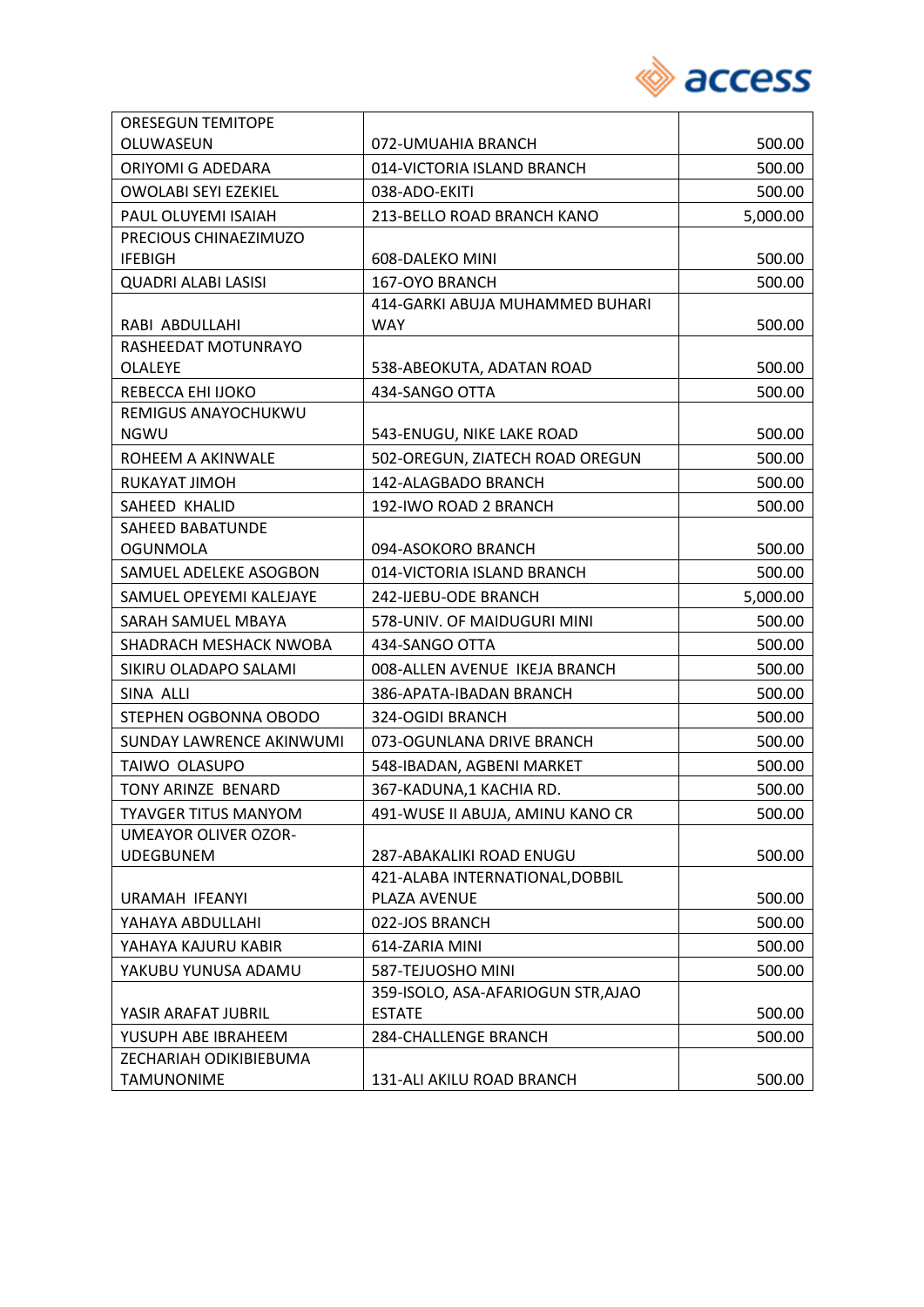

#### **Transfer And Win**

| <b>ACCT NAME</b>                     | <b>BRANCH</b>                       | <b>AMOUNT PAID</b> |
|--------------------------------------|-------------------------------------|--------------------|
| ABUBAKAR MUHAMMAD                    | 398-KATSINA, NAGODO RD.             | 500.00             |
| ABAYOMI LOOKMAN ADEBIMPE             | 600-KIRIKIRI MINI                   | 500.00             |
| abayomi yinka ogunleye               | 014-VICTORIA ISLAND BRANCH          | 1,000.00           |
| <b>ABDUL-BASIT BABATUNDE</b>         |                                     |                    |
| AKANMU                               | 262-A2 AHMADU BELLO WAY BRANCH      | 500.00             |
| ABDULHAMID ALIYU                     | 423-JOS, CLUB ROAD                  | 500.00             |
|                                      | 512-ZONE 5 ABUJA, MICHAEL OKPARA    |                    |
| ABDULLAHI AWAL MUHAMMED              | <b>STREET</b>                       | 500.00             |
| ABDULLAHI MOHAMMED                   |                                     |                    |
| DANZARIA                             | 293-KUMO BRANCH                     | 500.00             |
| ABDULLAHI MUAMMAD IBRAHIM            | 408-JOS, AHMADU BELLO WAY           | 1,000.00           |
| ABDULLAHI UMAR                       | 144-KAZAURE BRANCH                  | 500.00             |
| ABDULWAHID GARUBA                    | 044-ADENIYI JONES IKEJA BRANCH      | 500.00             |
| <b>ABIEBA INNOCENT</b>               | 063-YENOGOA BRANCH                  | 500.00             |
| <b>ABIEBA INNOCENT</b>               | 063-YENOGOA BRANCH                  | 500.00             |
| <b>ABIEBA INNOCENT</b>               | 063-YENOGOA BRANCH                  | 500.00             |
| ABIGAIL EMMANUEL OKON                | 026-CALABAR BRANCH                  | 500.00             |
| ABIMBOLA OLUWAYOMI<br><b>OLOTUAH</b> | 014-VICTORIA ISLAND BRANCH          | 500.00             |
| ABIODUN JUNAID                       | 192-IWO ROAD 2 BRANCH               | 500.00             |
| ABIODUN AYEWALEHINMI                 | 063-YENOGOA BRANCH                  | 1,000.00           |
| ABIODUN ISAAC ALALADE                | 321-DOPEMU BRANCH                   | 500.00             |
| ABIODUN OLUWASEGUN BELLO             | 014-VICTORIA ISLAND BRANCH          | 500.00             |
| ABIOYE LATEEF EMIOLA                 | 385-COKER, LAGOS/BADAGRY EXPRESSWAY | 1,000.00           |
| ABRAHAM AMAH NKAMA                   | 069-UNIBEN BRANCH                   | 500.00             |
| <b>ABUBAKAR MOWANICE</b>             |                                     |                    |
| <b>MOUKARIM</b>                      | 012-KADUNA BRANCH                   | 500.00             |
| <b>ABUCHI MARUS ELECHI</b>           | 304-EKET BRANCH                     | 500.00             |
| ADAM MUSA MUHAMMAD                   | 411-KANO, BANK ROAD                 | 500.00             |
| ADAMU UMAR                           | 013-KANO BRANCH                     | 500.00             |
| ADEBAYO TOHEEB OYEKANMI              | 538-ABEOKUTA, ADATAN ROAD           | 500.00             |
| ADEDAPO OLUWATOBILOBA                |                                     |                    |
| ALADEGBEMI                           | 396-ILORIN, IBRAHIM TAIWO RD.       | 500.00             |
| ADEKOLA MUYIWA ADERINTO              | 482-AKANRAN - IBADAN BRANCH         | 500.00             |
| ADEKUNLE SAMUEL ADESOJI              | 540-IBADAN, AGODI UCH SECOND GATE   | 500.00             |
| ADENEYE, F.R.                        | 037-ABEOKUTA BRANCH                 | 500.00             |
| ADENIYI SAMUEL FOWOBAJE              | 180-ZARIA BRANCH                    | 1,000.00           |
| ADESEGUN SAMUEL PASEDA               | 334-OOU BRANCH                      | 500.00             |
| ADESEWA OLUWATOBILOBA                |                                     |                    |
| ADEYINKA                             | 019-DUGBE MARKET IBADAN BRANCH      | 500.00             |
| ADESINA MUYIWA ADEDOYIN              | 239-IKOTUN BRANCH                   | 1,000.00           |
| <b>ADETOYE ABEL</b>                  | 184-OJOO BRANCH                     | 500.00             |
| ADEYEMI ABRAHAM                      | 417-KADUNA, 23 AHMADU BELLO WAY     | 500.00             |
| AFEEZ ABAY AKINREMI                  | 415-AKWANGA, KEFFI RD.              | 500.00             |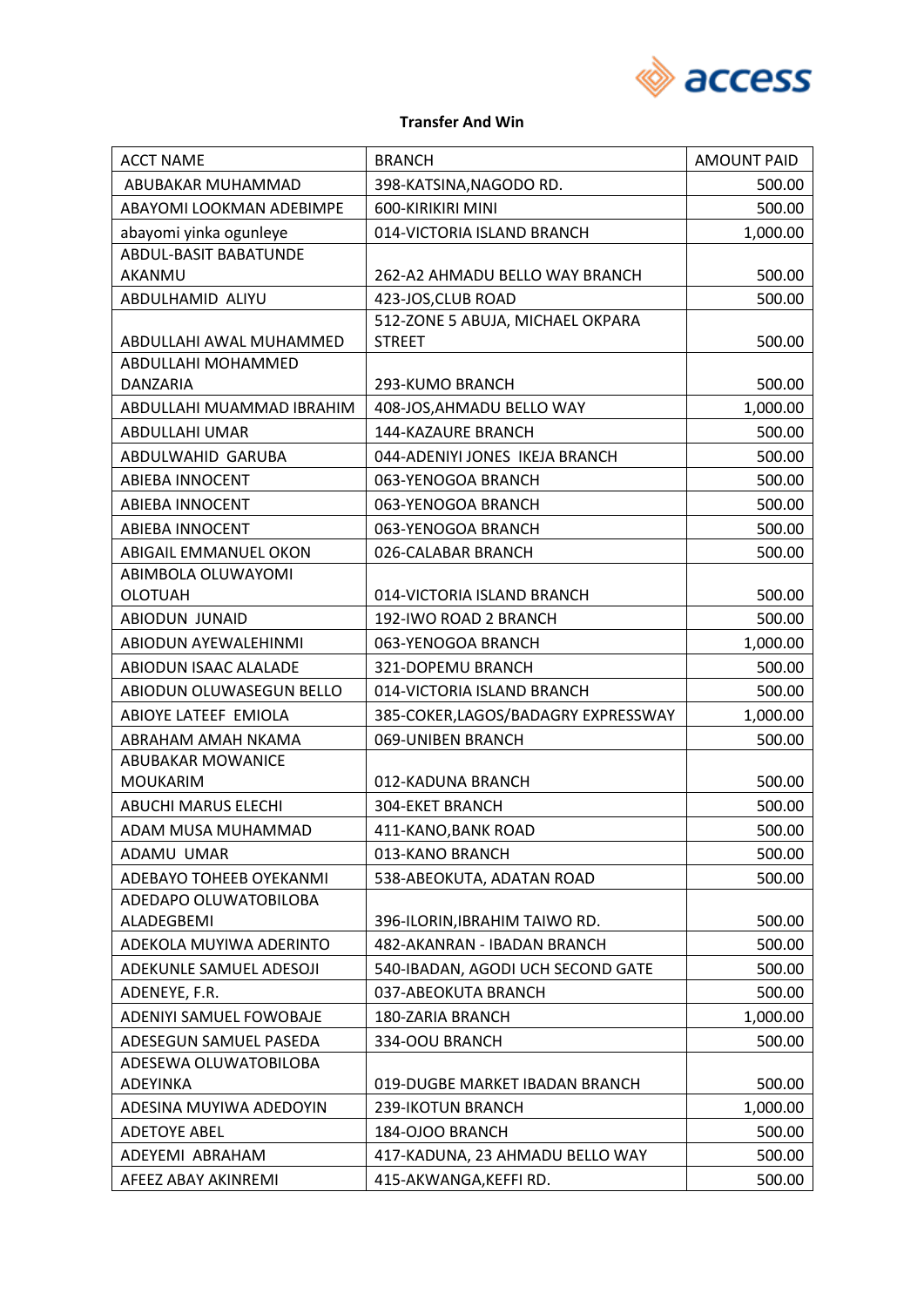

| AGUNBIADE YETUNDE MULIKAT      | 548-IBADAN, AGBENI MARKET           | 500.00   |
|--------------------------------|-------------------------------------|----------|
| AGUNREGE SAMUEL O.             | 037-ABEOKUTA BRANCH                 | 500.00   |
| AHMED HARUNA                   | 320-FRANCE ROAD BRANCH              | 1,000.00 |
| AHMED ABDULAHI ADAM            | 163-IFAKO-GBAGADA BRANCH            | 500.00   |
| AJAH CHIMEZIE NWENYI           | 389-ABAKALIKI, OGOJA RD.            | 500.00   |
| AJIBOLA AKINLOYE               | 594-AREA 1 MINI                     | 500.00   |
| AKANJI AKINTAYO IBRAHIM        | 594-AREA 1 MINI                     | 500.00   |
| <b>AKANNI RAZAK ONTOYE</b>     | 305-AUCHI BRANCH                    | 500.00   |
| <b>AKEM TERSEER Solomon</b>    | 014-VICTORIA ISLAND BRANCH          | 500.00   |
| AKINKUNMI OGUNYOMI             | 161-KATSINA 2 BRANCH                | 500.00   |
| AKINYELE FEMI                  | 529-ILORIN, UMARU AUDI ROAD         | 500.00   |
| ALAOMA GLORY CHINWENDU         | 503-ENUGU, COAL CAMP MISSION AVENUE | 500.00   |
| <b>ALEGBE SUSAN</b>            | 379-VICTORIA ISLAND ADEOLA ODEKU    | 1,000.00 |
| ALEX OMODA IMHANLUEBALE        | 044-ADENIYI JONES IKEJA BRANCH      | 500.00   |
| ALIYU BELLO                    | 491-WUSE II ABUJA, AMINU KANO CR    | 500.00   |
| ALLI ADEMOLA                   | 029-IDEJO BRANCH                    | 500.00   |
| <b>ALUKO SAMUEL</b>            | 006-IKORODU BRANCH                  | 1,000.00 |
| AMAKA KINDNESS ANI             | 589-OGUNLANA DRIVE MINI             | 500.00   |
| AMINA SHEHU KHALID             | 430-GARKI ABUJA, AHMADU BELLO WAY   | 500.00   |
| AMINAT AGBEKE ADEBISI          | 531-OTTA IDIROKO ROAD               | 500.00   |
| AMOKE OGBONNA PAUL             | 106-WUSE MARKET BRANCH              | 500.00   |
| <b>ANDREW OSIFO</b>            | 014-VICTORIA ISLAND BRANCH          | 500.00   |
| ANIUKWU ADAORA ESTHER          | 371-OWERRI, WAAST AVENUE, IKENEGBU  | 500.00   |
| ANTHONY MUYIWA ADEDEJI         | 054-IWO ROAD IBADAN BRANCH          | 1,000.00 |
| <b>ARIOLE FRANCIS C.</b>       | 004-AGUDA BRANCH                    | 500.00   |
| ASUQUO SUNDAY ALEX             | 050-IPAJA BRANCH                    | 500.00   |
| <b>ATOYEBI EZEKIEL</b>         | 239-IKOTUN BRANCH                   | 500.00   |
| ATULEGWU CHRISTIANA            | 123-15 AZIKWE ROAD                  | 500.00   |
| AUGUSTINE ABUCHI AGBASIMERE    | 301-IJU BRANCH                      | 500.00   |
| AUWAL ABUBAKAR                 | 455-BIRNIN KEBBI, SANI ABACHA WAY   | 500.00   |
| AUWAL IBRAHIM                  | 293-KUMO BRANCH                     | 500.00   |
| AYANFE OLATUNJI KEHINDE        | 054-IWO ROAD IBADAN BRANCH          | 500.00   |
| AYOBAMI DAVID OYEWOLE          | 175-BODIJA BRANCH 2                 | 500.00   |
| <b>AYODEJI K ONIPEDE</b>       | 602-GBAGADA/IFAKO MINI              | 500.00   |
| AYOMIDE ELIJAH OLADIPUPO       | 211-ABULE-EGBA BRANCH               | 500.00   |
| AYOMIDE OPEYEMI ADEBOYE        | 163-IFAKO-GBAGADA BRANCH            | 500.00   |
| AYOMIPOSI TITILAYO KEHINDE     | 053-SIMBIAT ABIOLA IKEJA BRANCH     | 500.00   |
| AYOOLA ADEOLA FAMORIYO         | 607-IKOTA MINI                      | 1,000.00 |
| <b>BADARE AARON</b>            | 023-WARRI BRANCH                    | 500.00   |
| BALA AHMAD                     | 497-KANO, FRANCE ROAD SABON GARI    | 500.00   |
| BALA DANJANKU SHAMUNA          | 296-MALUMFASHI BRANCH               | 500.00   |
| <b>BASSEY NYANAH EDOHO</b>     | 036-UYO                             | 500.00   |
| <b>BAYONLE BIDEMI ALAYANDE</b> | 185-OGBOMOSO BRANCH                 | 500.00   |
| <b>BELLO JUBRIL AYODEJI</b>    | 411-KANO, BANK ROAD                 | 500.00   |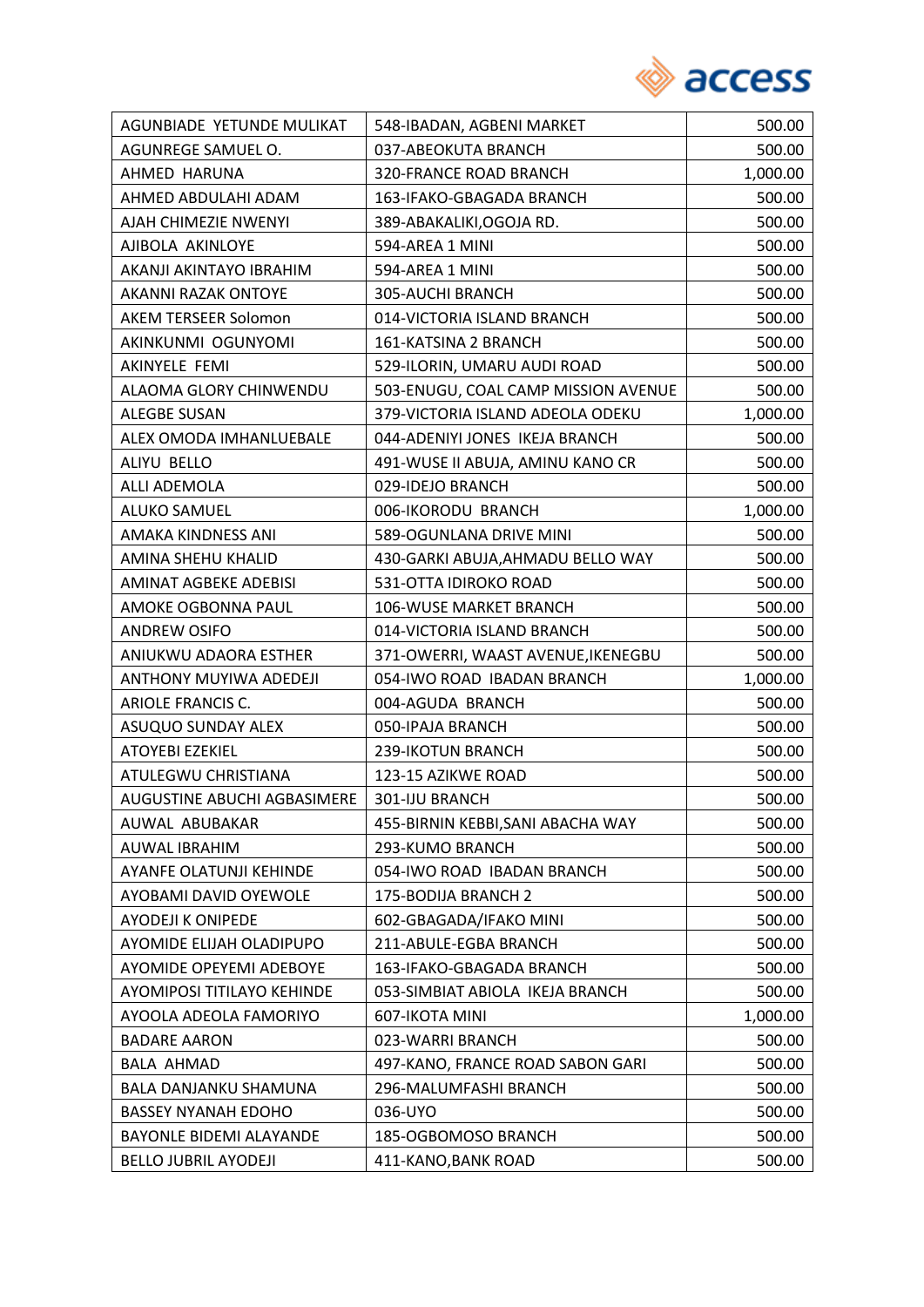

| BENJAMIN EMANERAME                 | 281-ENUGU STATE UNIVERSITY BRANCH                 | 500.00   |
|------------------------------------|---------------------------------------------------|----------|
| BENJAMIN OLANREWAJU                |                                                   |          |
| <b>OLOWOFOLA</b>                   | 274-UNIVERSITY OF LAGOS BRANCH                    | 500.00   |
| <b>BOAZ FIBERESIMA OGBULU</b>      | 599-NIGER DELTA UNIV. MINI                        | 500.00   |
| <b>BOLAJI-SIRIUS DAVID ADEDEJI</b> | 345-REDEEMER UNIVERSITY EDE BRANCH                | 500.00   |
| <b>BOLANLE BADIRAT SOLADOYE</b>    | 582-SANGO-IBADAN BRANCH                           | 500.00   |
| <b>CAROLINE NNENNA NNADI</b>       | 494-ENUGU, 9TH MILE                               | 500.00   |
| <b>CHARLES OBANOR</b>              | 390-BENIN, AKPAKPAVA STR.                         | 500.00   |
| CHIDI BRUNO CHIKWE                 | 014-VICTORIA ISLAND BRANCH                        | 500.00   |
| CHIDINMA FAVOUR OKOLI              | 070-NNEWI BRANCH                                  | 500.00   |
| CHIEDU AZOMOKWU                    | 511-AGBOR, OLD LAGOS - ASABA ROAD                 | 500.00   |
| CHIEMEKA CHIBUNNA                  |                                                   |          |
| AKWARANDU                          | 476-OWERRI WETHERAL ROAD BRANCH                   | 500.00   |
| <b>CHIGOZIE C IFEMEJE</b>          | 385-COKER, LAGOS/BADAGRY EXPRESSWAY               | 500.00   |
| <b>CHIGOZIE MOSES ANEKE</b>        | 405-ENUGU, OKPARA AVENUE                          | 500.00   |
| CHIJIOKE JOHNBOSCO MBUBA           | 324-OGIDI BRANCH                                  | 500.00   |
| CHINAZA CHRISTIAN AGUGOESI         | 371-OWERRI, WAAST AVENUE, IKENEGBU                | 1,000.00 |
| CHINEDU JOSEPH NNAKIFE             | 600-KIRIKIRI MINI                                 | 500.00   |
| CHINWENDU MALACHY                  |                                                   |          |
| <b>UGOCHUKWU</b>                   | 152-ENUGU ROAD                                    | 500.00   |
| CHINYERE CAROLINE OGU              | 505-MBAISE, AHIARA JUNCTION MBAISE                | 500.00   |
| <b>CHRISTAIN OHA</b>               | 131-ALI AKILU ROAD BRANCH                         | 500.00   |
| CHRISTIAN IZUCHUKWU                |                                                   |          |
| <b>IHEANACHO</b>                   | 442-OWERRI, DOUGLAS RD.                           | 500.00   |
| CHRISTIAN OBIAJULU IZUAGBA         | 544-ALABA, DENSINE PLAZA OLOJO DRIVE              | 500.00   |
| Christopher CHINONSO IBEH          | 537-AKOWONJO, SHASHA ROAD                         | 500.00   |
| <b>CHRISTOPHER UCHENNA OKAFOR</b>  | 487-GWAGWALADA ABUJA, PARK LANE                   | 1,000.00 |
| <b>CHRISTOPHER UCHENNA OKAFOR</b>  | 487-GWAGWALADA ABUJA, PARK LANE                   | 1,000.00 |
| <b>CHUKWU UCHE</b>                 | 394-BBA LAGOS, ATIKU ABUBAKAR PLAZA               | 1,000.00 |
| CHUKWUDEBELU EMMANUEL              | 359-ISOLO, ASA-AFARIOGUN STR, AJAO                |          |
| <b>KING</b>                        | <b>ESTATE</b>                                     | 1,000.00 |
| CHUKWUMA ANIEROBI                  | 602-GBAGADA/IFAKO MINI                            | 500.00   |
| CHUKWUMA ANTHONY MBACHU            | 132-BANK ROAD OWERRI BRANCH                       | 500.00   |
| CHUKWUMA CHRISTOPHER               |                                                   |          |
| <b>OKONKWO</b>                     | 063-YENOGOA BRANCH                                | 1,000.00 |
| <b>CLEMENT ENEOJO</b>              | 025-ASABA BRANCH                                  | 1,000.00 |
| DANMAU LAWAL ABDULLAHI             | 289-AMINU KANO TEACHING HOSPITAL<br><b>BRANCH</b> | 500.00   |
| DARLINGTON SEKELEH AKPANG          | 038-ADO-EKITI                                     | 500.00   |
| DAUDA OYEWALE LAMIDI               | 468-SEME, SEME BORDER                             | 500.00   |
| <b>DAVID MATHIAS</b>               | 561-LIFE CAMP ABUJA, JABI-KARMO ROAD              | 500.00   |
|                                    |                                                   |          |
| DIBOSA CHUKUWNWIKE PAUL            | 175-BODIJA BRANCH 2                               | 500.00   |
| DINATU SUNDAY DAMILEP              | 408-JOS, AHMADU BELLO WAY                         | 1,000.00 |
| <b>DORIS MADU</b>                  | 093-BANK ROAD PH BRANCH                           | 500.00   |
| DORIS UBABROWN                     | 023-WARRI BRANCH                                  | 500.00   |
| DURODOLA RIDWAN                    | 226-OTTA BRANCH                                   | 500.00   |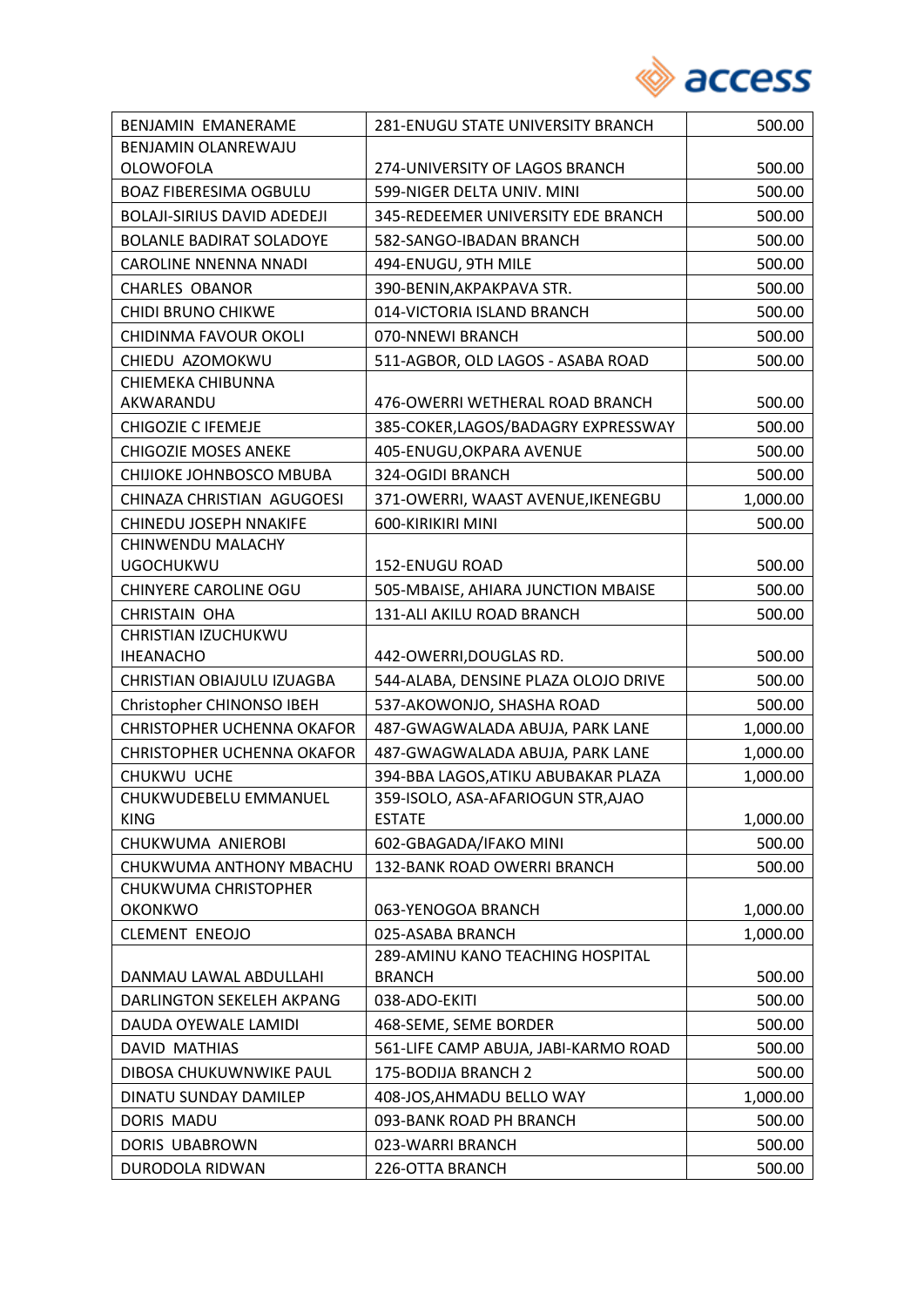

| DURU EVANS CHIBUZO                | 215-PLOT105 OLU OBASANJO PH BRANCH | 500.00   |
|-----------------------------------|------------------------------------|----------|
| DURU EZRA CEASER                  | 076-AWKA 2 BRANCH                  | 500.00   |
| EBENEZER SEYI OJO                 | 183-ILUPEJU 2 BRANCH               | 500.00   |
| <b>EBERE JANE IKENNA</b>          | 373-ONITSHA PORT HARCOURT RD.      | 500.00   |
| <b>EBERE JANE IKENNA</b>          | 373-ONITSHA PORT HARCOURT RD.      | 500.00   |
| EBUKA MICHEAL ONUMAJURU           | 123-15 AZIKWE ROAD                 | 500.00   |
| EBUWA EMMANUELLA AMUSA            | 069-UNIBEN BRANCH                  | 1,000.00 |
| EDEH GERALD RAPHAEL               | 510-ENUGU, PRESIDENTIAL ROAD       | 500.00   |
| EDWARD OGO AWOLO                  | 025-ASABA BRANCH                   | 1,000.00 |
| <b>EHIOGIE UYI</b>                | 255-23 AIRPORT ROAD BRANCH         | 1,000.00 |
| ejike ede                         | 430-GARKI ABUJA, AHMADU BELLO WAY  | 500.00   |
| EJIMA SAMUEL PUAL                 | 028-ONITSHA BRANCH                 | 500.00   |
| <b>EKONG IDOREYEN</b>             | 119-OJODU BERGER BRANCH            | 500.00   |
| ELIJAH OLAMIDE OGUNRINDE          | 248-AYOBO BRANCH                   | 500.00   |
| <b>ELUWA VICTOR</b>               | 297-BIDA BRANCH                    | 500.00   |
| <b>ELVIS E ILODIGWE</b>           | 203-UNIZIK BRANCH                  | 1,000.00 |
| <b>EMEKA AUGUSTINE IBETO</b>      | 387-NNEWI, EDO-EZEMEWI STR.        | 500.00   |
| <b>EMMANUEL SUNDAY EZE</b>        | 213-BELLO ROAD BRANCH KANO         | 500.00   |
| <b>EMMANUEL AYOMIDE OLALEYE</b>   | 434-SANGO OTTA                     | 500.00   |
| <b>EMMANUEL EMEKA IGWE</b>        | 575-SAVANNAH SUITES MINI           | 1,000.00 |
| EMMANUEL IZUCHUKWU                |                                    |          |
| <b>NZEWUBA</b>                    | 075-LAFIA BRANCH                   | 500.00   |
| EMMANUEL ODINAKA CHIMEZIE         | 151-IKORODU 2 BRANCH               | 500.00   |
| <b>EUNICE MARTINS AKPAN</b>       | 274-UNIVERSITY OF LAGOS BRANCH     | 1,000.00 |
| EZE CHUKWUAGOZIE JOHN             | 190-KENYATTA BRANCH                | 1,000.00 |
| EZEKIEL DAZI NYAM                 | 370-JOS, COMMERCIAL AREA           | 1,000.00 |
| <b>FAITH IDAROWAN EGHO</b>        | 090-SAPELE ROAD BRANCH             | 500.00   |
| FARUQ OPEYEMI ADEGUNJU            | 102-AGBARA BRANCH                  | 500.00   |
| <b>FATAI ODUNAYO YISA</b>         | 367-KADUNA,1 KACHIA RD.            | 500.00   |
| <b>FATAI OLAMILEKAN YUNUS</b>     | 192-IWO ROAD 2 BRANCH              | 500.00   |
| FATIMOH BIDEMI SHOBALOJU-         |                                    |          |
| <b>OYEFESO</b>                    | 280-SABO YABA BRANCH               | 500.00   |
| FATIMOH YETUNDE ADEYANJU          | 481-IDIROKO, IDIROKO ROAD          | 500.00   |
| <b>FAVOUR CHINONSO EMENWALI</b>   | 536-MAGODO, CMD ROAD IKOSI         | 500.00   |
| FOLARIN DANIEL ADEBOYE            | <b>173-OKENE BRANCH</b>            | 500.00   |
| <b>FOLASADE B FADAHUNSI</b>       | 184-OJOO BRANCH                    | 500.00   |
| <b>FOLASHADE KAFAYAT OYERINDE</b> | 322-MINNA 2 BRANCH                 | 500.00   |
| FRANCIS OMOSA                     | 069-UNIBEN BRANCH                  | 500.00   |
| FRIDAY MOSES                      | 338-ADMIRALTY WAY BRANCH           | 500.00   |
| FUNKE OLABAMIJI                   | 363-LAGOS ISLAND MARINA            | 500.00   |
| FUNMILOLA OMOLOLA<br>SHOGBESAN    | 073-OGUNLANA DRIVE BRANCH          | 1,000.00 |
| <b>GABRIEL ABIODUN ISINKAYE</b>   | 038-ADO-EKITI                      | 1,000.00 |
| <b>GALI HAMISU ABDULLAHI</b>      | 322-MINNA 2 BRANCH                 | 500.00   |
|                                   | 280-SABO YABA BRANCH               |          |
| <b>GARVIN EDOSE AKHEITUAME</b>    |                                    | 1,000.00 |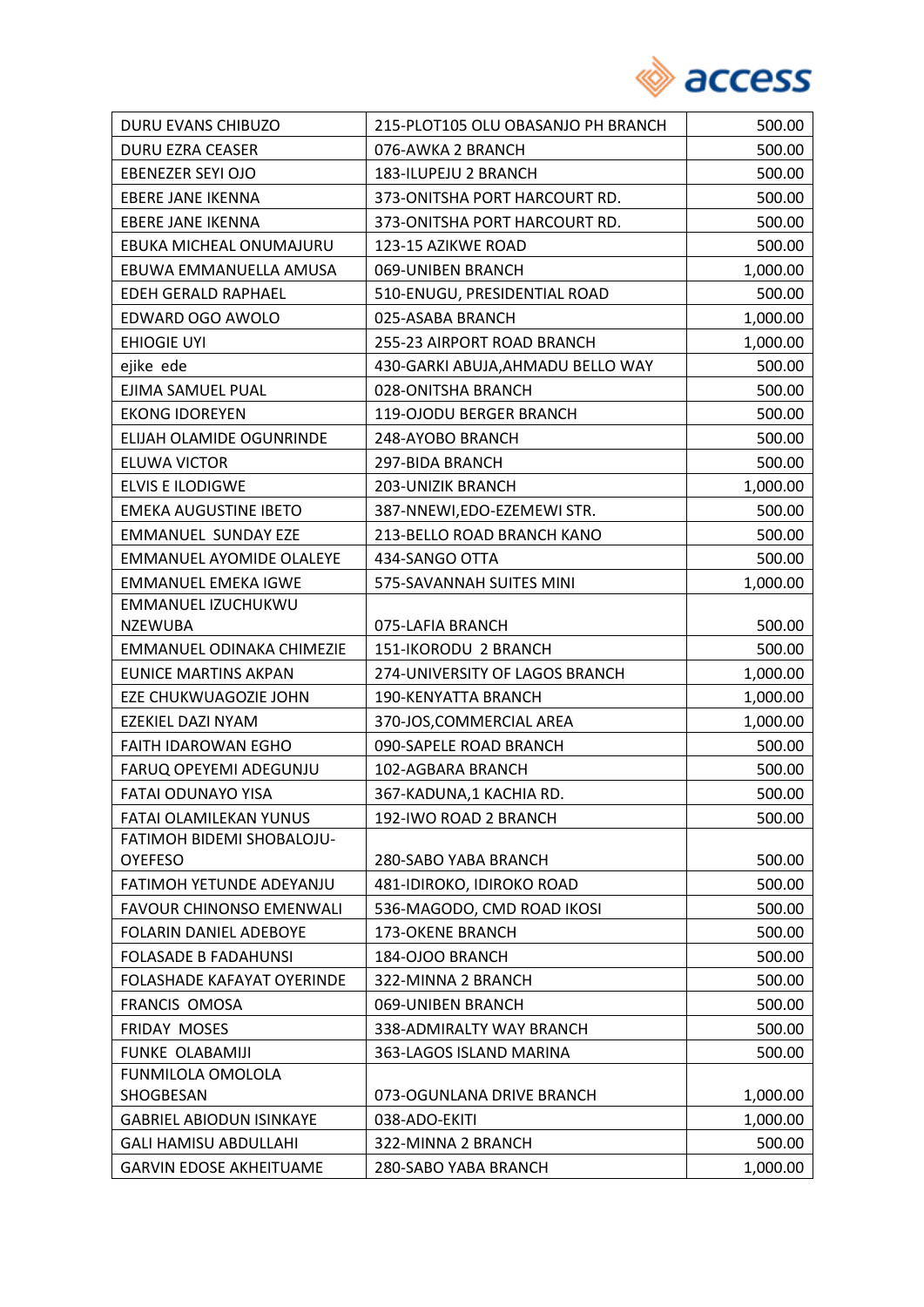

| <b>GBA JAMES TERFA</b>            | 033-MAKURDI BRANCH                   | 500.00   |
|-----------------------------------|--------------------------------------|----------|
| <b>GODSGIFT FRIDAY OZABOR</b>     | 073-OGUNLANA DRIVE BRANCH            | 1,000.00 |
| <b>GODSPOWER DAVID JIM</b>        | 036-UYO                              | 1,000.00 |
| <b>GOODHOPE OKIKE</b>             | 575-SAVANNAH SUITES MINI             | 500.00   |
| <b>GOODLUCK UFUOMANEFE</b>        |                                      |          |
| OKUDU                             | 528-WARRI, UDU ROAD                  | 500.00   |
| HAIRAT ASHABI SAKA                | 549-BADAGRY, JOSEPH DOSU ROAD        | 500.00   |
| <b>HALIMAT DOLAPO NASIRUDEEN</b>  | 348-EKITI STATE UNIVERSITY BRANCH    | 500.00   |
| HAMISU HASHIM                     | 013-KANO BRANCH                      | 500.00   |
| HAPPINESS EZIFE OZUMBA            | 596-NGWA ROAD MINI                   | 500.00   |
| HASSAN ISHAYA                     | 448-JAJI, JAJI MILITARY CANTONMENT   | 500.00   |
| HASSAN YUSUF ABDULGANIYU          | 397-MINNA, PAIKO RD.                 | 500.00   |
| HAUWAU SHEHU                      | 041-SOKOTO BRANCH                    | 500.00   |
| <b>HAYATUDDEEN KABIR</b>          | 014-VICTORIA ISLAND BRANCH           | 1,000.00 |
| <b>HELEN OMOZE OSHA</b>           | 502-OREGUN, ZIATECH ROAD OREGUN      | 500.00   |
| HENSHELL OBARO ABOLO              | 241-SAPELE BRANCH                    | 500.00   |
| HILLARY NNAEMEKA EZEMA            | 401-SOKOTO, MAIDUGURI RD.            | 500.00   |
| <b>HUSSAIN SALEH</b>              | 165-DAMATURU BRANCH                  | 500.00   |
| <b>IBOROMA MOSES ADESOLA</b>      | 370-JOS, COMMERCIAL AREA             | 1,000.00 |
| <b>IBRAHIM LAWAL UMAR</b>         | 277-KATIN KWARI BRANCH               | 500.00   |
| <b>IBRAHIM M AISHATU</b>          | 040-MINNA BRANCH                     | 500.00   |
| <b>IDOWU AWOLAJA</b>              | 486-SAGAMU, AKARIGBO STREET          | 1,000.00 |
| <b>IDOWU SEIDO ABIODUN</b>        | 102-AGBARA BRANCH                    | 500.00   |
| <b>IFEANYI JESSE NWABUEZE</b>     | 194-LADOKE AKINTOLA BLVD BRANCH      | 500.00   |
| <b>IFEANYI KENNETH AGBESHIEN</b>  | 511-AGBOR, OLD LAGOS - ASABA ROAD    | 500.00   |
| <b>IFEOMA ROSE EZE</b>            | 009-AMINU KANO ABUJA BRANCH          | 500.00   |
| <b>IJEOMA OSAKWE</b>              | 025-ASABA BRANCH                     | 500.00   |
| <b>IJEOMA LILIAN EJIMOFOR</b>     | 371-OWERRI, WAAST AVENUE, IKENEGBU   | 500.00   |
| <b>IKE JUDE SEAN</b>              | 502-OREGUN, ZIATECH ROAD OREGUN      | 500.00   |
| <b>IKECHUKWU O. GODWIN</b>        | 183-ILUPEJU 2 BRANCH                 | 500.00   |
| ILESANMI AYOMIDE ABIODUN          | 603-BARIGA AKOKA MINI                | 500.00   |
| <b>INNOCENT CHIBUEZE NWIZUGBE</b> | 383-MATORI, LADIPO STR.              | 500.00   |
| <b>ISAAC IDORNIGIE</b>            | <b>619-BORI BRANCH</b>               | 500.00   |
| <b>ISAAC CHINEMEREM UGOEZE</b>    | 069-UNIBEN BRANCH                    | 500.00   |
| <b>ISAAC GNONLONFOUN BOSSOU</b>   | 378-ALABA INTERNATIONAL, OLD GARAGE  | 500.00   |
| <b>ISAH MAITURARE UMAR</b>        | 362-KANO, MURTALA MOHAMMED WAY       | 500.00   |
| ISHOLA MURITALA AJENIPA           | 565-JANKARA MARKET MINI              | 500.00   |
| <b>ISIAKA ALABI RAHEEM</b>        | 239-IKOTUN BRANCH                    | 500.00   |
| <b>ITESHI NDUBUISI ABEL</b>       | 199-JIBOWU BRANCH                    | 500.00   |
| <b>IVIE PRECIOUS MEVHARE</b>      | 262-A2 AHMADU BELLO WAY BRANCH       | 500.00   |
| <b>IWUANYANWU STEPHEN</b>         |                                      |          |
| <b>ONYINYECHI</b>                 | 318-MBAISE BRANCH                    | 500.00   |
| <b>JACKLYN ANITA OKOYE</b>        | 427-BBA LAGOS, BANK PLAZA            | 1,000.00 |
| <b>JAMES MADUABUCHI OKOLI</b>     | 544-ALABA, DENSINE PLAZA OLOJO DRIVE | 500.00   |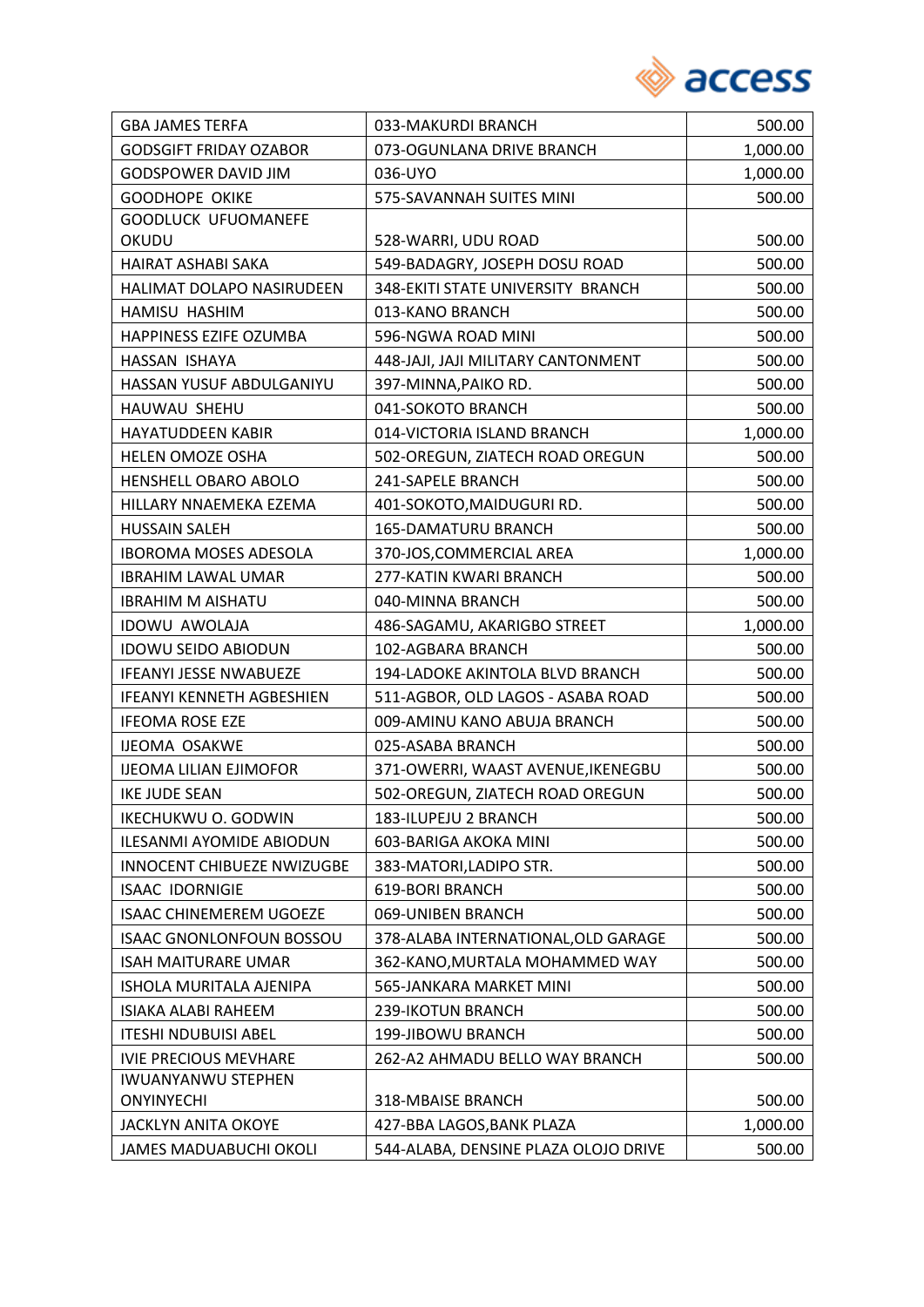

|                               | 368-GARKI ABUJA, CENTRAL BUSINESS  |          |
|-------------------------------|------------------------------------|----------|
| JAMILU D MAMMAN               | <b>AREA</b>                        | 500.00   |
| <b>JEREMIAH ISAIAH NWOGA</b>  | 549-BADAGRY, JOSEPH DOSU ROAD      | 500.00   |
| <b>JIBAYO ORIMOLADE</b>       | 400-AKURE, OYEMEKUN STREET         | 500.00   |
| <b>JIBRIN YUNUSA</b>          | 066-ADETOKUNBO ADEMOLA BRANCH      | 500.00   |
| JOHN ADEYEMI BAYO             | 014-VICTORIA ISLAND BRANCH         | 500.00   |
| JOHN NKARI UKO                | 542-CALABAR, NDIDEM USANGLSO ROAD  | 500.00   |
| JOHN UBIN EFFIONG             | 528-WARRI, UDU ROAD                | 500.00   |
| JOHNSON EUCHERIA AMAECHI      | 521-AGO PALACE WAY BRANCH          | 1,000.00 |
| JOHNSON ONOME OTOMRE          | 563-OSISIOMA MINI                  | 500.00   |
| <b>JONAH ATENGO</b>           | 388-MAKURDI, NEW BRIDGE ROAD       | 500.00   |
| JONAS AGUOWO                  | 447-LEKKI, LEKKI-EPE EXPRESSWAY    | 500.00   |
| <b>JOSEPH CHINONYEREM</b>     |                                    |          |
| <b>ELEKWACHI</b>              | 586-UMUAHIA MINI                   | 500.00   |
| <b>JOSEPH NIRI DUNG</b>       | 425-BUKURU, OLD JOS RD.            | 1,000.00 |
| JOSEPH OLUBUNMI AJAYI         | 320-FRANCE ROAD BRANCH             | 500.00   |
| JOY OGECHUKWU NWAJIAKU        | 203-UNIZIK BRANCH                  | 500.00   |
| <b>JOY UCHA KALU</b>          | 605-IMO STATE SEC MINI             | 500.00   |
| JOY UWOVBIEGHREVBA UMUFO      | 254-EKPOMA BRANCH                  | 500.00   |
| JOY UWOVBIEGHREVBA UMUFO      | 254-EKPOMA BRANCH                  | 500.00   |
| <b>JUDE EBERE OKOROGU</b>     | 557-AJAH, ADDO ROAD                | 500.00   |
| <b>JULIET ADAOBI IFEDIGBO</b> | <b>615-BABCOCK UNIVERSITY MINI</b> | 500.00   |
| KAREEM WASIU                  | 129-71 ADENIRAN OGUNSANYA BRANCH   | 500.00   |
| <b>KEHINDE OLUMIDE</b>        | 242-IJEBU-ODE BRANCH               | 500.00   |
| <b>KENNEDY FRANCIS</b>        | 595-GUDU MARKET MINI               | 500.00   |
|                               | 068-ALABA INTERNATIONAL MARKET     |          |
| <b>KENNETH MARK ARJI</b>      | <b>BRANCH</b>                      | 500.00   |
| KEZIAH OLOMO                  | 025-ASABA BRANCH                   | 1,000.00 |
| KINGSLEY CHIDI ORAZULIKE      | 319-DURUMI BRANCH                  | 1,000.00 |
| KOLEJO S OLUWATOBI            | 004-AGUDA BRANCH                   | 500.00   |
| KOMOLAFE ADEKUNLE TA          | 216-TALATA MAFARA                  | 500.00   |
| <b>KUSIMO YINKA</b>           | 238-ILARO BRANCH                   | 500.00   |
| <b>KWASUWURU MICAH</b>        | 323-BIU BRANCH                     | 1,000.00 |
| <b>LAMI RABIHAT SUMAILA</b>   | 305-AUCHI BRANCH                   | 1,000.00 |
| LASISI MUSA AKINKUNMI         | 019-DUGBE MARKET IBADAN BRANCH     | 500.00   |
| LATEEF ADESOYE YUSUFF         | 248-AYOBO BRANCH                   | 500.00   |
| LATEEF BABATUNDE KOSOKO       | 029-IDEJO BRANCH                   | 500.00   |
| LAWO ODOGWU                   | 558-UGHELLI, MARKET ROAD           | 500.00   |
| LAWRENCE OLAWALE FEMINIYI     | 336-AKUTE BRANCH                   | 1,000.00 |
| LINDA BATURE ADAMU            | 374-MAIDUGURI, BAGA ROAD           | 500.00   |
| LINDA MOPELOLA EGBUMS         | 271-SAGAMU BRANCH                  | 500.00   |
| LUKMON OLAMILEKAN             |                                    |          |
| <b>BOLAJOKO</b>               | 035-MAIDUGURI                      | 1,000.00 |
| <b>MARK CHARLES NKWAZEMA</b>  | 577-FUTO MINI                      | 500.00   |
| MARYAM CLANSHILE              |                                    |          |
| ADEGBOYEGA                    | 145-MISSION ROAD BRANCH            | 500.00   |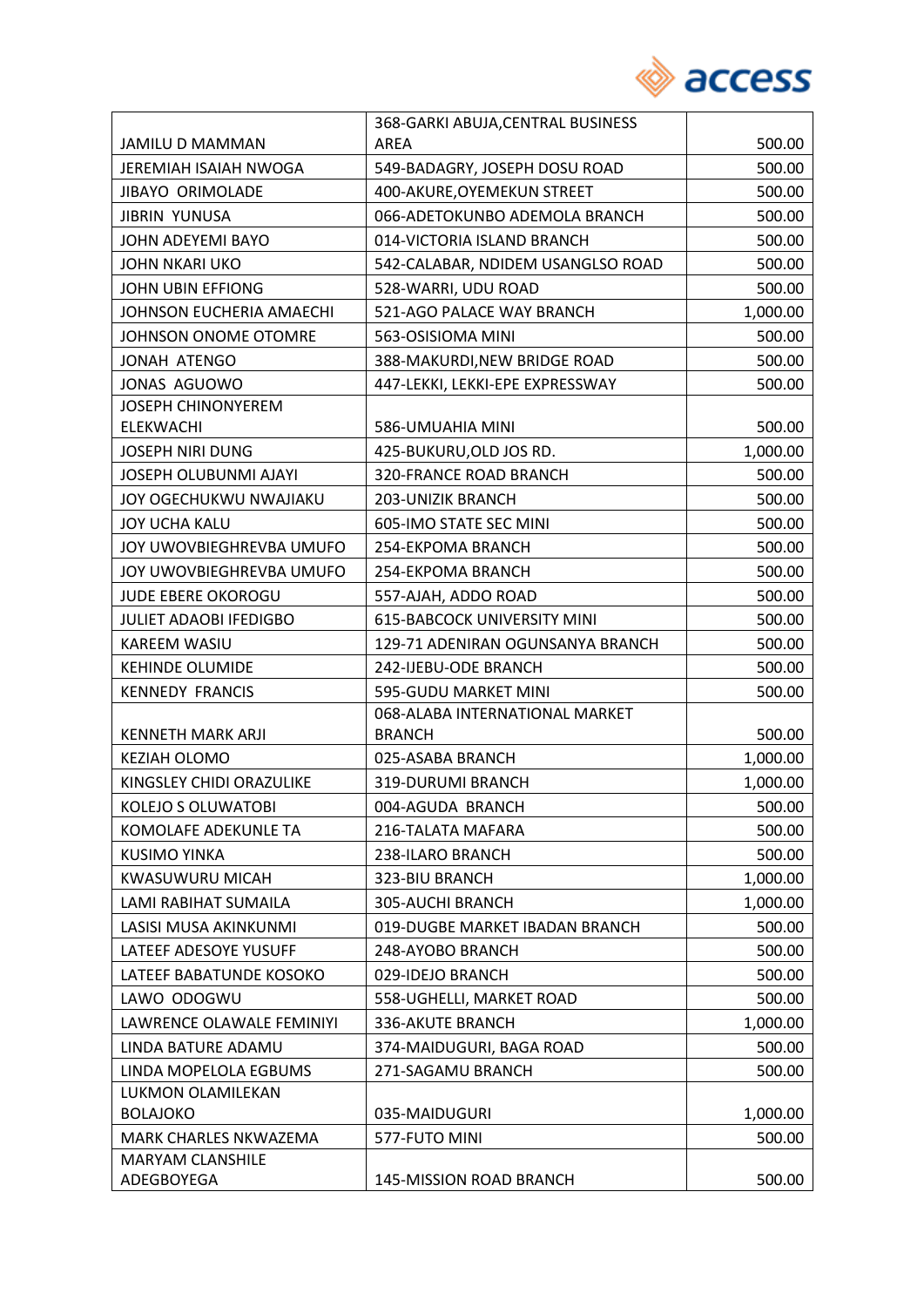

| MASWELL KYRIAN OKEICHE                              | 375-LAGOS ISLAND, BALOGUN STR.        | 1,000.00         |
|-----------------------------------------------------|---------------------------------------|------------------|
| <b>MATTHEW EBUKA ODUCHE</b>                         | 105-LEKKI CHEVRON BRANCH              | 500.00           |
| MATTHEW OLAWALE JOSHUA                              | 529-ILORIN, UMARU AUDI ROAD           | 1,000.00         |
| MATTHEW OLAWALE JOSHUA                              | 529-ILORIN, UMARU AUDI ROAD           | 1,000.00         |
| MBUBA ONYEDIKE EMMANUEL                             | 203-UNIZIK BRANCH                     | 500.00           |
| MENWANG JOSEPH BATURE                               | 408-JOS, AHMADU BELLO WAY             | 500.00           |
| MICHELLE OGHOGHO EDOBOR                             | 256-OKADA BRANCH                      | 500.00           |
| MIRACLE DAVID                                       | 051-PALM AVENUE BRANCH                | 1,000.00         |
| MOHAMMED NATAALA                                    | 397-MINNA, PAIKO RD.                  | 500.00           |
| MONDAY CHINEDU NWEKE                                | 372-ENUGU, GARDEN AVENUE              | 500.00           |
| <b>MOSES BILLY ADEBIYI</b>                          | 129-71 ADENIRAN OGUNSANYA BRANCH      | 500.00           |
| MPEGBUNAM CHIKA CALISTER                            | 084-IBAFON BRANCH                     | 500.00           |
| MUHAMMED ALHASSAN                                   | 531-OTTA IDIROKO ROAD                 | 500.00           |
| MUHAMMED AMINU                                      | 562-LEKKI PHASE I, ADMIRALTY WAY      | 500.00           |
| MUHAMMED ALIYU A.                                   | 277-KATIN KWARI BRANCH                | 500.00           |
| MUKATAR YAKUBU ISMAIL                               | 009-AMINU KANO ABUJA BRANCH           | 500.00           |
|                                                     | 368-GARKI ABUJA, CENTRAL BUSINESS     |                  |
| MUSA JAMILA                                         | <b>AREA</b>                           | 500.00           |
| MUSA HARUN SHAMSUDDEEN                              | 295-NNPC REFINERY KADUNA BRANCH       | 1,000.00         |
| MUTAIRU FRANK MUSA                                  | 537-AKOWONJO, SHASHA ROAD             | 500.00           |
| <b>NAJIF ISMAIL HAFIZ</b>                           | 320-FRANCE ROAD BRANCH                | 500.00           |
| <b>NEWSY CYPRIAN PHILIPS</b>                        | 364-PH, 222 IKWERRE ROAD              | 500.00           |
| NJOKU GOODLUCK OBINNA                               | 526-UMUAHIA, IKOT - EKPENE ROAD       | 500.00           |
| NNAMANI, VALENTINE                                  | 138-OKPARA AVENUE BRANCH              | 1,000.00         |
| NNYIGIDE EVARISTUS.                                 | 127-IHIALA BRANCH                     | 500.00           |
| NOFIU OLUWAFEMI SODIQ                               | 247-COVENANT BRANCH                   | 500.00           |
| NURA MURTALA                                        | 591-DAWANUA MINI                      | 500.00           |
| NWACHUKWU KELECHI C.                                | 371-OWERRI, WAAST AVENUE, IKENEGBU    | 500.00           |
| NWANKWO MOSES                                       | 282-AGBANI ROAD BRANCH                | 500.00           |
|                                                     | 369-DEI-DEI ABUJA, BUILDING MATERIALS |                  |
| <b>NWANTA CHUBA PIUS</b>                            | <b>MARKET</b>                         | 500.00           |
| <b>OBEDOMWONYI ANTHONY</b><br>EGHIYO-ESERE          | 442-OWERRI, DOUGLAS RD.               | 500.00           |
| <b>OBETO LYDIA</b>                                  | 033-MAKURDI BRANCH                    | 500.00           |
| OBIDIOZOR C. MARIUS                                 | 291-MAITAMA BRANCH                    | 500.00           |
| <b>OBIE GODSPOWER</b>                               | 285-RUMUKURISHI BRANCH                | 500.00           |
| OBINNA COLLINS ODIMS                                | 038-ADO-EKITI                         | 500.00           |
| Obinna Emmanuel Ugbene                              | 076-AWKA 2 BRANCH                     | 500.00           |
| OCHIJE OBIAJULU H                                   | 132-BANK ROAD OWERRI BRANCH           |                  |
| OCHUKO JOHNSON TUOMERU                              | 102-AGBARA BRANCH                     | 500.00<br>500.00 |
|                                                     |                                       |                  |
| <b>ODAFE FRANCIS AYISIRE</b><br>ODISU-AKANU IFEANYI | 499-WARRI, OKUMAGBA AVENUE            | 500.00           |
| <b>SYLVESTER</b>                                    | 207-KETU BRANCH                       | 500.00           |
| OGBODO LINDA UZOMA                                  | 510-ENUGU, PRESIDENTIAL ROAD          | 1,000.00         |
| OGECHI CHRISTIANA AMAECHI                           | 358-PH, TRANS AMADI                   | 500.00           |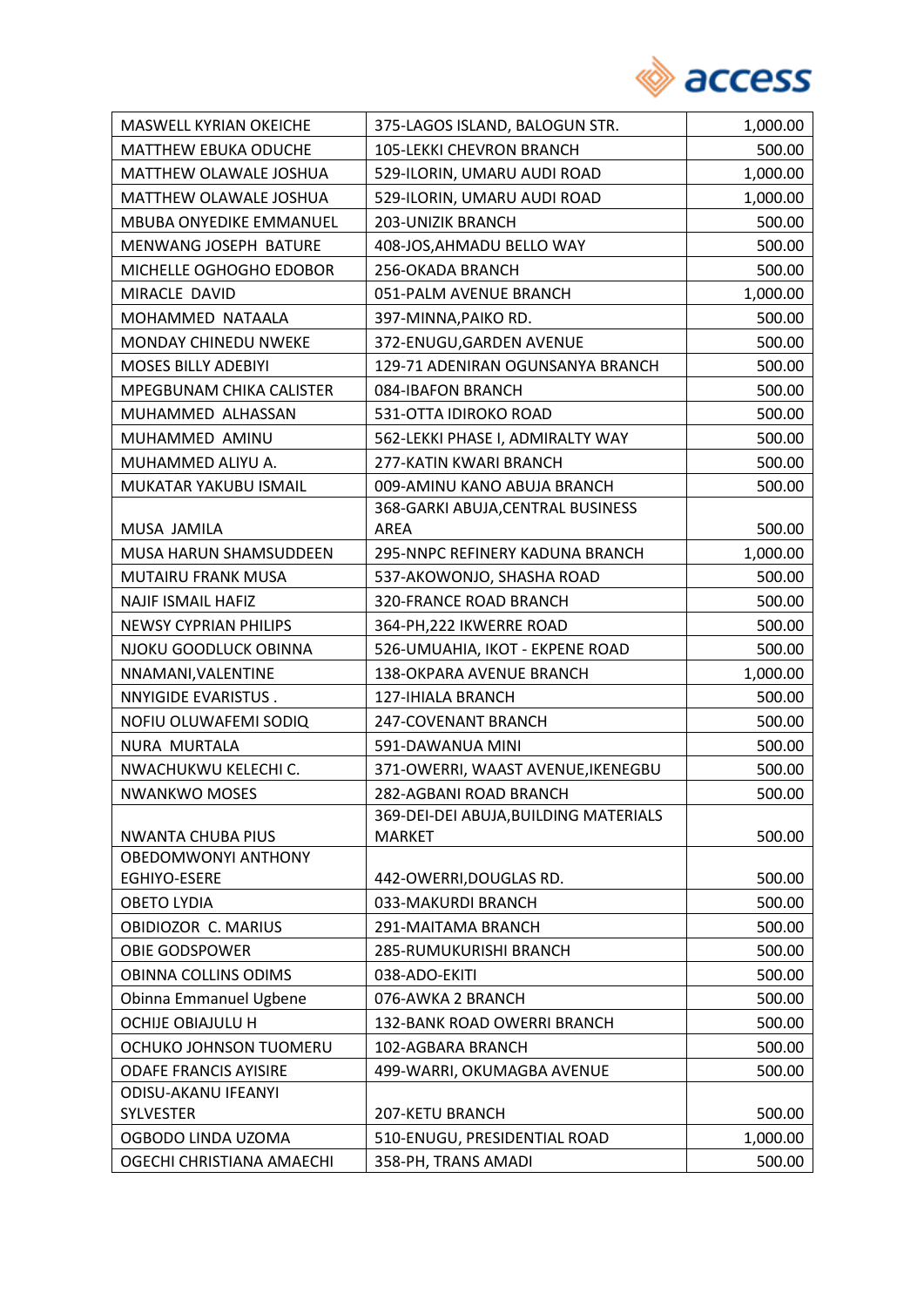

| OGECHUKWU GODSON              |                                    |          |
|-------------------------------|------------------------------------|----------|
| <b>EZEHEKWE</b>               | 273-MUSHIN BRANCH                  | 500.00   |
| OGENE CHIOMA SANDRA           | 361-ONITSHA, NEW MARKET RD.        | 1,000.00 |
| <b>OGHENEKEVWE ESSI</b>       | 322-MINNA 2 BRANCH                 | 1,000.00 |
| OGUAMA IFEOMA VIVIAN          | 476-OWERRI WETHERAL ROAD BRANCH    | 500.00   |
| OJO ISSAC ODESANMI            | 539-ILE - IFE, LAGERE ROAD         | 500.00   |
| OKECHUKWU CHUKWUEMEKA         |                                    |          |
| <b>HARRISON</b>               | 171-AWOLOWO ROAD 2 BRANCH          | 1,000.00 |
| OKECHUKWU J EPEMNDU           | 500-ORJI, OKIGWE ROAD              | 1,000.00 |
|                               | 359-ISOLO, ASA-AFARIOGUN STR, AJAO |          |
| OKECHUKWU NDUDI ISDORE        | <b>ESTATE</b>                      | 500.00   |
| OKITIKPI EMILY OMODION        | 528-WARRI, UDU ROAD                | 500.00   |
| OKOLI ANURIKA CHINWE          | 051-PALM AVENUE BRANCH             | 500.00   |
| OKOLI OGENWA IFEANYI AND      |                                    |          |
| <b>EJIKE</b>                  | 431-ABA, ASA RD.                   | 1,000.00 |
| OKOLO BENEDICT SUNDA          | 028-ONITSHA BRANCH                 | 500.00   |
| OLA JUMOKE BUKOLA             | 192-IWO ROAD 2 BRANCH              | 500.00   |
| <b>OLABISI AYINLA</b>         | 600-KIRIKIRI MINI                  | 500.00   |
| <b>OLABODE OLALEKAN</b>       | 172-TEXTILE MILL ROAD BRANCH       | 500.00   |
| OLADIMEJI AMINAT AMOKE        | 054-IWO ROAD IBADAN BRANCH         | 1,000.00 |
| <b>OLADIRAN SEGUN</b>         | 038-ADO-EKITI                      | 500.00   |
| OLAJIDE AZEEZ DARAMOLA        | 572-ALUMINIUM VILLAGE MINI         | 1,000.00 |
| OLALERE ADEMOLA LAWAL         | 482-AKANRAN - IBADAN BRANCH        | 500.00   |
| <b>OLAMIDE SIMBIAT SOGEKE</b> | 433-OGBA IKEJA, IJAIYE RD.         | 1,000.00 |
| <b>OLAMILEKAN OLASHILE</b>    |                                    |          |
| ADEOGUN                       | 136-48 MARINA BRANCH               | 500.00   |
| OLANREWAJU MICHEAL OLAIYA     | 006-IKORODU BRANCH                 | 500.00   |
| OLATEJU SAMUEL SUNKANMI       | 066-ADETOKUNBO ADEMOLA BRANCH      | 1,000.00 |
| OLAYINKA BUNMI ADENIYI        | 400-AKURE, OYEMEKUN STREET         | 1,000.00 |
| OLISA IKWUKA EZE              | 014-VICTORIA ISLAND BRANCH         | 1,000.00 |
| OLUCHI CHIWENDU OSUJI         | 137-AWKA BRANCH 1                  | 500.00   |
| <b>OLUCHI ESTHER DIKE</b>     | 543-ENUGU, NIKE LAKE ROAD          | 500.00   |
| OLUCHUKWU ANULIKA ONWUKA      | 025-ASABA BRANCH                   | 500.00   |
| OLUFUNKE CHRISTIANA DAIRO     | 192-IWO ROAD 2 BRANCH              | 500.00   |
| OLUJOBI SEYE YINKA            | 446-IKERE BRANCH                   | 500.00   |
| OLUMAYOWA AND OLAIDE          | 227-OBAFEMI AWOLOWO WAY BRANCH     | 500.00   |
| Olurotimi Eworitsemogha Adeda | 014-VICTORIA ISLAND BRANCH         | 500.00   |
| OLUSEUN FEMI OLUGBEMI         | 384-ABEOKUTA, UACN COMPLEX IBARA   | 500.00   |
| <b>OLUSOLA M IKUJUNI</b>      | 242-IJEBU-ODE BRANCH               | 1,000.00 |
| <b>OLUSOLA M IKUJUNI</b>      | 242-IJEBU-ODE BRANCH               | 1,000.00 |
| OLUWABUSAYO DORCAS            |                                    |          |
| <b>ADEBERO</b>                | 507-ONDO TOWN, YABA ROAD           | 500.00   |
| OLUWADAMILOLA TAIWO           |                                    |          |
| <b>OKUTUGA</b>                | 073-OGUNLANA DRIVE BRANCH          | 1,000.00 |
| OLUWASEGUN JOHNBULL           |                                    |          |
| OLAGBENDE                     | 573-OWO BRANCH                     | 1,000.00 |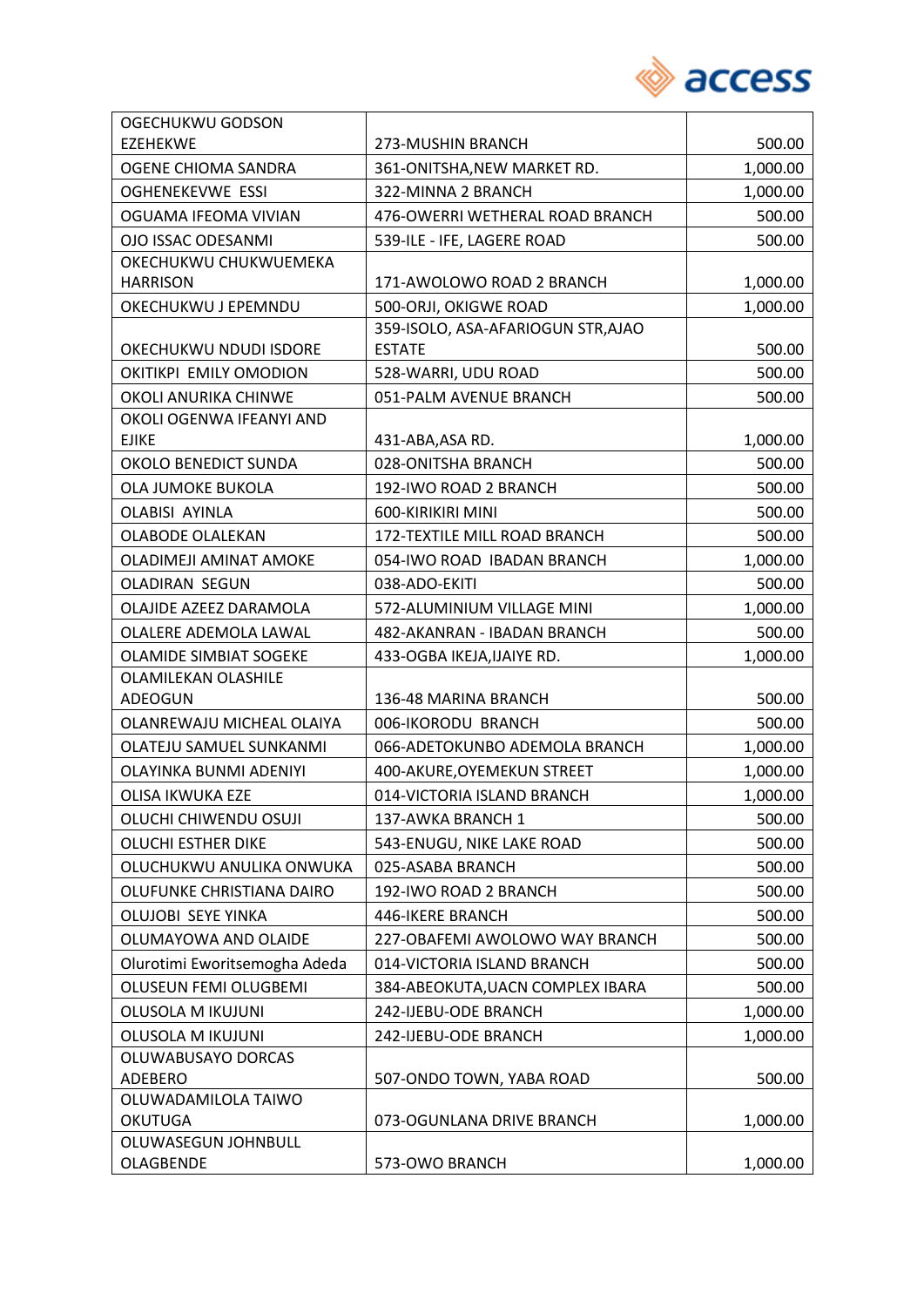

| OLUWASEUN ELIZABETH             |                                       |          |
|---------------------------------|---------------------------------------|----------|
| <b>ABDULAZEEZ</b>               | 600-KIRIKIRI MINI                     | 500.00   |
| OLUWASEUN MICHAEL IBUKUN        | 400-AKURE, OYEMEKUN STREET            | 500.00   |
| <b>OLUWATADE NATHANIEL</b>      |                                       |          |
| <b>OLADOTUN</b>                 | 014-VICTORIA ISLAND BRANCH            | 500.00   |
| OLUWATOSIN AGBOLADE             | 553-SURULERE, ENITAN STREET AGUDA     | 500.00   |
| OLUWATOSIN ABOLANE              |                                       |          |
| <b>ODIANSIYE</b>                | 391-PH, FOT ONNE                      | 500.00   |
| OLUWATOSIN ODUNAYO OJUADE       | 386-APATA-IBADAN BRANCH               | 500.00   |
| OLUWOLE THOMAS ADEGOKE          | 559-OGBOMOSHO, ILORIN ROAD            | 500.00   |
| OMOLARA VICTORIA AWOLOLA        | 582-SANGO-IBADAN BRANCH               | 500.00   |
| OMOROKE OLORUNWA                | 017-AKURE BRANCH                      | 500.00   |
| <b>OMOTAYO OLAWALE</b>          |                                       |          |
| KAMORUDEEN                      | 250-EJIGBO BRANCH                     | 500.00   |
| <b>OMOTOLA BABATUNDE SHELLE</b> | 142-ALAGBADO BRANCH                   | 500.00   |
| OMOTOLANI TAIBAT IBRAHEEM       | 239-IKOTUN BRANCH                     | 500.00   |
| OMOWUMI BUKOLA AJIBADE          | 611-MONOTAN-IBADAN BRANCH             | 1,000.00 |
| ONWUKWE LILIAN UGOCHI           | 371-OWERRI, WAAST AVENUE, IKENEGBU    | 500.00   |
| <b>ONYEGIRI CHIDIMMA</b>        | 306-UMUNZE BRANCH                     | 500.00   |
| OPEYEMI SUKURAT MUSTAPHA        | 235-EGBEDA BRANCH                     | 500.00   |
| OREOLUWA TITLAYO OLOYEDE        | 025-ASABA BRANCH                      | 500.00   |
| oseyemi rebecca olaniyi         | 611-MONOTAN-IBADAN BRANCH             | 500.00   |
| OSHIPITAN JOHN OLASUNKANMI      | 054-IWO ROAD IBADAN BRANCH            | 1,000.00 |
| OTITIE OCHIRUE EJOOR            | 023-WARRI BRANCH                      | 500.00   |
| OYEDEJI RAZAQ OLADELE           | 005-OSHOGBO BRANCH                    | 500.00   |
| OYEWO ENOCH OJO                 | 378-ALABA INTERNATIONAL, OLD GARAGE   | 500.00   |
| OYINDAMOLA MONSURAT             |                                       |          |
| OLAYIWOLA                       | <b>208-ORILE COKER</b>                | 500.00   |
| OYINDAMOLA RHODA ADEGBOLA       | 337-EPE BRANCH                        | 500.00   |
|                                 | 435-YENAGOA, CENTRAL BUSINESS         |          |
| PATIENCE UZOBO                  | <b>DISTRICT</b>                       | 1,000.00 |
| PATIENCE NDIDI OGOR             | 316-RSUST BRANCH                      | 500.00   |
| PATRICK NNANYEREM NWOKO         | 366-IKEJA, LADIPO OLUWOLE STR.        | 500.00   |
|                                 | 421-ALABA INTERNATIONAL, DOBBIL PLAZA |          |
| PATRICK UCHE ILO                | <b>AVENUE</b>                         | 500.00   |
| PHILIPS YAHAYA                  | <b>243-BUKURU BRANCH</b>              | 500.00   |
| PRIYE GIFT JEIBOR               | 537-AKOWONJO, SHASHA ROAD             | 500.00   |
| <b>QUADRI ADEKUNLE OLANIYAN</b> | 271-SAGAMU BRANCH                     | 500.00   |
| <b>QUADRI TEMITAYO BUSARI</b>   | 054-IWO ROAD IBADAN BRANCH            | 1,000.00 |
|                                 | 268-ADEKUNLE AJASIN UNIVERSITY        |          |
| RAHMAN SUNDAY AMUSA             | <b>CAMPUS BRANCH</b>                  | 500.00   |
| RAJI AYINDE LAWAL               | 394-BBA LAGOS, ATIKU ABUBAKAR PLAZA   | 500.00   |
| RASAQ AKEEM KUNLE               | 261-LASU BRANCH                       | 500.00   |
| RASHIDAT OLAMIDE YUSUFF         | 540-IBADAN, AGODI UCH SECOND GATE     | 500.00   |
| RAZAQ SAHEED ADENIYI            | 445-OSHOGBO, GBONGAN-IBADAN ROAD      | 500.00   |
| RIDWAN OLANREWAJU KAREEM        | 050-IPAJA BRANCH                      | 500.00   |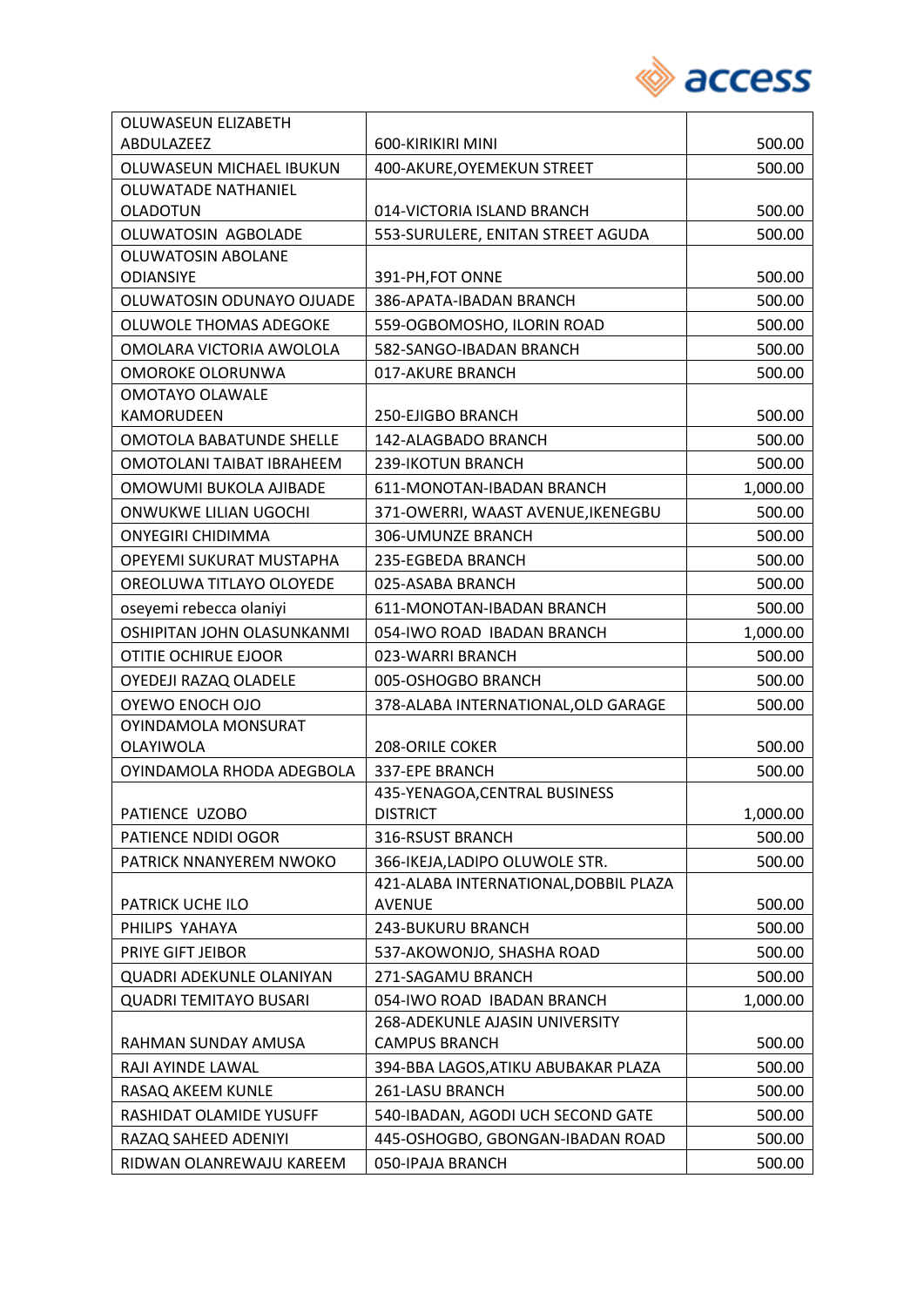

| RISIKATU SHITTU              | 498-GWARINPA ABUJA, 1ST AVENUE       | 500.00   |
|------------------------------|--------------------------------------|----------|
| <b>ROSE GEORGE</b>           | 316-RSUST BRANCH                     | 1,000.00 |
| ROTIMI EFETURI AJIGBOYE      | 208-ORILE COKER                      | 500.00   |
| ROTIMI SAMUEL ISREAL         | 082-LIGALI AYORINDE                  | 500.00   |
| Sadiq Abubakar Umar          | 207-KETU BRANCH                      | 1,000.00 |
| SAIDU MUHAMMADU              | 209-FUNTUA BRANCH                    | 500.00   |
| SALLAU ASHIRU ASHIRU         | 570-BUK ROAD MINI                    | 500.00   |
| SAMINU IBRAHIM LAWAL         | 351-GWARIMPA BRANCH                  | 500.00   |
| SAMUEL BASSEY UDO            | 248-AYOBO BRANCH                     | 1,000.00 |
| <b>SAMUEL OTOKHINE</b>       | 090-SAPELE ROAD BRANCH               | 500.00   |
| SAMUEL SOLA ADESEGUN         | 532-IBADAN, OKE - ADO                | 1,000.00 |
| SAMUEL TOBI OLAGOKE          | 455-BIRNIN KEBBI, SANI ABACHA WAY    | 500.00   |
| SANI ABDULLAHI MUHAMMAD      | 277-KATIN KWARI BRANCH               | 1,000.00 |
| SANUSI NASIRU ADESHINA       | 321-DOPEMU BRANCH                    | 500.00   |
| SHAKIRAT ODUNAYO ADESHINA    | 518-ILASA, APAPA - OSHODI EXPRESSWAY | 500.00   |
| SHAMAYAH ORJI UZOH           | 502-OREGUN, ZIATECH ROAD OREGUN      | 500.00   |
| SHERIFFDEEN ADEWALE BADMOS   | 005-OSHOGBO BRANCH                   | 1,000.00 |
| SHUAIBU ABUBAKAR             | 319-DURUMI BRANCH                    | 500.00   |
| sodiq adedamola adio         | 470-ERUWA BRANCH                     | 500.00   |
| STELLA UZOCHI NWARU          | 081-FESTAC TOWN BRANCH               | 500.00   |
| STEPHEN OLAOJO               | 389-ABAKALIKI, OGOJA RD.             | 500.00   |
| SUCCESS OGIDA                | 023-WARRI BRANCH                     | 1,000.00 |
| SULAIMON AYOOLA SETEOLU      | 538-ABEOKUTA, ADATAN ROAD            | 500.00   |
| <b>SUNDAY ADEKUNLE</b>       | 294-UNGWAN RIMI BRANCH               | 500.00   |
| <b>SUNDAY ADEKUNLE</b>       | 294-UNGWAN RIMI BRANCH               | 500.00   |
| <b>SUNDAY ADEKUNLE</b>       | 294-UNGWAN RIMI BRANCH               | 500.00   |
| <b>SUNDAY SAMUEL OLAJIDE</b> | 008-ALLEN AVENUE IKEJA BRANCH        | 500.00   |
| <b>SUNNY CHUKWUEMEKA EKE</b> | 431-ABA, ASA RD.                     | 500.00   |
| <b>SURAJU RAFIU</b>          | 227-OBAFEMI AWOLOWO WAY BRANCH       | 500.00   |
| TAIWO OLAITAN OLADOKUN       | 182-ISOLO 1 BRANCH                   | 500.00   |
| TALEB OUSSAMA                | 379-VICTORIA ISLAND ADEOLA ODEKU     | 500.00   |
| TAMUNO AMIESIMAKA            | 566-ABA ROAD MINI                    | 500.00   |
| TANIMU MUHAMMED              | 477-ZARIA, KADUNA ROAD               | 1,000.00 |
| TAYO DANIEL OBISESAN         | 448-JAJI, JAJI MILITARY CANTONMENT   | 500.00   |
|                              | 547-MARYLAND, MOBOLAJI BANK          |          |
| <b>TEMITOPE BAMIDELE</b>     | <b>ANTHONY WAY</b>                   | 500.00   |
| <b>TEMITOPE ILESANMI</b>     | 094-ASOKORO BRANCH                   | 1,000.00 |
| Tiamiyu Ishau Alade          | 119-OJODU BERGER BRANCH              | 500.00   |
| TIJANI ILIYA                 | 211-ABULE-EGBA BRANCH                | 500.00   |
| TOMIWA GIDEON IDRIS          | 345-REDEEMER UNIVERSITY EDE BRANCH   | 500.00   |
| <b>TOSIN MARY ODESANMI</b>   | 284-CHALLENGE BRANCH                 | 500.00   |
| <b>TUKUR LAWAL</b>           | 059-YOLA BRANCH                      | 500.00   |
| <b>TUNDE ADEBIYI</b>         | 345-REDEEMER UNIVERSITY EDE BRANCH   | 500.00   |
| U JONATHAN IMOH              | 028-ONITSHA BRANCH                   | 500.00   |
| UCHE BLESSING IKECHUKWU      | 301-IJU BRANCH                       | 500.00   |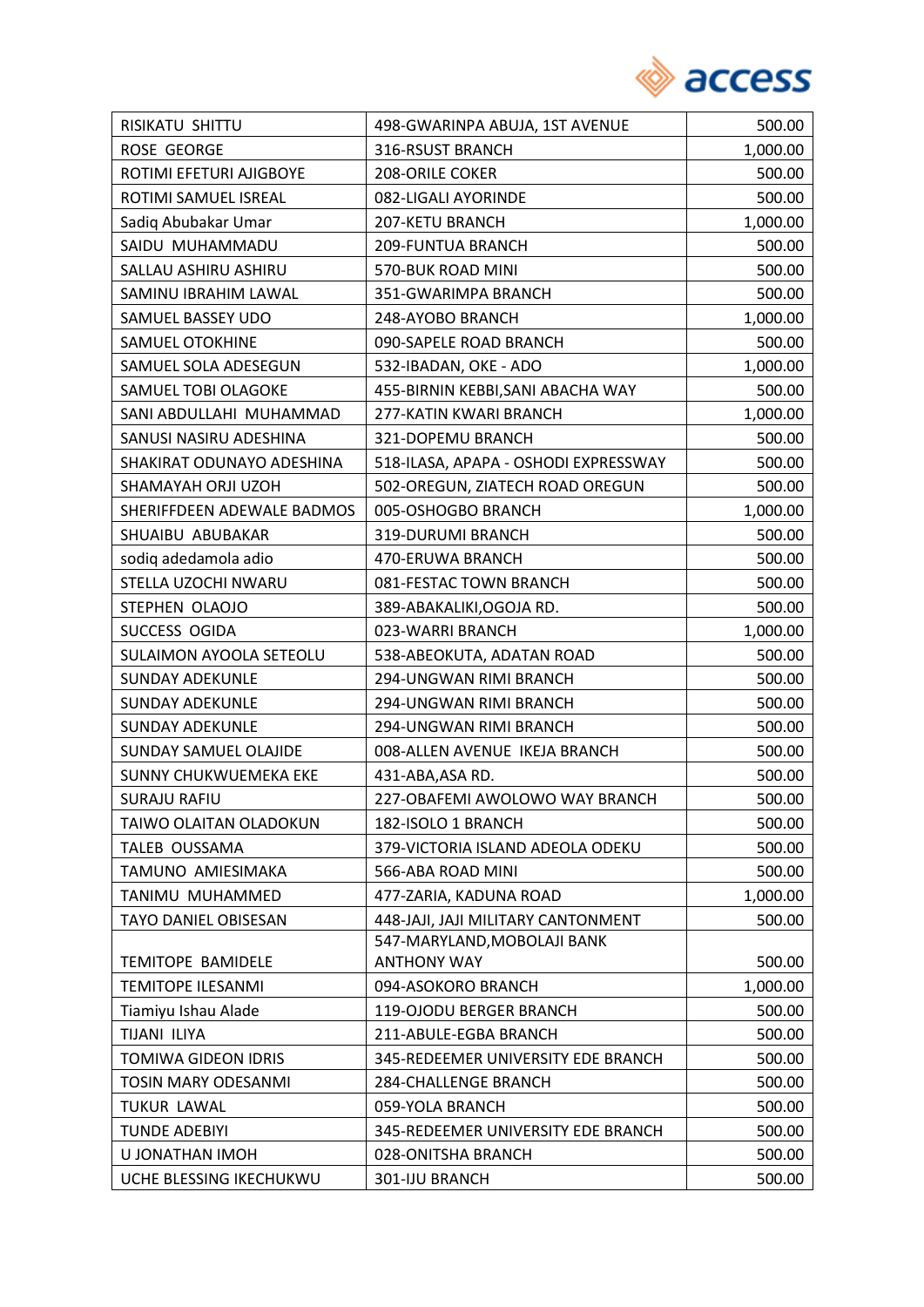

| <b>UCHE THERESA ANIEKE</b>       | 281-ENUGU STATE UNIVERSITY BRANCH    | 500.00   |
|----------------------------------|--------------------------------------|----------|
| UCHENNA BUTTY NNODIM             | 557-AJAH, ADDO ROAD                  | 500.00   |
| UCHENNA GODWIN AMADI             | 476-OWERRI WETHERAL ROAD BRANCH      | 500.00   |
| UDEH UGOCHUKWU JOHN              | 405-ENUGU, OKPARA AVENUE             | 500.00   |
| <b>UDOH MARTIN JOHN</b>          | 072-UMUAHIA BRANCH                   | 500.00   |
| <b>UDORJI JOSEPHINE N</b>        | 404-EBUTE METTA, MARKET STR. OYINGBO | 500.00   |
| <b>UGOCHI CONFIDENCE OKEZIE</b>  | 084-IBAFON BRANCH                    | 500.00   |
| <b>UGONNA NGOZI OKERE</b>        | <b>307-NEKEDE BRANCH</b>             | 1,000.00 |
| UJU JOSEPHINE AYADINUNO          | 439-YABA HERBERT MACAULAY WAY        | 500.00   |
| UZOMA JULIET OBIAMAUKWU          | 153-BROAD STREET 2 BRANCH            | 500.00   |
| <b>VERONICA CHIDIMMA MBEGBU</b>  | 500-ORJI, OKIGWE ROAD                | 500.00   |
| VICTOR BOLUWATIFE ADEWOYIN       | 248-AYOBO BRANCH                     | 500.00   |
| <b>VICTOR OLUWAGBEMILEKE</b>     |                                      |          |
| <b>ADEYEYE</b>                   | 348-EKITI STATE UNIVERSITY BRANCH    | 500.00   |
| <b>VICTOR OLUWATOSIN AWODEYI</b> | 005-OSHOGBO BRANCH                   | 500.00   |
| VICTOR PROMISE JOSEPH            | 485-OBIGBO PH, LOCATION ROAD         | 500.00   |
| <b>VICTORIA VICTOR</b>           | 038-ADO-EKITI                        | 500.00   |
| WASIU ODEKANMI                   | 611-MONOTAN-IBADAN BRANCH            | 1,000.00 |
| YEMI AYO ABIOYE                  | 088-OGBA BRANCH                      | 500.00   |
| YEMISI SEGUN KOLAWOLE            | 271-SAGAMU BRANCH                    | 1,000.00 |
| YUSUF YUGUDA                     | 448-JAJI, JAJI MILITARY CANTONMENT   | 500.00   |
| YUSUF ADENIYI IBRAHIM            | 374-MAIDUGURI, BAGA ROAD             | 500.00   |
| YUSUF ALIYU IBRAHIM              | 059-YOLA BRANCH                      | 500.00   |
| YUSUFF OLANREWAJU HAMMED         | 548-IBADAN, AGBENI MARKET            | 500.00   |
| <b>ZOSSOU KODJA PARFAIT</b>      | 285-RUMUKURISHI BRANCH               | 500.00   |

# **Recharge And Win**

|                          |                                      | <b>AMOUNT</b> |
|--------------------------|--------------------------------------|---------------|
| <b>ACCT NAME</b>         | <b>BRANCH</b>                        | PAID          |
| FATIMA SURAJO MASHI      | 398-KATSINA, NAGODO RD.              | 500.00        |
| ABAKPA DAVID             | 024-OLU OBASANJO BRANCH              | 500.00        |
| ABAN ELIJAH OKPA         | 229-OGOJA BRANCH                     | 500.00        |
| ABDLKARIM ILIYA          | <b>165-DAMATURU BRANCH</b>           | 500.00        |
| ABDULAZIZ SALISU         | 341-KEFFI BRANCH                     | 500.00        |
| ABDULGAFAR YAHAYA        | 302-USMAN DANFODIO UNIVERSITY BRANCH | 500.00        |
| ABDULGANIYU ASHIRU ALIME | 614-ZARIA MINI                       | 500.00        |
| ABDULKAREEM HASSANA      | 022-JOS BRANCH                       | 500.00        |
| ABDULRASHEED ABDULKAREEM | 408-JOS, AHMADU BELLO WAY            | 500.00        |
| ABEL OKEY OGBU           | <b>134-ORON BRANCH</b>               | 500.00        |
| ABIODUN BOLATITO DEW     | 167-OYO BRANCH                       | 1,000.00      |
| ABIODUN OLAIFE OLUKOMO   | 076-AWKA 2 BRANCH                    | 500.00        |
| ABIODUN OLUBUNMI OWOYEMI | 446-IKERE BRANCH                     | 1,000.00      |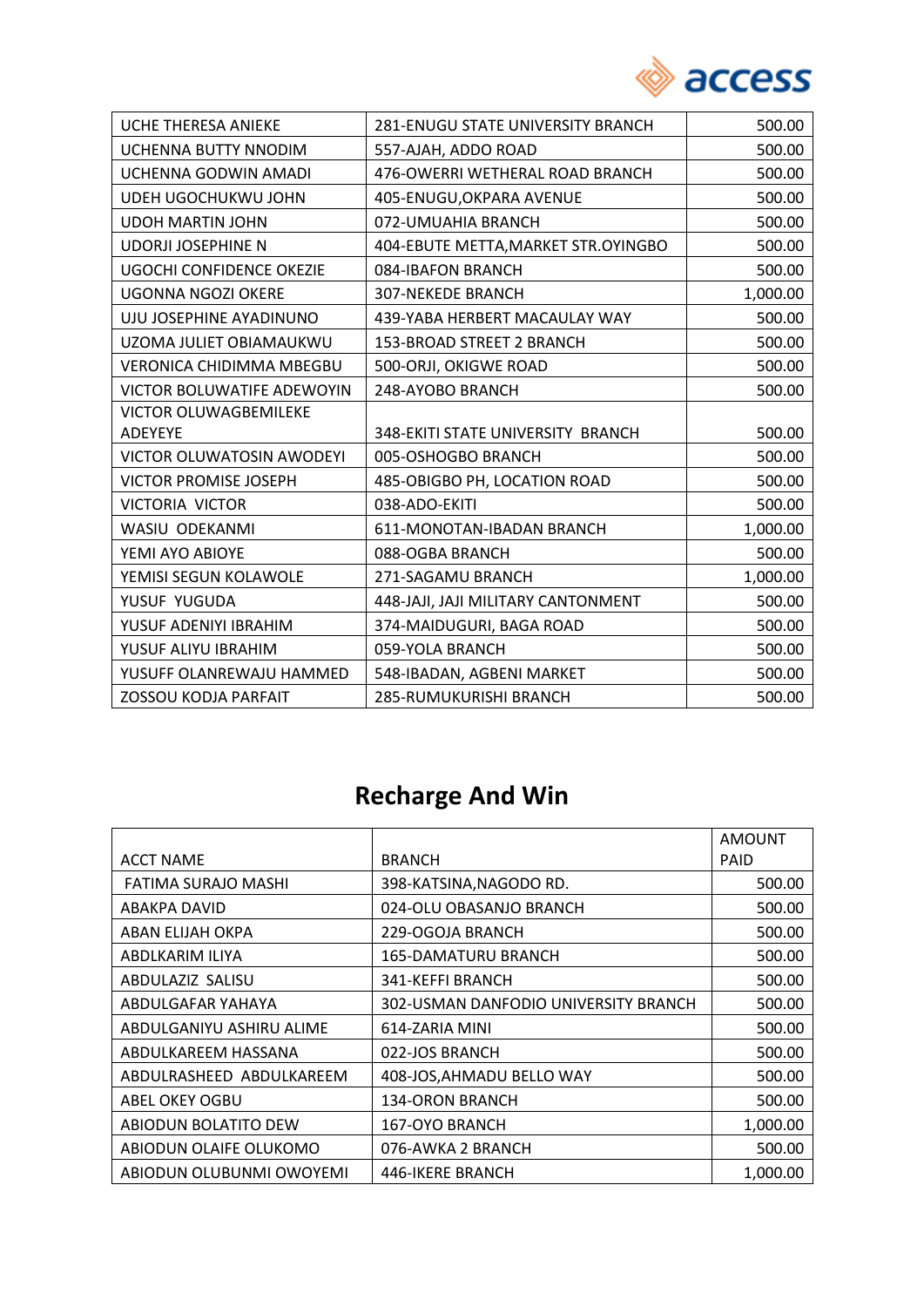

| ABIODUN ORIYOMI BADEJO         | 538-ABEOKUTA, ADATAN ROAD               | 1,000.00 |
|--------------------------------|-----------------------------------------|----------|
| ADEBAYO WALE AKANMU            | 019-DUGBE MARKET IBADAN BRANCH          | 500.00   |
| ADEBOWALE SEGUN ADEWUMI        | 604-KETU MINI                           | 500.00   |
| ADEFAJO ADEBISI ABBEY          | 598-OGBA/IFAKO, COLLEGE ROAD MINI       | 500.00   |
| ADEMOLA DANIEL OMOLEWA         | 409-LAGOS ISLAND, BROAD STREET          | 500.00   |
|                                | 460-IYANA IPAJA, LAGOS ABEOKUTA         |          |
| ADESANMI BAMITALE YAYATU       | EXPRESSWAY                              | 500.00   |
| ADESOLA ELIZABETH BALOGUN      | 227-OBAFEMI AWOLOWO WAY BRANCH          | 500.00   |
| ADESUMBO ADEYANJU AJAYI        | 211-ABULE-EGBA BRANCH                   | 500.00   |
| ADEWALE BENJAMIN ADEJUMO       | 483-IKOT - EKPENE, ABA IKOT - EKPENE RD | 500.00   |
| ADIGUN MATHEU OLUSOJ           | 261-LASU BRANCH                         | 500.00   |
| ADIKAT OGIEKHOSO OSHIONEI      | 456-KUBWA, ABUJA NASCO ROAD             | 500.00   |
| <b>ADOYI CLEMENT CLETUS</b>    | 194-LADOKE AKINTOLA BLVD BRANCH         | 500.00   |
| ADURAGBEMI SAMUEL SOKUNBI      | 226-OTTA BRANCH                         | 500.00   |
| ADURALEKE BABATUNDE OKUSI      | 082-LIGALI AYORINDE                     | 500.00   |
| <b>AGHOGHO TROY ENAKERAKPO</b> | 557-AJAH, ADDO ROAD                     | 1,000.00 |
| AHMAD MAIMUNA                  | 213-BELLO ROAD BRANCH KANO              | 500.00   |
| AHMED USMAN                    | 113-BICHI BRANCH                        | 500.00   |
| AKEEM OLAMIDE LAWAL            | 409-LAGOS ISLAND, BROAD STREET          | 500.00   |
| AKINPEJU ADETUTU               | 321-DOPEMU BRANCH                       | 500.00   |
| AKINWUNMI OLAJUMOKE            | 163-IFAKO-GBAGADA BRANCH                | 500.00   |
| Akinyemi Yusirot Arike         | 014-VICTORIA ISLAND BRANCH              | 500.00   |
| AKMAL MUHAMMED BELLO           | 081-FESTAC TOWN BRANCH                  | 500.00   |
| <b>AKON JULIEN FRANCIS</b>     | 025-ASABA BRANCH                        | 500.00   |
| ALABI LUKMON DAMOLA            | 366-IKEJA, LADIPO OLUWOLE STR.          | 1,000.00 |
| ALHASAN HALILU                 | 292-GWAGWALADA BRANCH                   | 500.00   |
| AL-HASSAN YAKUBU               | 014-VICTORIA ISLAND BRANCH              | 500.00   |
| ALI MOHD                       | 096-DUTSE BRANCH                        | 500.00   |
| ALI A BAKARI                   | 450-JALINGO, HAMMAN RUN WAY             | 500.00   |
| ALI IBRAHIM MODU               | 374-MAIDUGURI, BAGA ROAD                | 500.00   |
| ALIYU MOHAMMED                 | 009-AMINU KANO ABUJA BRANCH             | 1,000.00 |
| ALUKA OVUERIERIE HELEN         | 290-AZIKIWE ROAD PHC BRANCH             | 500.00   |
| AMARA LILY OKAFOR              | 203-UNIZIK BRANCH                       | 500.00   |
| AMARACHI MIKE NJOKU            | 500-ORJI, OKIGWE ROAD                   | 500.00   |
| AMINU ISAH                     | 162-SOKOTO 2 BRANCH                     | 500.00   |
| <b>AMIR JIBRIL TOM</b>         | 535-CALABAR, MAYNE AVENUE               | 500.00   |
| AMODU SUNBO M                  | 192-IWO ROAD 2 BRANCH                   | 500.00   |
| ANAS SALISU                    | 296-MALUMFASHI BRANCH                   | 500.00   |
| <b>ANAS SADIQ</b>              | 034-BAUCHI BRANCH                       | 500.00   |
| ANAYOCHUKWU PROPER             |                                         |          |
| <b>OFFORDUM</b>                | 396-ILORIN, IBRAHIM TAIWO RD.           | 500.00   |
| <b>ANDY TOBE OKERE</b>         | 379-VICTORIA ISLAND ADEOLA ODEKU        | 500.00   |
| ANGELA ENOMA                   | 465-BENIN, MISSION ROAD                 | 500.00   |
| ANGELINA EBERECHUKWU           |                                         |          |
| <b>ALUZIWE</b>                 | 605-IMO STATE SEC MINI                  | 500.00   |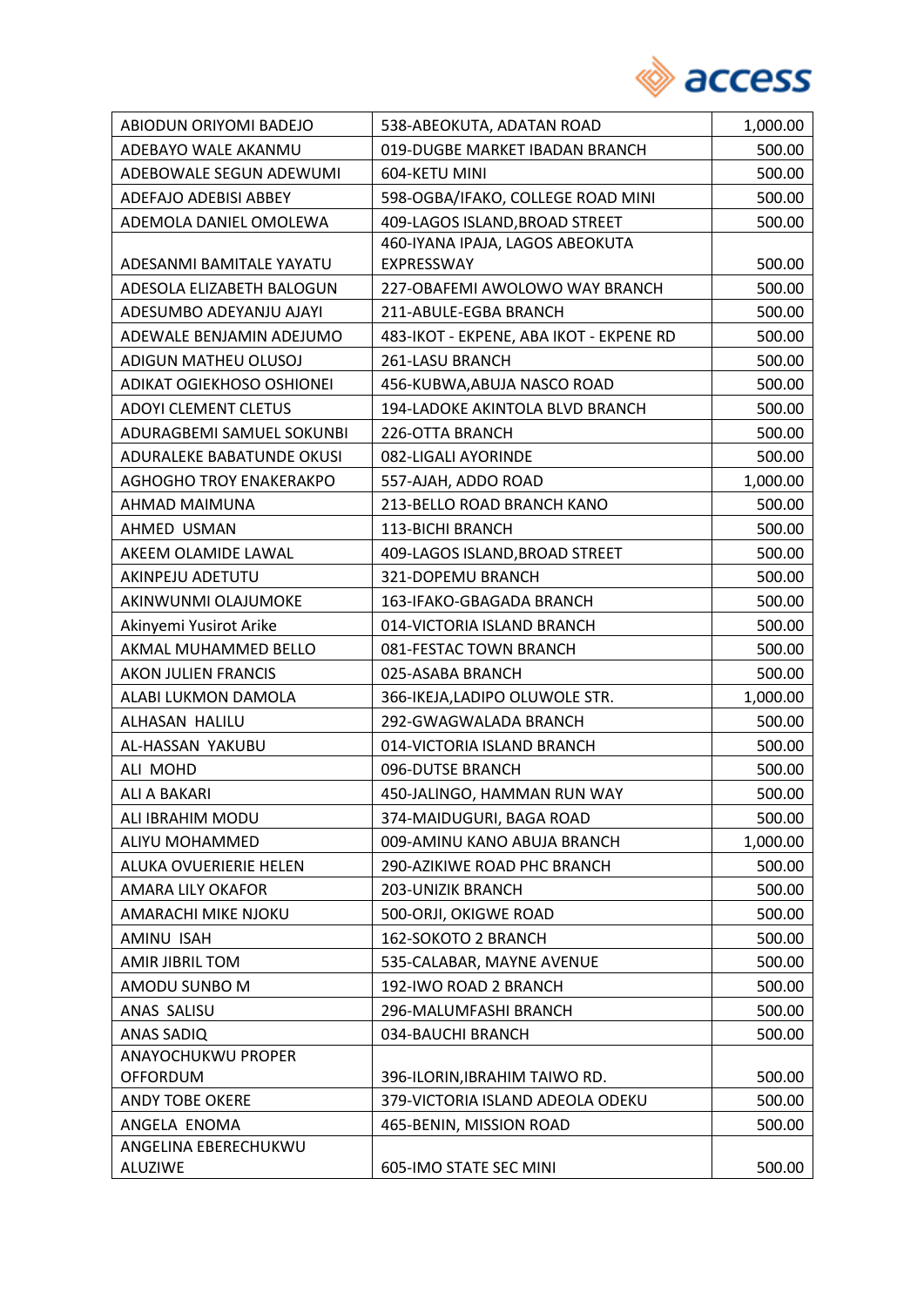

| ANSELEM EZE                      | 473-NEW KARU, KEFFI ROAD             | 500.00   |
|----------------------------------|--------------------------------------|----------|
| ANSELEM ANAYO OGUAMA             | 494-ENUGU, 9TH MILE                  | 500.00   |
| ANTHONIA ESSAY IGHEDOSA          | 278-MARARABA BRANCH                  | 500.00   |
| ANTHONY CHIBUZO ANYANWU          | 058-OWERRI BRANCH                    | 500.00   |
| <b>ANTHONY OLUWATOSIN</b>        |                                      |          |
| <b>OGUNBEKUN</b>                 | 378-ALABA INTERNATIONAL, OLD GARAGE  | 500.00   |
| ATASIE UZOMA                     | 020-ABA BRANCH                       | 500.00   |
| ATINUKE VICTORIA AKINTEYE        | 235-EGBEDA BRANCH                    | 500.00   |
| AUDU ANNA                        | 267-KAFANCHAN BRANCH                 | 500.00   |
| AUWALU USMAN                     | 041-SOKOTO BRANCH                    | 500.00   |
| <b>AYIBATONYE MARTIN SIGAH</b>   | 014-VICTORIA ISLAND BRANCH           | 500.00   |
| <b>AYODELE DANIEL ODEYEMI</b>    | 039-ILORIN BRANCH                    | 1,000.00 |
| AZI ISHAKU                       | 133-ADEOLA HOPEWELL BRANCH           | 500.00   |
| BABAGANA ALI ABADAM              | 374-MAIDUGURI, BAGA ROAD             | 500.00   |
| <b>BABALOLA GANIYU ADEBAMIRE</b> | 051-PALM AVENUE BRANCH               | 500.00   |
| <b>BABATUNDE OJO</b>             | 447-LEKKI, LEKKI-EPE EXPRESSWAY      | 1,000.00 |
| <b>BABATUNDE HAMED OLOWA</b>     | 014-VICTORIA ISLAND BRANCH           | 500.00   |
| <b>BADRUDEEN SALAWAT OLAPERI</b> | 504-IDIMU, IDIMU ROAD IKOTUN         | 500.00   |
| BANJI ABDULRASHEED KAREEM        | 014-VICTORIA ISLAND BRANCH           | 1,000.00 |
| <b>BANKOLE AGBOOLA AHME</b>      | 175-BODIJA BRANCH 2                  | 500.00   |
| BASHIR USMAN                     | 034-BAUCHI BRANCH                    | 500.00   |
| <b>BASSEY OROK</b>               | 256-OKADA BRANCH                     | 500.00   |
| <b>BELLO AUTA</b>                | 296-MALUMFASHI BRANCH                | 1,000.00 |
| <b>BELLO BOLAJI SAHEED</b>       | 221-RING ROAD, IBADAN BRANCH         | 500.00   |
| Benjamin Akin Usman              | 014-VICTORIA ISLAND BRANCH           | 500.00   |
| <b>BILA JURAIDU SANI</b>         | 027-GOMBE BRANCH                     | 500.00   |
| BIRMA AMASUWA                    | 059-YOLA BRANCH                      | 500.00   |
| <b>BLESSING BOSE ANIDIBIE</b>    | 515-IJEBU ODE, 35 IBADAN ROAD        | 500.00   |
| <b>BLESSING CHIAMAKA MATHIAS</b> | 485-OBIGBO PH, LOCATION ROAD         | 500.00   |
| bobby steven okoro               | 577-FUTO MINI                        | 500.00   |
| <b>BOLAJI AYOMIDE ADAMS</b>      | 133-ADEOLA HOPEWELL BRANCH           | 500.00   |
| <b>BONIFACE AKIN UKAH</b>        | 535-CALABAR, MAYNE AVENUE            | 500.00   |
| <b>BONIFACE TARINABO</b>         | 358-PH, TRANS AMADI                  | 500.00   |
| <b>BRALADEI BOSIN</b>            | 063-YENOGOA BRANCH                   | 500.00   |
| CHIAMAKA JENNIFER UGWUEZE        | 556-OKIJA, OLD OKIJA IHIALA OGUTA RD | 500.00   |
| CHIBUZOR EMMANUEL ONYEYILI       | 564-ARIARIA MINI                     | 500.00   |
| CHIDI KINGSLEY OKOYE             | 002-IDUMOTA BRANCH                   | 500.00   |
| CHIDI N MOGBO                    | 485-OBIGBO PH, LOCATION ROAD         | 500.00   |
| CHIKA HENRY NWABUEZE             | 120-OBIGBO BRANCH                    | 500.00   |
| CHIKA LUCY ODIMEGWU              | 373-ONITSHA PORT HARCOURT RD.        | 500.00   |
| <b>CHIKELU HARRISON</b>          | 385-COKER, LAGOS/BADAGRY EXPRESSWAY  | 500.00   |
| CHILAKA EMMANUEL O               | 431-ABA, ASA RD.                     | 1,000.00 |
| CHIMA ONAH                       | 378-ALABA INTERNATIONAL, OLD GARAGE  | 500.00   |
| CHIMA ISAAC OKPARA               | 577-FUTO MINI                        | 500.00   |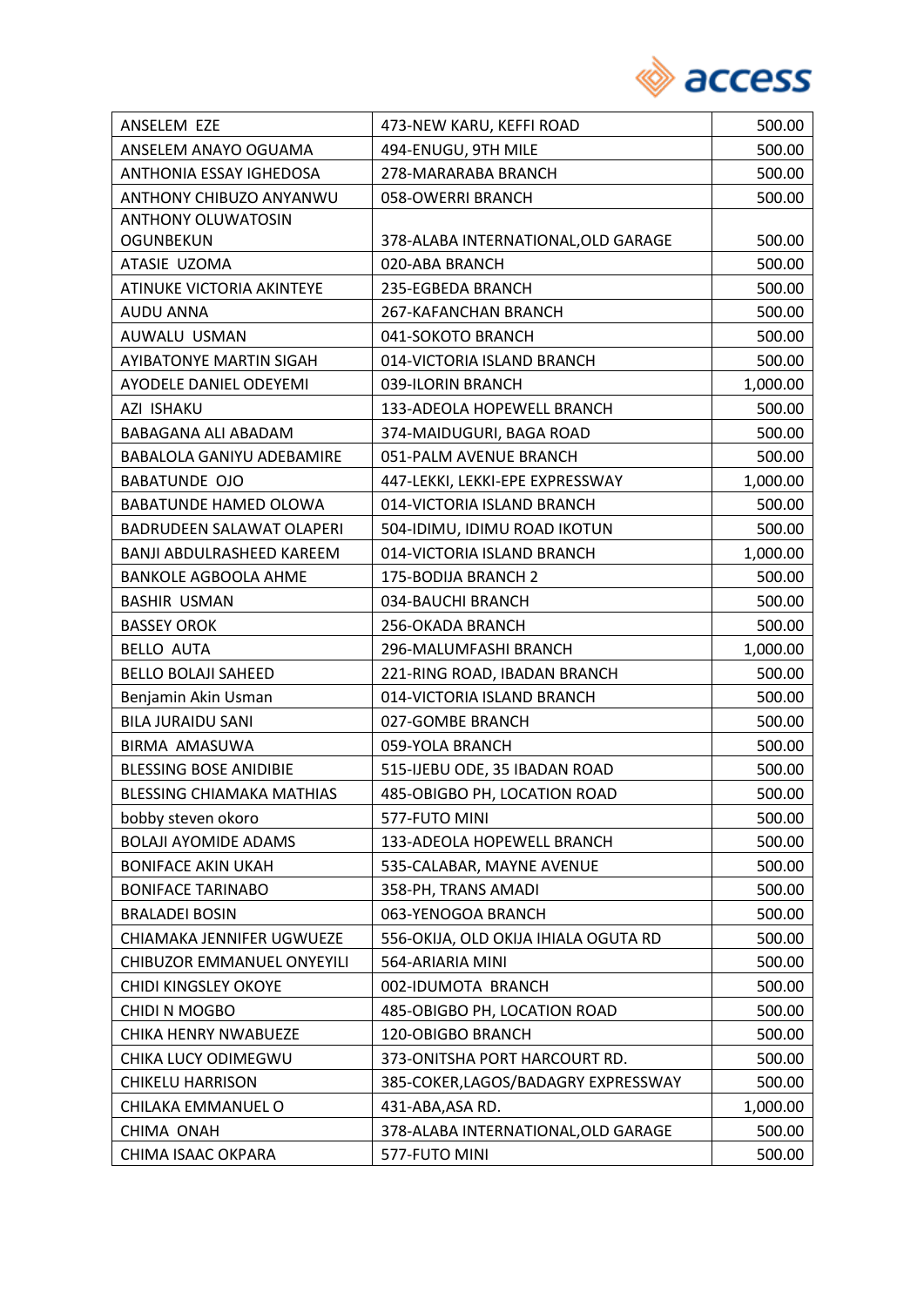

| <b>CHIMEZIRIM FAVOUR</b>                 |                                        |          |
|------------------------------------------|----------------------------------------|----------|
| CHUKWUEMEKA                              | <b>181-ORLU BRANCH</b>                 | 500.00   |
| CHINEDU OKECHUKWU                        | 389-ABAKALIKI, OGOJA RD.               | 500.00   |
| CHINEDU BENAIAH SHLOMO                   | 485-OBIGBO PH, LOCATION ROAD           | 500.00   |
| CHINEDU JOSEPH EZE                       | 463-NSUKKA, ENUGU/OBA RD.              | 500.00   |
| CHINONSO ZITA OKECHUKWU                  | 442-OWERRI, DOUGLAS RD.                | 500.00   |
| CHINWE MONICA ETTA                       | 282-AGBANI ROAD BRANCH                 | 500.00   |
| CHINWENDU GERTRUDE OGU                   | 203-UNIZIK BRANCH                      | 500.00   |
| CHINYERE NWASINOKE                       | 020-ABA BRANCH                         | 500.00   |
| <b>CHINYERE GIFT NWAIWU</b>              | 534-OWERRINTA, KM 3 UMUIKAA/OWERRI RD  | 500.00   |
| CHIOMA EZE                               | 464-OWERRI, ORLU ROAD                  | 1,000.00 |
| CHIOMA JANE UGOCHUKWU                    | 518-ILASA, APAPA - OSHODI EXPRESSWAY   | 500.00   |
| CHIROMA YERWAMA                          | 131-ALI AKILU ROAD BRANCH              | 500.00   |
|                                          | 421-ALABA INTERNATIONAL, DOBBIL PLAZA  |          |
| CHISOM PERPETUAL NWATU                   | <b>AVENUE</b>                          | 1,000.00 |
| CHIZUA ADAEZE UGWU                       | 494-ENUGU, 9TH MILE                    | 500.00   |
| <b>CHRISTIANA NKECHINYERE</b><br>AMAECHI | 368-GARKI ABUJA, CENTRAL BUSINESS AREA | 1,000.00 |
| <b>CHUCKS POLYCARP OKANY</b>             | 375-LAGOS ISLAND, BALOGUN STR.         | 500.00   |
| CHUKWUEMEKA VINCENT                      |                                        |          |
| OKWODU                                   | 488-ENUGU, AGBANI ROAD                 | 500.00   |
| CYNTHIA IHENAGARA                        | 533-PH, RUMUOKORO EAST - WEST ROAD     | 500.00   |
| CYNTHIA OGECHI EFORMA                    | 214-KACHIA ROAD KADUNA                 | 500.00   |
|                                          | 232-NNAMDI AZIKWE STREET IDUMOTA       |          |
| DABERECHI LOVETH PETER                   | <b>BRANCH</b>                          | 500.00   |
| DAHIRU USMAN                             | 449-MUBI, MOHAMMED BELLO WAY           | 500.00   |
| <b>DAMASUS CHARLES</b>                   | 285-RUMUKURISHI BRANCH                 | 500.00   |
| DAMILARE AMOS ODETUNDE                   | 376-IBADAN, LEBANON STREET             | 500.00   |
| DAMILOLA ENIOLA ORILOYE                  | 050-IPAJA BRANCH                       | 500.00   |
| DANIEL ASOGBA                            | 545-KADUNA, ISA KAITA ROAD             | 500.00   |
| DANIEL OKOROCHA                          | 427-BBA LAGOS, BANK PLAZA              | 500.00   |
| DANIEL MINIKWU                           | 316-RSUST BRANCH                       | 500.00   |
| <b>DANJUMA BIBOKI</b>                    | 059-YOLA BRANCH                        | 500.00   |
| DARAZO AHMED ALI                         | 442-OWERRI, DOUGLAS RD.                | 500.00   |
| <b>DARLINGTON IFY ODIWE</b>              | 336-AKUTE BRANCH                       | 500.00   |
| DAVID AKPAN UKO                          | 285-RUMUKURISHI BRANCH                 | 500.00   |
| DESMOND ALAKPA E                         | 358-PH, TRANS AMADI                    | 500.00   |
| DIYOSHAK JOEL AMOS                       | 370-JOS, COMMERCIAL AREA               | 500.00   |
| DUNNI BOLA EJIWANDE                      | 222-ILE IFE BRANCH                     | 500.00   |
| EBERE ROSEMARY OKECHUKWU                 | 500-ORJI, OKIGWE ROAD                  | 500.00   |
| EBUKA CHUKWUEBUKA EMEH                   | 023-WARRI BRANCH                       | 500.00   |
| EBUNOLUWA GRACE FAMISA                   | 400-AKURE, OYEMEKUN STREET             | 500.00   |
| <b>EDWIN SAMUEL</b>                      | 225-SATELLITE TOWN BRANCH              | 500.00   |
| EFITA FRIDAY ONWE                        | 358-PH, TRANS AMADI                    | 500.00   |
| EGWOLO OGOHA                             | 005-OSHOGBO BRANCH                     | 500.00   |
| EGWUONWU CHINONSO CHIBUIKE               | 606-NAZE MINI                          | 500.00   |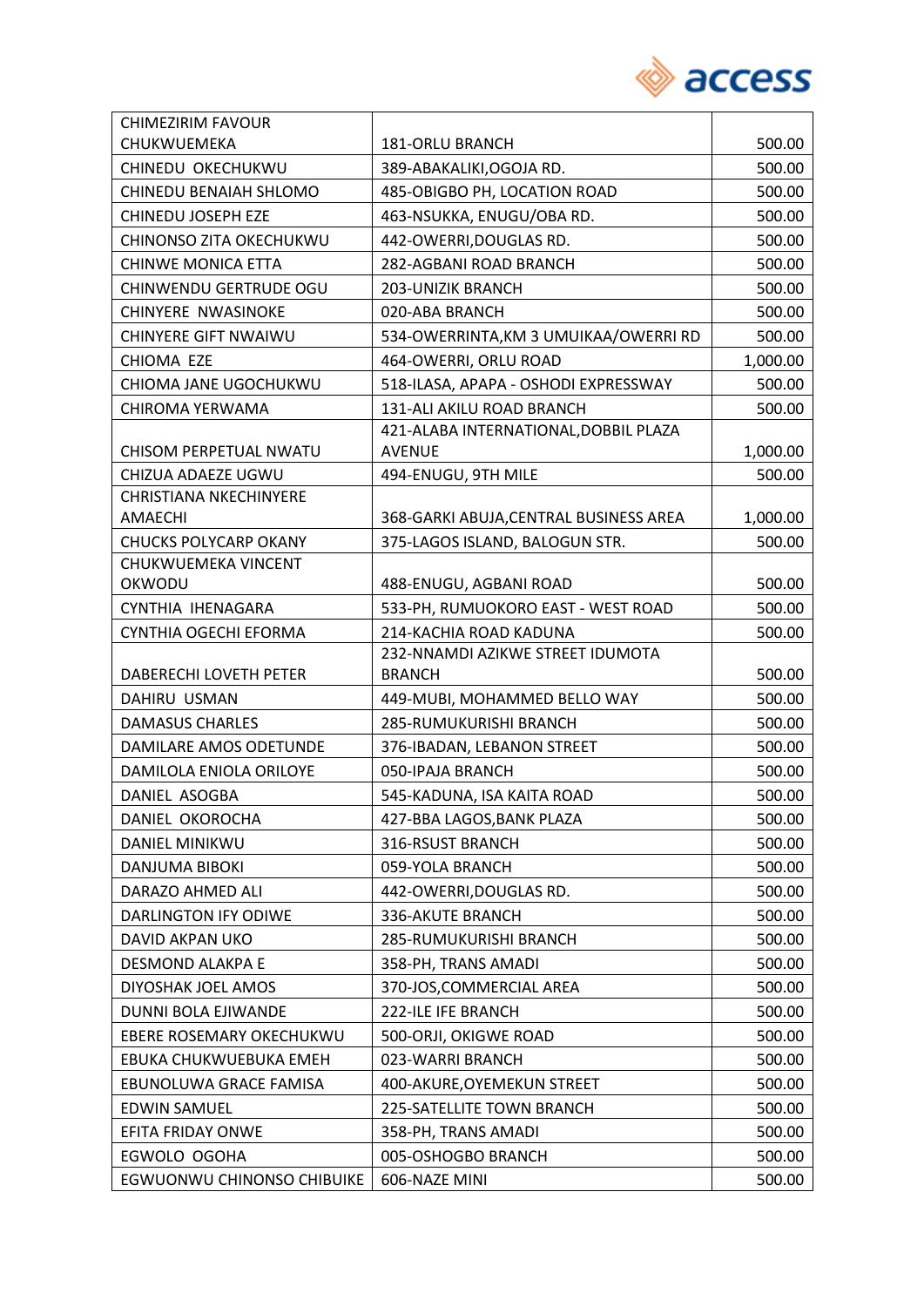

| <b>EKEH CHIBUEZE CHARLES</b>                            | 476-OWERRI WETHERAL ROAD BRANCH        | 500.00   |
|---------------------------------------------------------|----------------------------------------|----------|
| <b>EKENE SUNDAY EGWU</b>                                | 376-IBADAN, LEBANON STREET             | 1,000.00 |
| <b>EKWENYE THADDEUS CHIDUBE</b>                         | 476-OWERRI WETHERAL ROAD BRANCH        | 500.00   |
| ELIZABETH CHIDIMMA EZE                                  | 379-VICTORIA ISLAND ADEOLA ODEKU       | 500.00   |
| ELIZABETH T. ALLIU                                      | 012-KADUNA BRANCH                      | 500.00   |
| ELOCHUKWU JOSHUA OKPARA                                 | 383-MATORI, LADIPO STR.                | 500.00   |
| <b>EMEKA FRANCIS SUNDAY</b>                             | 382-TRADE FAIR COMPLEX, ASPAMDA HALL 2 | 500.00   |
| <b>EMEM FRIDAY JACKSON</b>                              | <b>257-UMUDIKE BRANCH</b>              | 500.00   |
| EMENIKE CHUKWUDIFU                                      |                                        |          |
| <b>CHINAEMEREM</b>                                      | 464-OWERRI, ORLU ROAD                  | 1,000.00 |
| EMMANUEL AWOSANMI                                       | <b>320-FRANCE ROAD BRANCH</b>          | 500.00   |
| <b>EMMANUEL MARY</b>                                    | 473-NEW KARU, KEFFI ROAD               | 500.00   |
|                                                         | 395-WUSE II ABUJA, ADETOKUNBO ADEMOLA  |          |
| <b>EMMANUEL UGWU</b>                                    | CRESC.                                 | 500.00   |
| <b>EMMANUEL CHIMA EKEH</b>                              | 033-MAKURDI BRANCH                     | 500.00   |
| EMMANUEL EKHALU SAMUEL                                  | 065-IKOTA BRANCH                       | 500.00   |
| <b>EMMANUEL NWANKWO</b>                                 | 059-YOLA BRANCH                        | 500.00   |
| <b>EMMANUEL OBINNA AMBROSE</b>                          | 068-ALABA INTERNATIONAL MARKET BRANCH  | 500.00   |
| <b>EMMANUEL OLALEKAN</b>                                |                                        |          |
| ADELANWA                                                | 407-IKOYI, AWOLOWO RD.                 | 500.00   |
| ENIOLA NIMOTALLAHI AFOLABI                              | 224-OAU ILE IFE BRANCH                 | 500.00   |
| <b>ESTHER OKWU</b>                                      | 498-GWARINPA ABUJA, 1ST AVENUE         | 1,000.00 |
| <b>ESTHER OGHOGHO EHIOROBO</b><br>ESTHER OLUWAFUNMILAYO | 069-UNIBEN BRANCH                      | 500.00   |
| <b>OJURONGBE</b>                                        | 142-ALAGBADO BRANCH                    | 500.00   |
| ESTHER ORITSEMISAN NUNU                                 | 501-AJAH, LEKKI - EPE EXPRESSWAY       | 500.00   |
| <b>EWAH RAPHAEL OTU</b>                                 | 229-OGOJA BRANCH                       | 500.00   |
| <b>EXODUS KINGSLEY</b>                                  | 234-DECO ROAD BRANCH                   | 1,000.00 |
| EZEKIEL SABINA                                          | 075-LAFIA BRANCH                       | 500.00   |
| <b>EZEKIEL ABIODUN ADEBOYE</b>                          | 226-OTTA BRANCH                        | 1,000.00 |
| EZEKIEL EBEAGBOR OBIOMON                                | 254-EKPOMA BRANCH                      | 1,000.00 |
| FAGBEMI SUNDAY145203                                    | 146-OKE ILEWO BRANCH                   | 500.00   |
| FAKUNLE, FAGUWA241674                                   | 029-IDEJO BRANCH                       | 500.00   |
| FATIMA AHMAD TIJJANI                                    | 281-ENUGU STATE UNIVERSITY BRANCH      | 1,000.00 |
| FATIMO BINTA HASSAN                                     | 544-ALABA, DENSINE PLAZA OLOJO DRIVE   | 500.00   |
| <b>FAVOUR LUCKY</b>                                     | <b>286-UNIPORT BRANCH</b>              | 500.00   |
| <b>FAVOUR OKEZUE PETER</b>                              | 132-BANK ROAD OWERRI BRANCH            | 500.00   |
| FELICIA EMILOLORUN TAIWO                                | 068-ALABA INTERNATIONAL MARKET BRANCH  | 500.00   |
| FRANCIS OSETAYO AKINOLA                                 | 615-BABCOCK UNIVERSITY MINI            | 1,000.00 |
| FRANCIS THERESA P.                                      | 037-ABEOKUTA BRANCH                    | 500.00   |
| FUNMILOLA OBI                                           | 102-AGBARA BRANCH                      | 1,000.00 |
| GABRIEL DANJUMA                                         | 319-DURUMI BRANCH                      | 500.00   |
| <b>GAFAR GBOLAHAN ADELANI</b>                           | 538-ABEOKUTA, ADATAN ROAD              | 1,000.00 |
| <b>GANIU D OLATILEWA</b>                                | 242-IJEBU-ODE BRANCH                   | 500.00   |
| <b>GARUBA JULIUS IMASUEN</b>                            | 390-BENIN, AKPAKPAVA STR.              | 1,000.00 |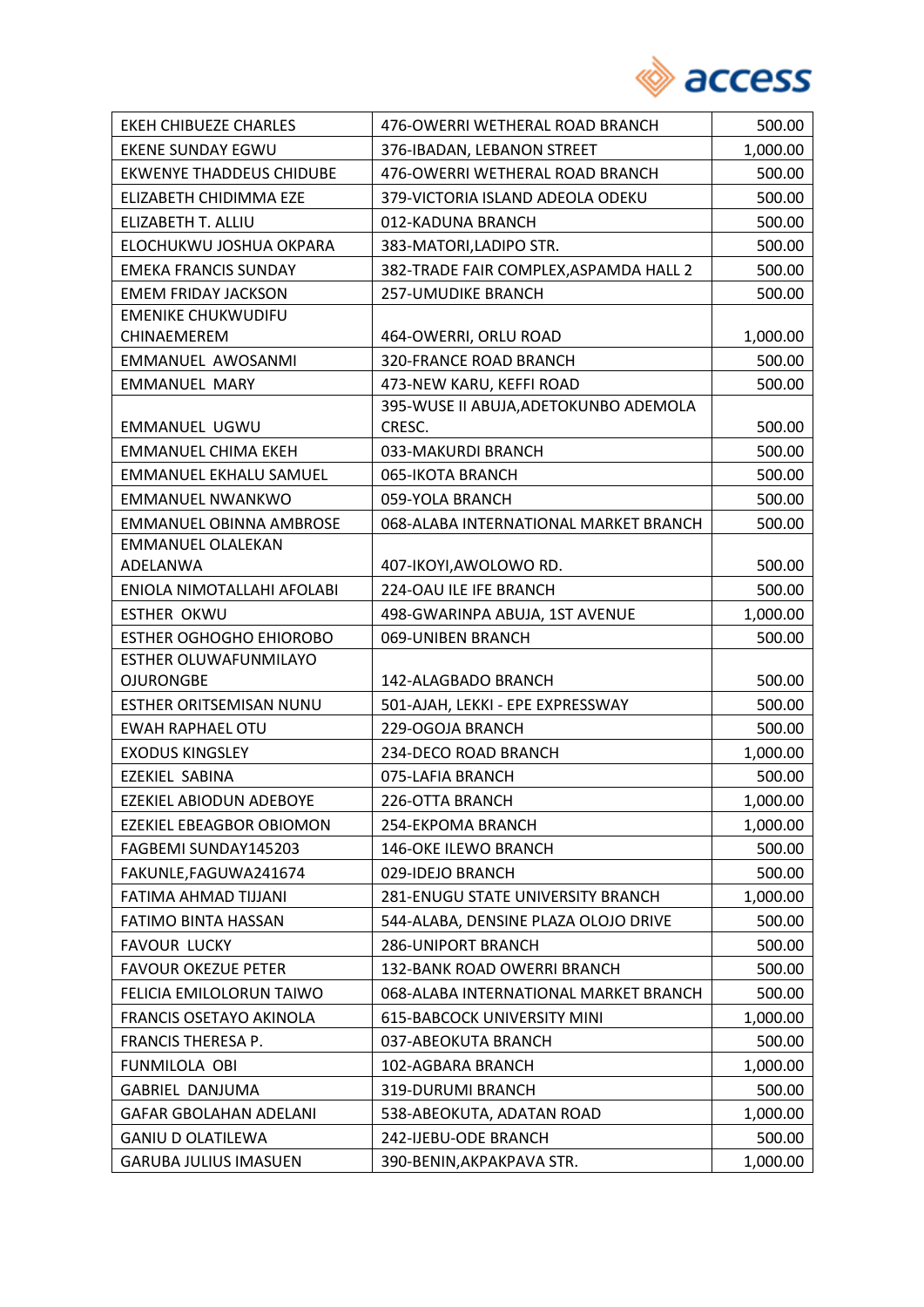

| <b>GBANBAN DORCAS A.</b>          | <b>160-GBOKO MAIN BRANCH</b>                  | 500.00   |
|-----------------------------------|-----------------------------------------------|----------|
| <b>GBENGA SAMUEL OLAKUNLE</b>     | 146-OKE ILEWO BRANCH                          | 500.00   |
| <b>GERALD CHIDIEBERE NDIANEFO</b> | 370-JOS, COMMERCIAL AREA                      | 1,000.00 |
| <b>GIDEON MORRISON</b>            | 541-PH, OLU OBASANJO WAY                      | 500.00   |
| <b>GODWIN ADEOLU DANIA</b>        | 030-BENIN BRANCH                              | 500.00   |
| GODWIN CHUKWUMA NEBO              | 436-APAPA, APAPA-OSHODI EXPRESS WAY           | 500.00   |
| HABILA MAKAMA TANKO               | 545-KADUNA, ISA KAITA ROAD                    | 500.00   |
| HAFSATU USMAN                     | 162-SOKOTO 2 BRANCH                           | 500.00   |
| <b>HAKEEM OLALEKAN SHITTU</b>     | 057-KATSINA BRANCH                            | 1,000.00 |
| HAMMED UMAR                       | 383-MATORI, LADIPO STR.                       | 500.00   |
| HASSAN ISHAYA                     | 448-JAJI, JAJI MILITARY CANTONMENT            | 500.00   |
| HASSANA ADAMU                     | 113-BICHI BRANCH                              | 500.00   |
| ibe frank                         | 287-ABAKALIKI ROAD ENUGU                      | 500.00   |
| <b>IBEH CHIKA</b>                 | 383-MATORI, LADIPO STR.                       | 1,000.00 |
|                                   | 359-ISOLO, ASA-AFARIOGUN STR, AJAO            |          |
| <b>IBRAHEEM ADEBARE BUSARI</b>    | <b>ESTATE</b>                                 | 1,000.00 |
| <b>IBRAHIM MANSUR HUSSA</b>       | 288-BAYERO UNIVERSITY BRANCH                  | 500.00   |
| <b>IDARA ANTHONY</b>              | 270-32 AKA ROAD BRANCH                        | 500.00   |
| <b>IDONGESIT NELLY HARRISON</b>   | 566-ABA ROAD MINI                             | 500.00   |
| <b>IDRIS ADEKOLA</b>              | 174-MOLONEY BRANCH                            | 500.00   |
| <b>IDRIS OLADEJI BELLO</b>        | 334-OOU BRANCH                                | 500.00   |
|                                   | 418-NYANYA ABUJA, OPP. NYANYA SHOPPING        |          |
| <b>IDRIS SHOLA OYEDE</b>          | <b>COMPLEX</b>                                | 500.00   |
| <b>IFECHUKWU NNEJI</b>            | 460-IYANA IPAJA, LAGOS ABEOKUTA<br>EXPRESSWAY | 500.00   |
| <b>IGWE JOHNMARY TOBECH</b>       | 068-ALABA INTERNATIONAL MARKET BRANCH         | 500.00   |
| <b>IMEOBONG JOSEPH IBANGA</b>     | 402-UYO, ABAK RD.                             | 500.00   |
| INNOCENT UDOCHUKWU OKAFOR         | 609-MAFOLUKU MINI                             | 1,000.00 |
| ISHAQ ADAM                        | 153-BROAD STREET 2 BRANCH                     | 500.00   |
| ISMAIL OLA ODUNLAMI               | 481-IDIROKO, IDIROKO ROAD                     | 500.00   |
| <b>IWEKUMO UGE</b>                | 435-YENAGOA, CENTRAL BUSINESS DISTRICT        | 500.00   |
| JAHIDUA GREATMAN TARINABO         | 435-YENAGOA, CENTRAL BUSINESS DISTRICT        | 500.00   |
| JENNIFER AZI                      | 441-LOKOJA MURTALA MUHAMMED WAY               | 1,000.00 |
| JEREMIAH ALABA PETER              | 025-ASABA BRANCH                              | 500.00   |
| <b>JESSICA OKONKWO</b>            | 226-OTTA BRANCH                               | 500.00   |
| <b>JIMMY UDEME</b>                | 066-ADETOKUNBO ADEMOLA BRANCH                 | 500.00   |
| <b>JOHN ANORU EZE</b>             | 568-OKOTA MINI                                | 500.00   |
| JOHN IKECHUKWU ETOH               | 436-APAPA, APAPA-OSHODI EXPRESS WAY           | 500.00   |
| <b>JOHN O ODOKPOR</b>             | 019-DUGBE MARKET IBADAN BRANCH                | 500.00   |
| JOHN SAVIOUR MONDAY               | 519-PH, SILVER VALLEY TRANS-AMADI RD.         | 500.00   |
| JOHNPAUL MMADUABUCHI              |                                               |          |
| <b>NNADIASO</b>                   | 020-ABA BRANCH                                | 500.00   |
| <b>JOSEPH ANIETIE</b>             | 474-AMUWO ODOFIN ESTATE                       | 500.00   |
| JOSEPH OMOLAYO ARIKANE            | 222-ILE IFE BRANCH                            | 500.00   |
| <b>JOSHUA CHIEMERIE OBI</b>       | 300-LAWANSON BRANCH                           | 500.00   |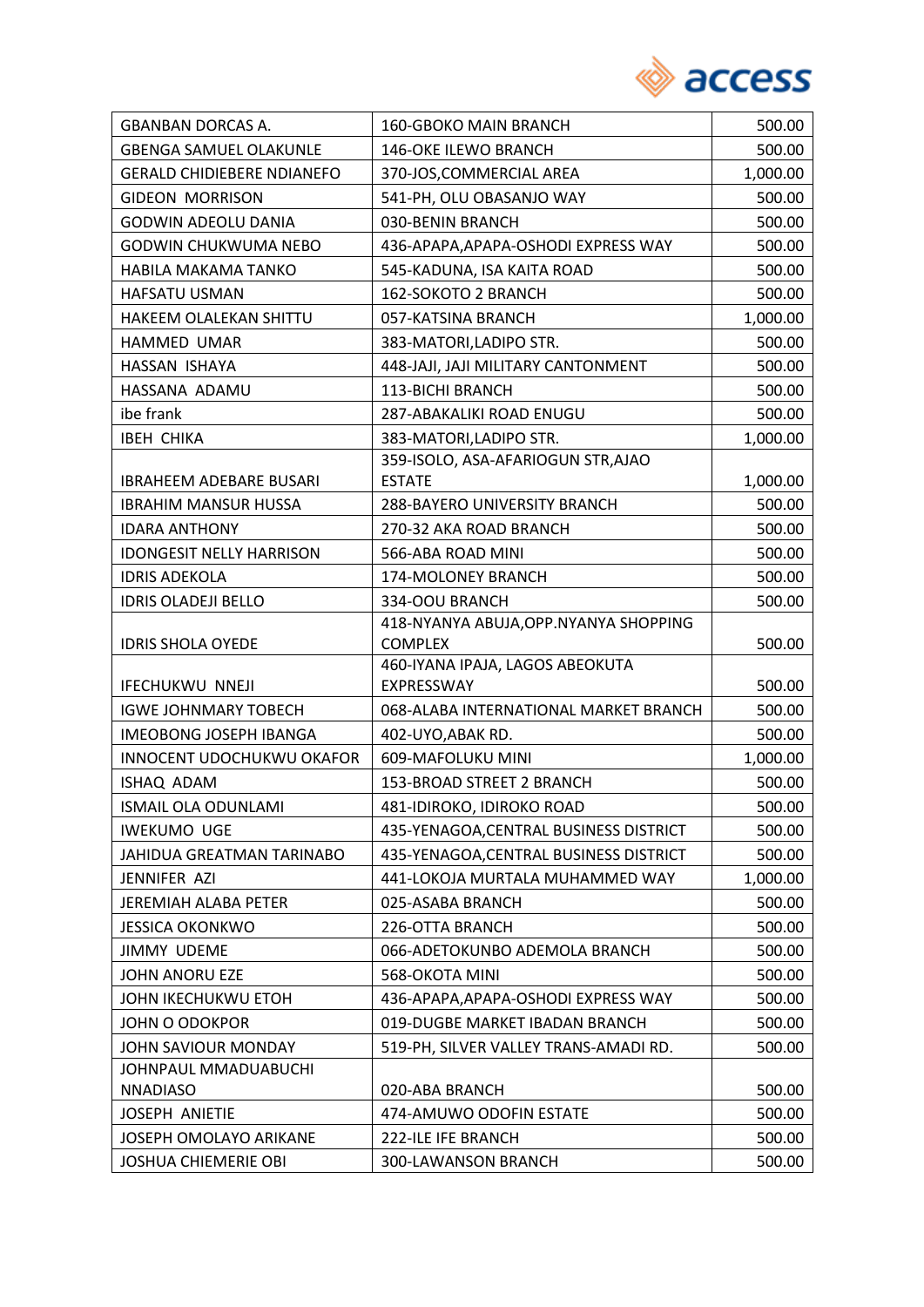

| <b>JULIET IFEOMA OKEKE</b><br><b>181-ORLU BRANCH</b><br>500.00<br><b>JULIET NNENNA OBOH</b><br>497-KANO, FRANCE ROAD SABON GARI<br>1,000.00<br><b>JULIUS UZOIGWE OGWO</b><br>009-AMINU KANO ABUJA BRANCH<br>500.00<br>1,000.00<br>KABIRU MUSA AHMAD<br>024-OLU OBASANJO BRANCH<br>KAFAYAT OYINDAMOLA JIMOH<br>553-SURULERE, ENITAN STREET AGUDA<br>500.00<br>041-SOKOTO BRANCH<br>KAMALADDEEN AHMED ISMAIL<br>500.00<br>014-VICTORIA ISLAND BRANCH<br>kareem winner wasiu<br>500.00<br><b>KATE TIMI OBUBO</b><br>063-YENOGOA BRANCH<br>500.00<br>KAYODE ISAAC OLAOLU<br>248-AYOBO BRANCH<br>500.00<br><b>KAYODE VICTOR AJAYI</b><br><b>336-AKUTE BRANCH</b><br>500.00<br><b>KEHINDE OLADITI</b><br>184-OJOO BRANCH<br>500.00<br><b>KEHINDE ONI</b><br>1,000.00<br>366-IKEJA,LADIPO OLUWOLE STR.<br>KEHINDE OLAMIDE ADEBAYO<br>482-AKANRAN - IBADAN BRANCH<br>500.00<br>268-ADEKUNLE AJASIN UNIVERSITY CAMPUS<br>KEHINDE SAMUEL OYELADE<br><b>BRANCH</b><br>500.00<br><b>KENNENA VICTOR OGBU</b><br>283-UNN NSUKKA BRANCH<br>1,000.00<br>519-PH, SILVER VALLEY TRANS-AMADI RD.<br>1,000.00<br>KENNETH CHUKWUDI EZEIGBO |
|-----------------------------------------------------------------------------------------------------------------------------------------------------------------------------------------------------------------------------------------------------------------------------------------------------------------------------------------------------------------------------------------------------------------------------------------------------------------------------------------------------------------------------------------------------------------------------------------------------------------------------------------------------------------------------------------------------------------------------------------------------------------------------------------------------------------------------------------------------------------------------------------------------------------------------------------------------------------------------------------------------------------------------------------------------------------------------------------------------------------------|
|                                                                                                                                                                                                                                                                                                                                                                                                                                                                                                                                                                                                                                                                                                                                                                                                                                                                                                                                                                                                                                                                                                                       |
|                                                                                                                                                                                                                                                                                                                                                                                                                                                                                                                                                                                                                                                                                                                                                                                                                                                                                                                                                                                                                                                                                                                       |
|                                                                                                                                                                                                                                                                                                                                                                                                                                                                                                                                                                                                                                                                                                                                                                                                                                                                                                                                                                                                                                                                                                                       |
|                                                                                                                                                                                                                                                                                                                                                                                                                                                                                                                                                                                                                                                                                                                                                                                                                                                                                                                                                                                                                                                                                                                       |
|                                                                                                                                                                                                                                                                                                                                                                                                                                                                                                                                                                                                                                                                                                                                                                                                                                                                                                                                                                                                                                                                                                                       |
|                                                                                                                                                                                                                                                                                                                                                                                                                                                                                                                                                                                                                                                                                                                                                                                                                                                                                                                                                                                                                                                                                                                       |
|                                                                                                                                                                                                                                                                                                                                                                                                                                                                                                                                                                                                                                                                                                                                                                                                                                                                                                                                                                                                                                                                                                                       |
|                                                                                                                                                                                                                                                                                                                                                                                                                                                                                                                                                                                                                                                                                                                                                                                                                                                                                                                                                                                                                                                                                                                       |
|                                                                                                                                                                                                                                                                                                                                                                                                                                                                                                                                                                                                                                                                                                                                                                                                                                                                                                                                                                                                                                                                                                                       |
|                                                                                                                                                                                                                                                                                                                                                                                                                                                                                                                                                                                                                                                                                                                                                                                                                                                                                                                                                                                                                                                                                                                       |
|                                                                                                                                                                                                                                                                                                                                                                                                                                                                                                                                                                                                                                                                                                                                                                                                                                                                                                                                                                                                                                                                                                                       |
|                                                                                                                                                                                                                                                                                                                                                                                                                                                                                                                                                                                                                                                                                                                                                                                                                                                                                                                                                                                                                                                                                                                       |
|                                                                                                                                                                                                                                                                                                                                                                                                                                                                                                                                                                                                                                                                                                                                                                                                                                                                                                                                                                                                                                                                                                                       |
|                                                                                                                                                                                                                                                                                                                                                                                                                                                                                                                                                                                                                                                                                                                                                                                                                                                                                                                                                                                                                                                                                                                       |
|                                                                                                                                                                                                                                                                                                                                                                                                                                                                                                                                                                                                                                                                                                                                                                                                                                                                                                                                                                                                                                                                                                                       |
|                                                                                                                                                                                                                                                                                                                                                                                                                                                                                                                                                                                                                                                                                                                                                                                                                                                                                                                                                                                                                                                                                                                       |
|                                                                                                                                                                                                                                                                                                                                                                                                                                                                                                                                                                                                                                                                                                                                                                                                                                                                                                                                                                                                                                                                                                                       |
| KHADIJAT ADEOLA AKINYEMI<br>529-ILORIN, UMARU AUDI ROAD<br>500.00                                                                                                                                                                                                                                                                                                                                                                                                                                                                                                                                                                                                                                                                                                                                                                                                                                                                                                                                                                                                                                                     |
| 535-CALABAR, MAYNE AVENUE<br>1,000.00<br>KINGSLEY NZUBE NZE                                                                                                                                                                                                                                                                                                                                                                                                                                                                                                                                                                                                                                                                                                                                                                                                                                                                                                                                                                                                                                                           |
| KINGSLEY OLUWASEUN AMUSU<br>504-IDIMU, IDIMU ROAD IKOTUN<br>500.00                                                                                                                                                                                                                                                                                                                                                                                                                                                                                                                                                                                                                                                                                                                                                                                                                                                                                                                                                                                                                                                    |
| 433-OGBA IKEJA, IJAIYE RD.<br>LADI ABIODUN AYODEJI<br>500.00                                                                                                                                                                                                                                                                                                                                                                                                                                                                                                                                                                                                                                                                                                                                                                                                                                                                                                                                                                                                                                                          |
| LAMETU IKOGHODE<br>455-BIRNIN KEBBI, SANI ABACHA WAY<br>1,000.00                                                                                                                                                                                                                                                                                                                                                                                                                                                                                                                                                                                                                                                                                                                                                                                                                                                                                                                                                                                                                                                      |
| LAWRENCE NOSIKE UCHENDU<br>485-OBIGBO PH, LOCATION ROAD<br>500.00                                                                                                                                                                                                                                                                                                                                                                                                                                                                                                                                                                                                                                                                                                                                                                                                                                                                                                                                                                                                                                                     |
| LILIAN IFEOMA CHUKWUEMEKA<br>052-APONGBON BRANCH<br>500.00                                                                                                                                                                                                                                                                                                                                                                                                                                                                                                                                                                                                                                                                                                                                                                                                                                                                                                                                                                                                                                                            |
| MACDONALD CHUKWUNYERE                                                                                                                                                                                                                                                                                                                                                                                                                                                                                                                                                                                                                                                                                                                                                                                                                                                                                                                                                                                                                                                                                                 |
| ANODERE<br>092-AGIP ROAD BRANCH<br>500.00                                                                                                                                                                                                                                                                                                                                                                                                                                                                                                                                                                                                                                                                                                                                                                                                                                                                                                                                                                                                                                                                             |
| 553-SURULERE, ENITAN STREET AGUDA<br>MARIA ENIOLA OWOSENI<br>500.00                                                                                                                                                                                                                                                                                                                                                                                                                                                                                                                                                                                                                                                                                                                                                                                                                                                                                                                                                                                                                                                   |
| 419-ONITSHA, OGBARU ENAMEL WARE<br>500.00<br>MARY NWOKEDI<br>MARKET                                                                                                                                                                                                                                                                                                                                                                                                                                                                                                                                                                                                                                                                                                                                                                                                                                                                                                                                                                                                                                                   |
| <b>MARY IMOLEAYO SAMSON</b><br>404-EBUTE METTA, MARKET STR. OYINGBO<br>500.00                                                                                                                                                                                                                                                                                                                                                                                                                                                                                                                                                                                                                                                                                                                                                                                                                                                                                                                                                                                                                                         |
| MARY M ERINOSO<br>538-ABEOKUTA, ADATAN ROAD<br>500.00                                                                                                                                                                                                                                                                                                                                                                                                                                                                                                                                                                                                                                                                                                                                                                                                                                                                                                                                                                                                                                                                 |
| 531-OTTA IDIROKO ROAD<br><b>MARY TEMITOPE OYATERU</b><br>500.00                                                                                                                                                                                                                                                                                                                                                                                                                                                                                                                                                                                                                                                                                                                                                                                                                                                                                                                                                                                                                                                       |
| MAUPEGO KOSOKO<br>549-BADAGRY, JOSEPH DOSU ROAD<br>500.00                                                                                                                                                                                                                                                                                                                                                                                                                                                                                                                                                                                                                                                                                                                                                                                                                                                                                                                                                                                                                                                             |
| MAYOWA ADEYINKA ADESOGA<br>434-SANGO OTTA<br>500.00                                                                                                                                                                                                                                                                                                                                                                                                                                                                                                                                                                                                                                                                                                                                                                                                                                                                                                                                                                                                                                                                   |
| MICHAEL ALABI                                                                                                                                                                                                                                                                                                                                                                                                                                                                                                                                                                                                                                                                                                                                                                                                                                                                                                                                                                                                                                                                                                         |
| 456-KUBWA, ABUJA NASCO ROAD<br>500.00<br>MICHAEL O BEN<br>473-NEW KARU, KEFFI ROAD                                                                                                                                                                                                                                                                                                                                                                                                                                                                                                                                                                                                                                                                                                                                                                                                                                                                                                                                                                                                                                    |
| 1,000.00<br>MICHEAL HULEJI KURE<br>173-OKENE BRANCH<br>1,000.00                                                                                                                                                                                                                                                                                                                                                                                                                                                                                                                                                                                                                                                                                                                                                                                                                                                                                                                                                                                                                                                       |
| MISHEAL PHILIPDAU                                                                                                                                                                                                                                                                                                                                                                                                                                                                                                                                                                                                                                                                                                                                                                                                                                                                                                                                                                                                                                                                                                     |
| 601-13, OLD ABA RD MINI<br>500.00                                                                                                                                                                                                                                                                                                                                                                                                                                                                                                                                                                                                                                                                                                                                                                                                                                                                                                                                                                                                                                                                                     |
| MMEMSHIMA EUNICE ACHINEKU<br>033-MAKURDI BRANCH<br>500.00                                                                                                                                                                                                                                                                                                                                                                                                                                                                                                                                                                                                                                                                                                                                                                                                                                                                                                                                                                                                                                                             |
| MODESTE DJELE<br>045-CREEK ROAD APAPA BRANCH<br>500.00                                                                                                                                                                                                                                                                                                                                                                                                                                                                                                                                                                                                                                                                                                                                                                                                                                                                                                                                                                                                                                                                |
| MODUPE AMUDALAT OLOKO<br>236-ODOGUNYAN BRANCH<br>500.00<br>043-ADETOKUNBO ADEMOLA, ABUJA                                                                                                                                                                                                                                                                                                                                                                                                                                                                                                                                                                                                                                                                                                                                                                                                                                                                                                                                                                                                                              |
| MOHAMMED AREMIGBE ABUDU<br><b>BRANCH</b><br>500.00                                                                                                                                                                                                                                                                                                                                                                                                                                                                                                                                                                                                                                                                                                                                                                                                                                                                                                                                                                                                                                                                    |
| MOHAMMED BUBA<br>302-USMAN DANFODIO UNIVERSITY BRANCH<br>1,000.00                                                                                                                                                                                                                                                                                                                                                                                                                                                                                                                                                                                                                                                                                                                                                                                                                                                                                                                                                                                                                                                     |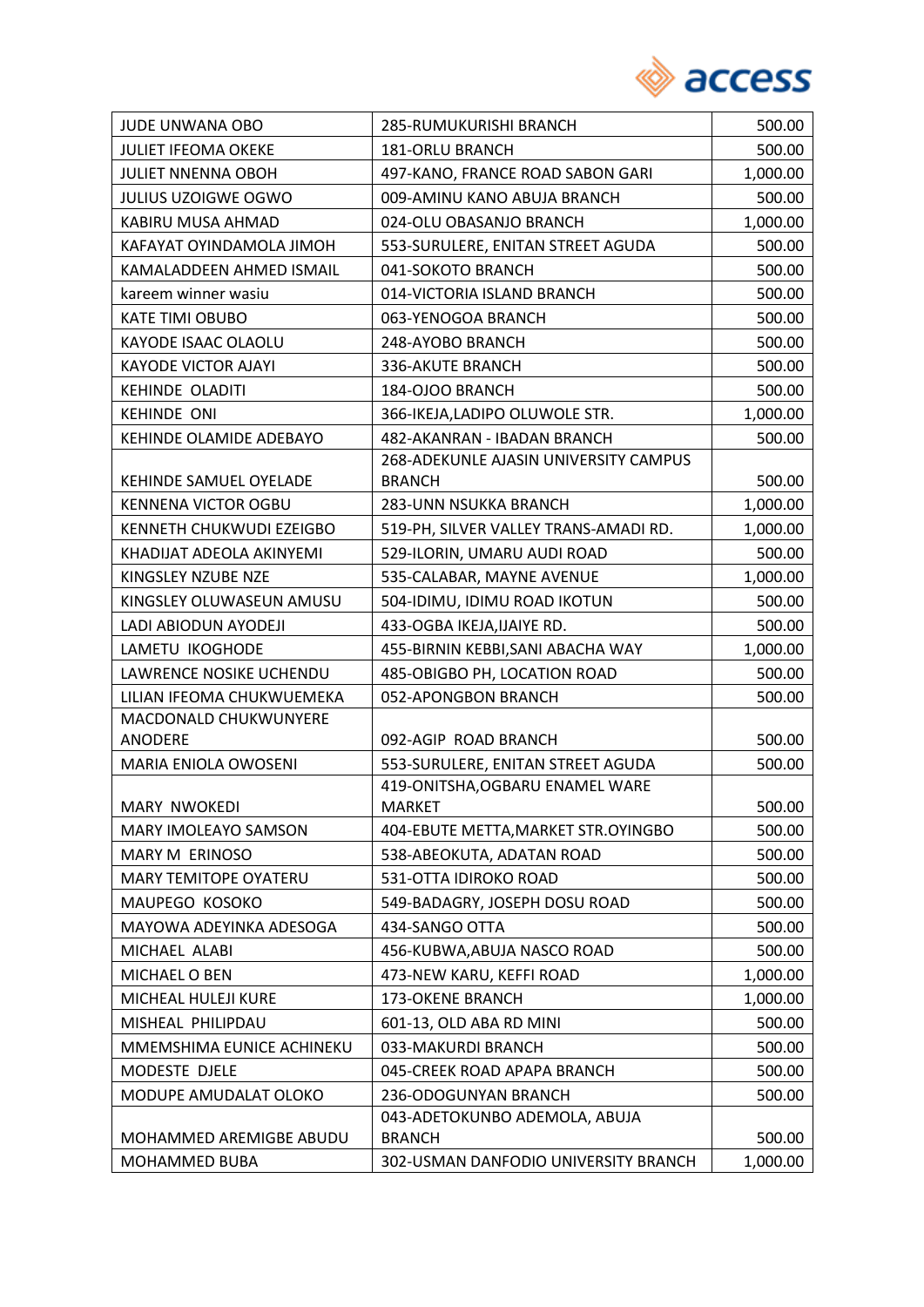

| MOTUNRAYO OLUWATOYIN        |                                         |          |
|-----------------------------|-----------------------------------------|----------|
| <b>OWOYEMI</b>              | 038-ADO-EKITI                           | 500.00   |
| MUBARAK MUSA KAMBA          | 177-GBOKO BRANCH                        | 500.00   |
| MUBARAK SHEHU               | 077-GUSAU BRANCH                        | 500.00   |
| <b>MUFTAU ADEKUNLE</b>      | 119-OJODU BERGER BRANCH                 | 500.00   |
| MUHAMMED SHUAIBU            | 367-KADUNA,1 KACHIA RD.                 | 500.00   |
| MURTALA ALIYU               | 194-LADOKE AKINTOLA BLVD BRANCH         | 500.00   |
| MUSA OZOVEHE SADIQ          | <b>173-OKENE BRANCH</b>                 | 500.00   |
| <b>MUSA SANI</b>            | 296-MALUMFASHI BRANCH                   | 1,000.00 |
| MUSTAPHA YAKUBU             | 128-ALFRED REWANE ROAD                  | 1,000.00 |
| MUUTAZ ABBA ALIYU           | 057-KATSINA BRANCH                      | 1,000.00 |
| NAIMOT MOTUNRAYO AMINU      | 481-IDIROKO, IDIROKO ROAD               | 500.00   |
| NASSIHOUOMDE MATHEW         | 447-LEKKI, LEKKI-EPE EXPRESSWAY         | 500.00   |
| NGOZI FRANCISCA NWACHUKWU   | 505-MBAISE, AHIARA JUNCTION MBAISE      | 500.00   |
| NJIDEKA ANGELA OBANAKA      | 020-ABA BRANCH                          | 500.00   |
| <b>NKOGBU JEFFERY</b>       | 210-RCCG CAMP BRANCH                    | 500.00   |
| NLEMEDIM LOUISA CHIZ        | 371-OWERRI, WAAST AVENUE, IKENEGBU      | 500.00   |
| NNABUIKE EZENYI             | 584-EBSU MINI                           | 500.00   |
| NNAJI STELLA OGECHUKWU      | 580-THE PALMS MINI                      | 500.00   |
| NNEOMA CHELSEA ONUNKWO      | 405-ENUGU, OKPARA AVENUE                | 500.00   |
| NNODIM CHUKWUEBUKA V        | 123-15 AZIKWE ROAD                      | 500.00   |
| NOFISAT ADERONKE ISIAKA     | 210-RCCG CAMP BRANCH                    | 500.00   |
| NOFIU BODUDE N              | 206-OPEBI BRANCH                        | 500.00   |
| NSEOBONG ALPHONSUS AKPAN    | 483-IKOT - EKPENE, ABA IKOT - EKPENE RD | 500.00   |
| NUHU AFINIKI                | 059-YOLA BRANCH                         | 500.00   |
| NWACHUKWU JOSHUA            | 597-ISHERI MINI                         | 1,000.00 |
| <b>NZUBE MICHAEL IBEH</b>   | 149-UP IWEKA BRANCH                     | 500.00   |
| OBI IFEANYI DESMOND         | 509-OBOSI, CITY BISCUIT ROAD            | 500.00   |
| OBI MUNACHINSO JUDITH       | 431-ABA, ASA RD.                        | 500.00   |
| OBINNA JOHN OKAFOR          | 544-ALABA, DENSINE PLAZA OLOJO DRIVE    | 500.00   |
| OBINNA NICHOLAS EZIKE       | 371-OWERRI, WAAST AVENUE, IKENEGBU      | 500.00   |
| OBINNA REGINALD SILAS       | 505-MBAISE, AHIARA JUNCTION MBAISE      | 500.00   |
| OBONGHA ELIJAH EDET         | 151-IKORODU 2 BRANCH                    | 500.00   |
| <b>ODILE EMMANUEL</b>       | 528-WARRI, UDU ROAD                     | 500.00   |
| OGADIMMA PETER              | 045-CREEK ROAD APAPA BRANCH             | 500.00   |
| <b>OGAGA HENRY ASO</b>      | 541-PH, OLU OBASANJO WAY                | 500.00   |
| <b>OGBOZOR IKENNA PETER</b> | 469-LAWANSON/ITIRE RD BRANCH            | 500.00   |
| OGECHI GINA UCHEJIGBO       | 030-BENIN BRANCH                        | 1,000.00 |
| OGHOMWEN ERO                | 569-WARRI MINI                          | 500.00   |
| OGUNDELE FOLUKE CHRISTANA   | 481-IDIROKO, IDIROKO ROAD               | 500.00   |
| OGUNMUYIWA ADENIYI          | 226-OTTA BRANCH                         | 500.00   |
| OGUNRONBI OPEYEMI I         | 174-MOLONEY BRANCH                      | 500.00   |
| <b>OGUNTAYO ABOSEDE</b>     |                                         |          |
| ADEBOWALE                   | 434-SANGO OTTA                          | 1,000.00 |
| <b>OJO DORCAS GRACE</b>     | 456-KUBWA, ABUJA NASCO ROAD             | 500.00   |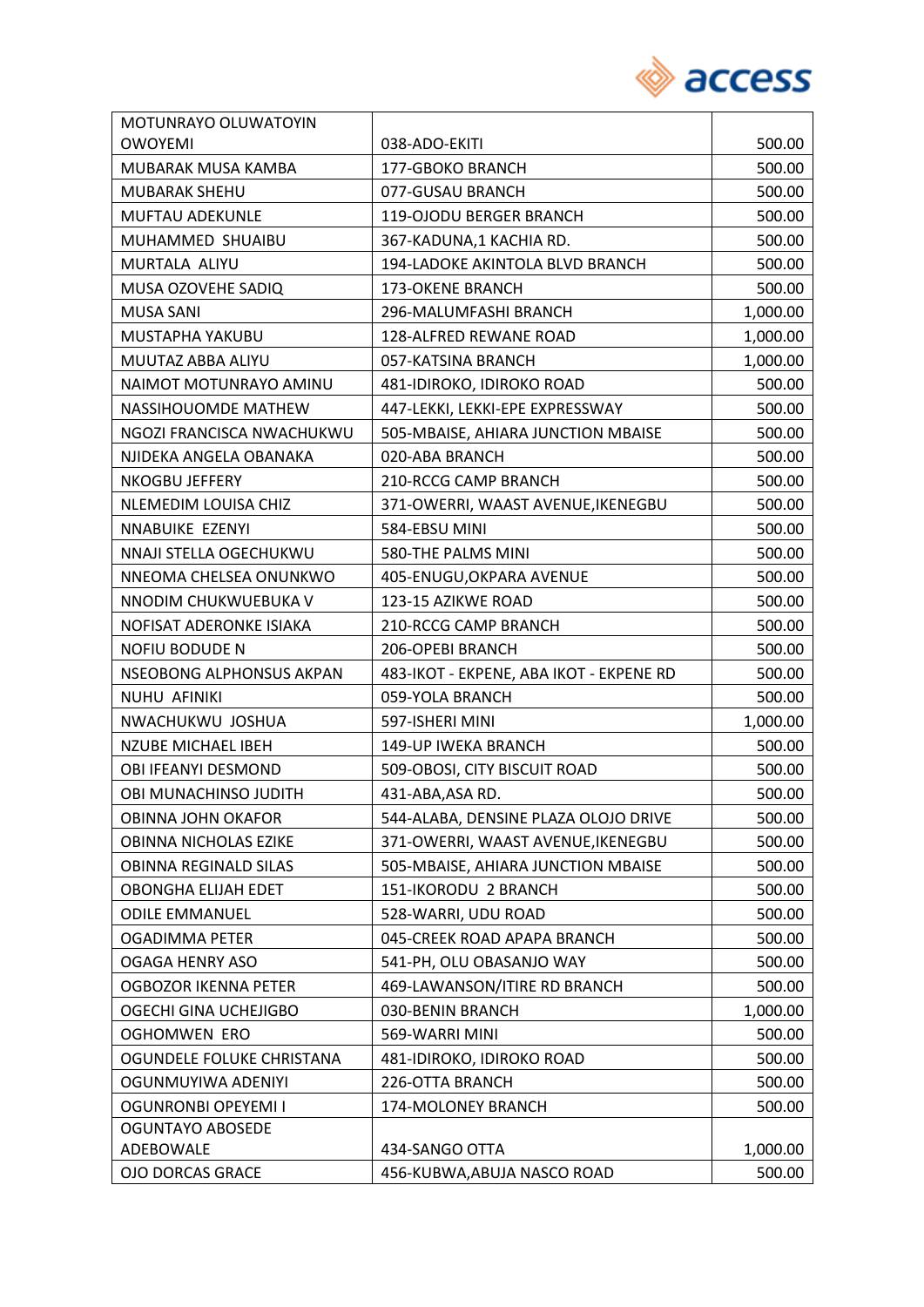

| OJODOMO SUNDAY                        | 010-TRANS AMADI BRANCH                | 500.00   |
|---------------------------------------|---------------------------------------|----------|
| OKEKE CHUKWUEBUKA K                   | 373-ONITSHA PORT HARCOURT RD.         | 1,000.00 |
| OKEKE TIMOTHY EMEKA                   | 070-NNEWI BRANCH                      | 500.00   |
| OKENYA KENDRICK M                     | 576-KATAKO MINI                       | 1,000.00 |
|                                       | 421-ALABA INTERNATIONAL, DOBBIL PLAZA |          |
| OKEREKE CHIEMEKA EMMANUEL             | <b>AVENUE</b>                         | 500.00   |
| OKEWUNMI SHUKURAT ADEJOKE             | 384-ABEOKUTA, UACN COMPLEX IBARA      | 500.00   |
| OKONKWO EMMANUEL                      |                                       |          |
| CHUKWURA                              | 147-CALABAR 1                         | 500.00   |
| OLADIMEJI MONDAY SOREMEKUN            | 037-ABEOKUTA BRANCH                   | 500.00   |
| OLAJIDE OLUMIDE OLADEJI               | 038-ADO-EKITI                         | 500.00   |
| OLAJIDE OLUWAFEMI OLADELE             | 221-RING ROAD, IBADAN BRANCH          | 500.00   |
| OLANLOKUN SUNDAY ROTIMI               | 337-EPE BRANCH                        | 500.00   |
| OLAREWAJU MUSBAUDEEN<br><b>ISMAIL</b> | 116-ALAUSA BRANCH                     | 500.00   |
| <b>OLAWALE YUSUFF</b>                 | 364-PH, 222 IKWERRE ROAD              |          |
| OLAYINKA IBUKUNOLUWA                  |                                       | 500.00   |
| <b>DUDUYEMI</b>                       | 580-THE PALMS MINI                    | 1,000.00 |
| <b>OLAYINKA RAHMON LATEEF</b>         | 337-EPE BRANCH                        | 500.00   |
| olayinka titilope olayemi             | 109-BODIJA BRANCH 1                   | 500.00   |
| OLAYIWOLA RIDWAN BALOGUN              | 409-LAGOS ISLAND, BROAD STREET        | 500.00   |
| OLUKAYODE ABIODU OPAYEMI              | 008-ALLEN AVENUE IKEJA BRANCH         | 1,000.00 |
| OLUSEYI OLURANTI OLAOYE               | 434-SANGO OTTA                        | 1,000.00 |
| OLUWADAMILARE BADRU                   | 440-IKORODU 83 LAGOS ROAD             | 500.00   |
| OLUWADAMILARE S AKINOLA               | 501-AJAH, LEKKI - EPE EXPRESSWAY      | 500.00   |
| OLUWAKEMI FOLAWIYO OKUNOYE            | 008-ALLEN AVENUE IKEJA BRANCH         | 1,000.00 |
| OLUWASOLA LOVETH                      |                                       |          |
| <b>OGUNBADEJO</b>                     | 573-OWO BRANCH                        | 500.00   |
| OLUWATOSIN ADAMS                      | 010-TRANS AMADI BRANCH                | 500.00   |
| <b>OLUWATOSIN AFOLABI</b>             | 336-AKUTE BRANCH                      | 500.00   |
| oluwatosin isreal babatunde           | 014-VICTORIA ISLAND BRANCH            | 500.00   |
| OLUWATOSIN VICTOR ADEOYE              | 400-AKURE, OYEMEKUN STREET            | 1,000.00 |
| OLUWATOYIN BOLANLE AGBOJO             | 242-IJEBU-ODE BRANCH                  | 1,000.00 |
| <b>OMIGBEMI TEMI</b>                  | 234-DECO ROAD BRANCH                  | 500.00   |
| OMOTOYOSI OLUSOLA JIMOH               | 515-IJEBU ODE, 35 IBADAN ROAD         | 500.00   |
| ONUGULUCHI NNEKA I.                   | 106-WUSE MARKET BRANCH                | 500.00   |
| ONUOHA OBIOMA GODWIN                  | 072-UMUAHIA BRANCH                    | 500.00   |
| ONWURAH U NJIDEKA                     | 306-UMUNZE BRANCH                     | 500.00   |
| <b>ONYEACHONAM JENNIFER</b>           | 456-KUBWA, ABUJA NASCO ROAD           | 500.00   |
| ONYEKA STEPHEN OMATU                  | 199-JIBOWU BRANCH                     | 500.00   |
| ONYEMA NATHANIEL CHUKWUMA             | 058-OWERRI BRANCH                     | 500.00   |
| ONYIA PIUS UGWUNNA                    | 372-ENUGU, GARDEN AVENUE              | 500.00   |
| <b>ORENIYI KAYODE</b>                 | 269-BODE THOMAS BRANCH                | 1,000.00 |
| OREOLUWA OYEWOLE BOLANLE              | 038-ADO-EKITI                         | 1,000.00 |
| ORIYOMI OLUSOLA AJISAFE               | 145-MISSION ROAD BRANCH               | 500.00   |
| OSHO JULIANAH REMILEKUN               | 017-AKURE BRANCH                      | 500.00   |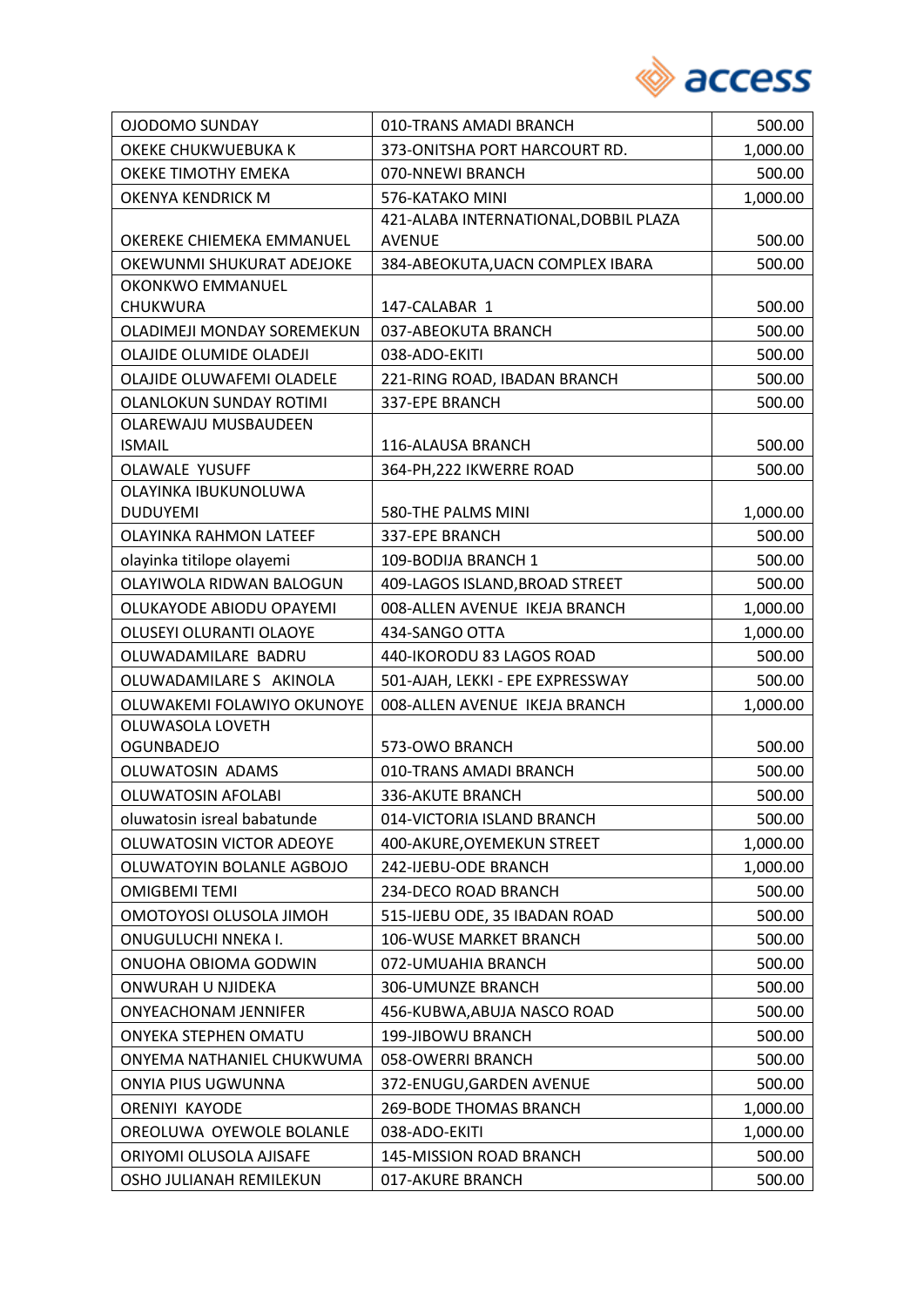

| OSUEGBU ONYEDIKACHI PAULINE     | 577-FUTO MINI                         | 500.00   |
|---------------------------------|---------------------------------------|----------|
| <b>OSUJI COLLINS OSITA</b>      | 365-APAPA WHARF RD.                   | 500.00   |
| OTUONYE CHIMDI CHIEDOZIE        | 393-UMUAHIA, LIBRARY AVENUE           | 500.00   |
| OWOYALE IBRAHIM ADISA           | 378-ALABA INTERNATIONAL, OLD GARAGE   | 500.00   |
| <b>OYESHIDE ABIDEMI</b>         | 609-MAFOLUKU MINI                     | 500.00   |
| <b>OYEWOLE OLADELE</b>          | 572-ALUMINIUM VILLAGE MINI            | 500.00   |
| PAMELA ONEKE ARUM               | 004-AGUDA BRANCH                      | 1,000.00 |
| PAUL OLAYEMI OGUNNIYI           | 565-JANKARA MARKET MINI               | 500.00   |
| PETER INNOCENT                  | 089-LOKOJA BRANCH                     | 500.00   |
| PETER AZIH MORGAN               | 370-JOS, COMMERCIAL AREA              | 1,000.00 |
| PETER DAVID FRANCIS             | 036-UYO                               | 1,000.00 |
| PETER ISAAC                     | 276-OTURKPO BRANCH                    | 500.00   |
| PHILEMON MILCHINA               | 415-AKWANGA, KEFFI RD.                | 500.00   |
| PHILLIPS JAMES JIDE             | 280-SABO YABA BRANCH                  | 500.00   |
|                                 | 268-ADEKUNLE AJASIN UNIVERSITY CAMPUS |          |
| PRAISE ADETOMIDE ORUNGBEMI      | <b>BRANCH</b>                         | 500.00   |
| PRECIOUS BIEMU                  | 528-WARRI, UDU ROAD                   | 500.00   |
| PRECIOUS EDITE KUMBA            | 032-COMMERCIAL ROAD, APAPA BRANCH     | 500.00   |
| PRINCE KENNEDY EZEJI            | 476-OWERRI WETHERAL ROAD BRANCH       | 1,000.00 |
| PRINCE OGHENETEGA IGHARU        | 241-SAPELE BRANCH                     | 500.00   |
| prisca khalid wilson            | 014-VICTORIA ISLAND BRANCH            | 500.00   |
| <b>QUADRI ADEKUNLE ELEGBEDE</b> | 549-BADAGRY, JOSEPH DOSU ROAD         | 500.00   |
| <b>QUDUS KOLADE SALAHUDEEN</b>  | 175-BODIJA BRANCH 2                   | 1,000.00 |
| RABIU SANI                      | 604-KETU MINI                         | 500.00   |
| RACHEAL AHUNSIMWANRE            | 023-WARRI BRANCH                      | 500.00   |
| RAPHAEL NYEMACHI                | 092-AGIP ROAD BRANCH                  | 500.00   |
| REBECCA BITRUS                  | <b>105-LEKKI CHEVRON BRANCH</b>       | 500.00   |
| REGINA CHINENYE ONWUZURUIKE     | 407-IKOYI, AWOLOWO RD.                | 500.00   |
| RITA MAUYON SAMUEL              | 468-SEME, SEME BORDER                 | 500.00   |
| ROFIAT OPEYEMI ABDULYEKEEN      | 102-AGBARA BRANCH                     | 500.00   |
| ROMUALD DONNA LOKONON           | 436-APAPA, APAPA-OSHODI EXPRESS WAY   | 500.00   |
| ROSITA NKIRUKA OGBUDA           | 499-WARRI, OKUMAGBA AVENUE            | 500.00   |
| RUKAYAT OLABISI ADEAGBO         | 532-IBADAN, OKE - ADO                 | 1,000.00 |
|                                 | 289-AMINU KANO TEACHING HOSPITAL      |          |
| RUKAYYA MUSTAPHA                | <b>BRANCH</b>                         | 500.00   |
| RUTH LASERI                     | 450-JALINGO, HAMMAN RUN WAY           | 500.00   |
| SAFIAT LARABAT MOHAMMED         | 142-ALAGBADO BRANCH                   | 500.00   |
| SAFIYANU SHAIBU HASSAN          | 256-OKADA BRANCH                      | 500.00   |
| SAHEED ALOBA KAREEM             | 484-MAZA MAZA, OLD OJO ROAD           | 1,000.00 |
| SAINTS MICHEAL AYENI            | 358-PH, TRANS AMADI                   | 500.00   |
| SAMUEL OLATUNDE OLANIPEKUN      | 133-ADEOLA HOPEWELL BRANCH            | 500.00   |
| SAMUEL EMMANUEL IKEC            | 285-RUMUKURISHI BRANCH                | 1,000.00 |
| SAMUEL GBENGA JAYEOLA           | 014-VICTORIA ISLAND BRANCH            | 500.00   |
| SAMUEL ODOH JOHN                | 351-GWARIMPA BRANCH                   | 1,000.00 |
| SANDRA HOPE OSIEGBU             | 050-IPAJA BRANCH                      | 500.00   |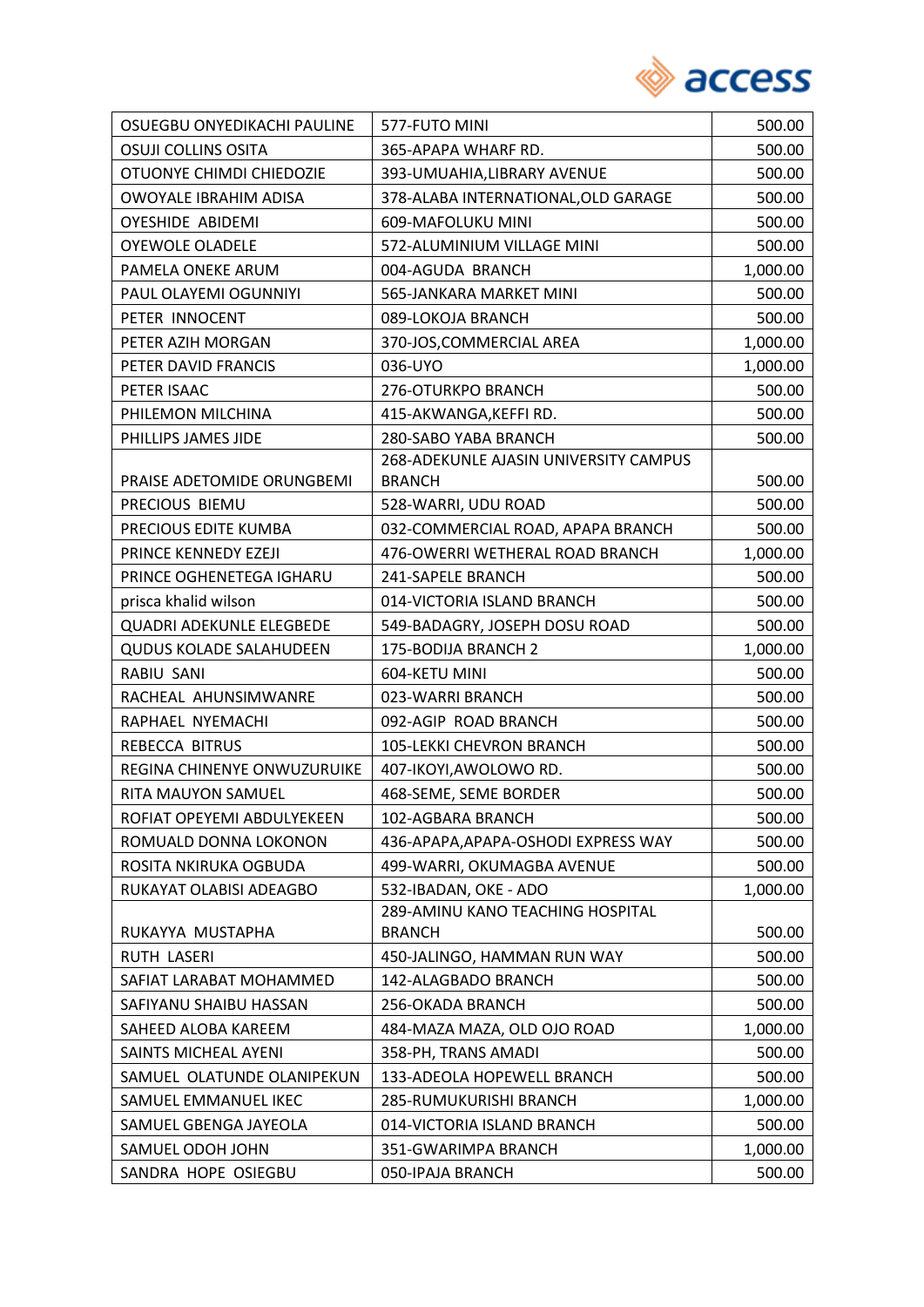

| SANI MAUDE                     | 031-BIRNIN KEBBI BRANCH          | 500.00   |
|--------------------------------|----------------------------------|----------|
| SANYA OLAOLUWA SADIQ           | 054-IWO ROAD IBADAN BRANCH       | 500.00   |
| SCHOLASTICA - ONUIGBO          | 120-OBIGBO BRANCH                | 500.00   |
| SEIBIRAFA BUKU                 | 528-WARRI, UDU ROAD              | 500.00   |
| SEMIU OLAMIDE ADEBAYO          | 354-LAUTECH BRANCH               | 500.00   |
| SEUN OLUWAFEMI ADEWALE         | 562-LEKKI PHASE I, ADMIRALTY WAY | 500.00   |
| SEUN SUNDAY THOMAS             | 434-SANGO OTTA                   | 500.00   |
| SHAMSUDDEEN SALE               | 362-KANO, MURTALA MOHAMMED WAY   | 500.00   |
| SHERIFF AKOLAWOLE GAFAR        | 184-OJOO BRANCH                  | 1,000.00 |
| SHOKUNBI ANUOLUWAPO            |                                  |          |
| <b>AYOOLA</b>                  | 321-DOPEMU BRANCH                | 500.00   |
| SIDIKAT ABDULAI                | 050-IPAJA BRANCH                 | 500.00   |
| SIKIRA BOSE SIKIRU             | 107-RUMUOKORO BRANCH             | 500.00   |
| SODIQ ADEFEMI ADEBAYO          | <b>156-TEJUOSHO BRANCH</b>       | 1,000.00 |
| SOLOMON HABILA                 | 295-NNPC REFINERY KADUNA BRANCH  | 500.00   |
| SOLOMON MAUREEN I.             | 058-OWERRI BRANCH                | 500.00   |
| <b>STANLEY IYAHEN</b>          | 172-TEXTILE MILL ROAD BRANCH     | 500.00   |
| STEPHEN EMEKA ELUMA            | 431-ABA, ASA RD.                 | 500.00   |
| SULAIMAN AMINU                 | 604-KETU MINI                    | 500.00   |
| SULAIMAN OMOBOLAJI OLATUNJI    | 081-FESTAC TOWN BRANCH           | 500.00   |
| SULEMAN ISAH                   | 456-KUBWA, ABUJA NASCO ROAD      | 500.00   |
| SULIYAT OLOLADE YUSUF          | 151-IKORODU 2 BRANCH             | 500.00   |
| <b>SUMAILA MAAZU</b>           | 305-AUCHI BRANCH                 | 1,000.00 |
| SUNDAY ASHOM IZANG             | 009-AMINU KANO ABUJA BRANCH      | 500.00   |
| SUNDAY OWOLABI AKINDEJU        | 610-OJUWOYE MINI                 | 500.00   |
| SYLVESTER AFAMEFUNA ORJI       | 365-APAPA WHARF RD.              | 1,000.00 |
| TAIWO EBENEZER OLALEYE         | 038-ADO-EKITI                    | 500.00   |
| TAIWO LATIFAT OSILEW           | 151-IKORODU 2 BRANCH             | 1,000.00 |
| TAIWO OLUMIDE EGBETOKUN        | 238-ILARO BRANCH                 | 500.00   |
| <b>TAOFEEK AZEEZ</b>           | 125-NEW COURT ROAD BRANCH        | 500.00   |
| TEMIDAYO DANIEL MOSEKOLA       | 004-AGUDA BRANCH                 | 500.00   |
| TEMIDAYO FARUQ OWOYEMI         | 050-IPAJA BRANCH                 | 1,000.00 |
| THERESA DYBONG BISONG          | <b>134-ORON BRANCH</b>           | 1,000.00 |
| TOBILOBA GAFAAR SOYINKA        | <b>146-OKE ILEWO BRANCH</b>      | 500.00   |
| TOLULOPE JOSEPH OGUNLEYE       | 038-ADO-EKITI                    | 500.00   |
| TOYIN ALICE AFOLAYAN           | 038-ADO-EKITI                    | 500.00   |
| TUNDE OSADAHUN                 | 292-GWAGWALADA BRANCH            | 500.00   |
| TUNDE FOLORUNSHO               | 114-MUR MOHAMMED WAY, KANO       | 1,000.00 |
| <b>UBALE ABDULLAHI</b>         | 591-DAWANUA MINI                 | 500.00   |
| UCHECHI NJEMANZE               | 391-PH, FOT ONNE                 | 500.00   |
| <b>UDANWOJO MICHAEL OGUCHE</b> | 090-SAPELE ROAD BRANCH           | 500.00   |
| <b>UGBEIKWU ACHOR LINUS</b>    | 050-IPAJA BRANCH                 | 500.00   |
| ULUOCHA BROWN OBINNA           | 393-UMUAHIA, LIBRARY AVENUE      | 500.00   |
| UMAR UMAR AHMAD                | 192-IWO ROAD 2 BRANCH            | 500.00   |
| UMAR WAKAWA BATHLI             | 027-GOMBE BRANCH                 | 1,000.00 |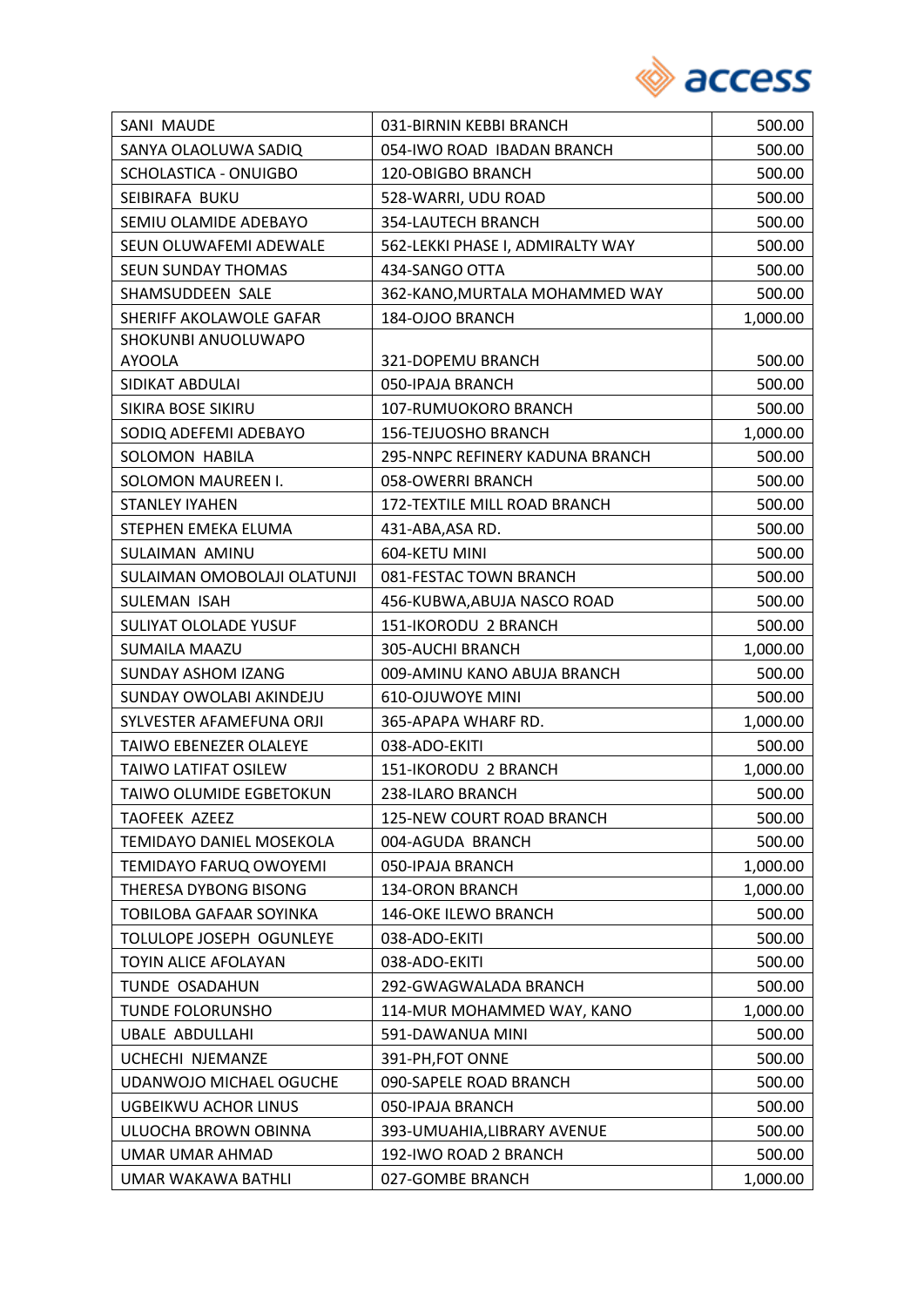

| UMMUSALMA ABDULRAHMAN            | 398-KATSINA, NAGODO RD.                | 500.00   |
|----------------------------------|----------------------------------------|----------|
| <b>UMUKORO GIDEON</b>            | 528-WARRI, UDU ROAD                    | 500.00   |
| <b>UNEGBU OBINNA LUCIUS</b>      | <b>269-BODE THOMAS BRANCH</b>          | 1,000.00 |
| USMAN ABUBAKAR UMAR              | 059-YOLA BRANCH                        | 500.00   |
| <b>USORO WISDOM SUNDAY</b>       | 601-13, OLD ABA RD MINI                | 1,000.00 |
| <b>UZOMA UFINE IKEJI</b>         | 586-UMUAHIA MINI                       | 500.00   |
| <b>VALENTINE TOCHUKWU EGBEBU</b> | 375-LAGOS ISLAND, BALOGUN STR.         | 500.00   |
| <b>VICTOR MUDIAGA BENSON</b>     | 010-TRANS AMADI BRANCH                 | 500.00   |
| VICTORIA AKUCHI ORJI             | 434-SANGO OTTA                         | 1,000.00 |
| VICTORIA IFEOMA UDUMA            | 584-EBSU MINI                          | 500.00   |
| VICTORIA IGHOMEMA OKOREFE        | 225-SATELLITE TOWN BRANCH              | 500.00   |
| <b>VICTORIA OLUWATOSIN</b>       |                                        |          |
| LADZEKPO AJUZIE                  | 236-ODOGUNYAN BRANCH                   | 1,000.00 |
| VICTORIA ONYOIBO OLOCHE          | 278-MARARABA BRANCH                    | 500.00   |
| <b>VIVIAN AGBONAYE</b>           | 090-SAPELE ROAD BRANCH                 | 500.00   |
| <b>WAHID ALADE SAKA</b>          | <b>140-FOLAWIYO STREET BRANCH</b>      | 500.00   |
| WASIU OLATUNBOSUN                | 436-APAPA, APAPA-OSHODI EXPRESS WAY    | 500.00   |
| YAHAYA ABDULKADIRI               | <b>106-WUSE MARKET BRANCH</b>          | 500.00   |
| YAMAI CLIFFORD BARNABAS          | 341-KEFFI BRANCH                       | 1,000.00 |
| YARO ADAMU                       | 423-JOS, CLUB ROAD                     | 500.00   |
| YETUNDE AJOKE ODUSOLA            | 410-IKEJA,60 OPEBI RD.                 | 500.00   |
| YETUNDE OSINOWO MOBOLANLE        | 524-GBAGADA, GBAGADA EXPRESSWAY        | 1,000.00 |
| YUSUF DAHIRU                     | 448-JAJI, JAJI MILITARY CANTONMENT     | 500.00   |
|                                  | 418-NYANYA ABUJA, OPP. NYANYA SHOPPING |          |
| YUSUF MANGUT HALADU              | <b>COMPLEX</b>                         | 500.00   |
| YUSUF OLAREWAJU ADENEKAN         | 238-ILARO BRANCH                       | 500.00   |
| YUSUF RAHMON AYO                 | 035-MAIDUGURI                          | 1,000.00 |
| ZAINAB ALTI MUHAMMAD             | 034-BAUCHI BRANCH                      | 500.00   |
| ZARAH FATIMA IDRIS               |                                        |          |
| <b>MOHAMMED</b>                  | 370-JOS, COMMERCIAL AREA               | 500.00   |

# **Happy Hour Every Hour**

|                         |                                 | AMOUNT      |
|-------------------------|---------------------------------|-------------|
| <b>ACCT NAME</b>        | <b>BRANCH</b>                   | <b>PAID</b> |
| ABDOULKADER MOUSSA      | 331-FESTAC 2 BRANCH             | 500.00      |
| ABDULGANIYU TESLIM      | 295-NNPC REFINERY KADUNA BRANCH | 500.00      |
| ABDULKADIR SHEHU        | <b>209-FUNTUA BRANCH</b>        | 5,000.00    |
| ABDULLAHI HASSAN        | 477-ZARIA, KADUNA ROAD          | 500.00      |
| ABDULLAHI A LAWAN       | 374-MAIDUGURI, BAGA ROAD        | 500.00      |
| ABDULLAHI AYODEJI AFEEZ | 221-RING ROAD, IBADAN BRANCH    | 500.00      |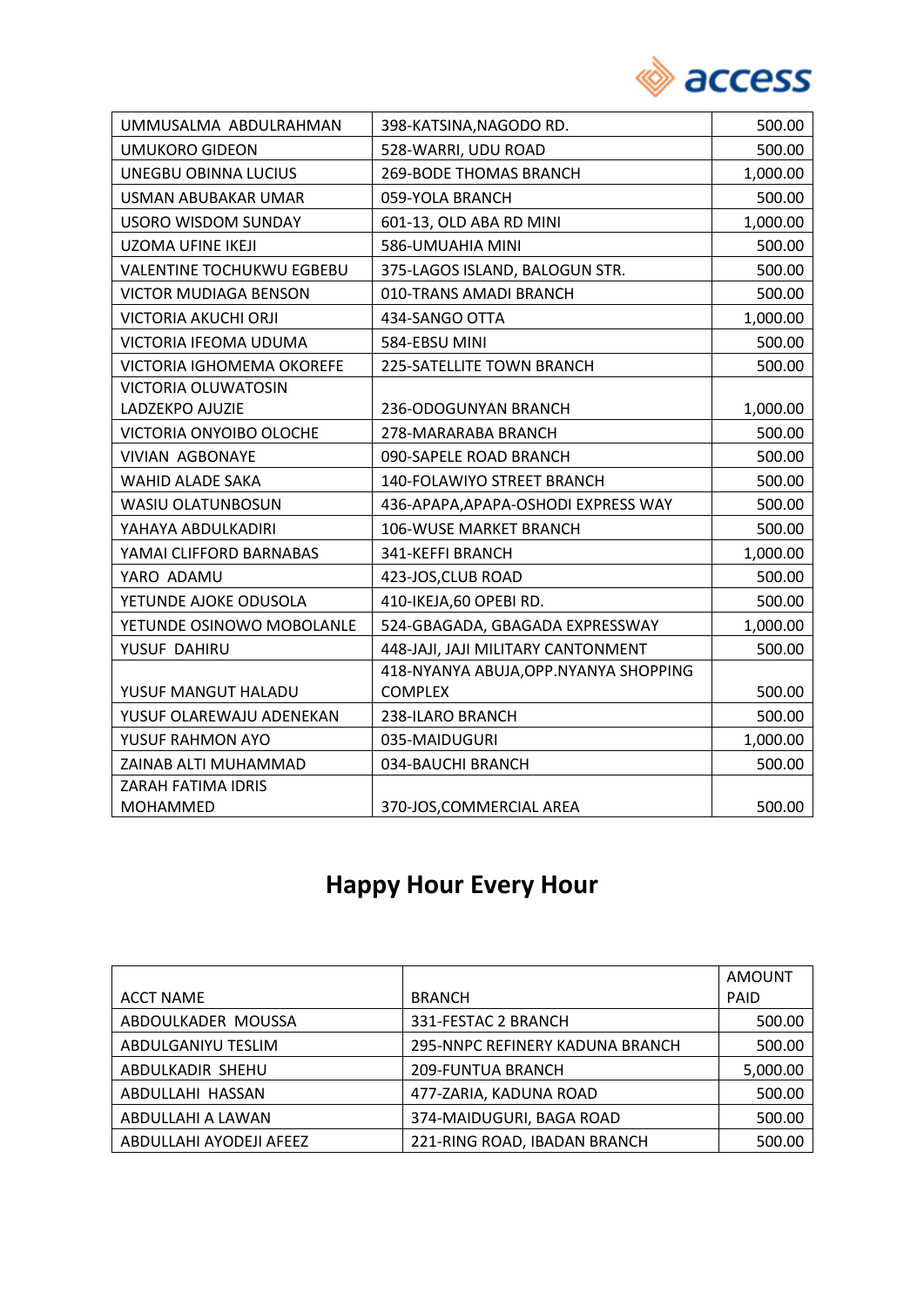

| ABDULLAHI SAMILA              |                                    |          |
|-------------------------------|------------------------------------|----------|
| SULE106DIAMONDXTRA            | 539-ILE - IFE, LAGERE ROAD         | 500.00   |
| ABDULMALIK MOHAMMED           | 140-FOLAWIYO STREET BRANCH         | 500.00   |
| ABDULRAHMAN AHMED AMINU       | 014-VICTORIA ISLAND BRANCH         | 500.00   |
| ABDULRASHEED SALAUDEEN BOLAJI | 162-SOKOTO 2 BRANCH                | 500.00   |
| ABIDEMI DEBORAH ADEKANYE      | 504-IDIMU, IDIMU ROAD IKOTUN       | 500.00   |
| ABIODUN ADEBAYO KASALI        | 002-IDUMOTA BRANCH                 | 500.00   |
| ABIODUN ONI OGUNBANWO         | 301-IJU BRANCH                     | 500.00   |
| ABIODUN SAMUEL OSUNDEYI       | 119-OJODU BERGER BRANCH            | 500.00   |
| ABIOLA MODESOLA SADARE        | 054-IWO ROAD IBADAN BRANCH         | 500.00   |
| ABUBAKAR SALISU               | 367-KADUNA,1 KACHIA RD.            | 500.00   |
| ABUBAKAR AUWALU ADAMU         | 591-DAWANUA MINI                   | 500.00   |
| ABUBAKAR BASHIRU              | 261-LASU BRANCH                    | 500.00   |
| ABUBAKAR DAVID ADAMS          | 563-OSISIOMA MINI                  | 500.00   |
| ABUBAKAR ISA IMAKIABOR        | 502-OREGUN, ZIATECH ROAD OREGUN    | 500.00   |
| ABUBAKAR MOHAMMED NA          | 143-JOS 1 BRANCH                   | 5,000.00 |
| <b>ABURU GODFREY</b>          | 069-UNIBEN BRANCH                  | 500.00   |
| ADA IHEOMA MADUAGWU           | 505-MBAISE, AHIARA JUNCTION MBAISE | 500.00   |
| ADAJI INNOCENT ODOMA          | 577-FUTO MINI                      | 500.00   |
| ADAMU MUSA MEKUDI             | 045-CREEK ROAD APAPA BRANCH        | 5,000.00 |
| ADEBAYO PETER OLUWAFEMI       | 236-ODOGUNYAN BRANCH               | 500.00   |
| ADEBAYOR OLAMILE AFIKODE      | 336-AKUTE BRANCH                   | 500.00   |
| ADEBOWALE ADEKUNLE ORIYOMI    | 273-MUSHIN BRANCH                  | 500.00   |
| ADEDAYO OYEKAN OYETUNDE       | 376-IBADAN, LEBANON STREET         | 500.00   |
| ADEDAYO SEUN ADEYEMI          | 171-AWOLOWO ROAD 2 BRANCH          | 500.00   |
| ADEGBOLA KAMORU O             | 581-SATELITE TOWN MINI             | 500.00   |
| ADEGEYE ADEOLA DINAH          | 045-CREEK ROAD APAPA BRANCH        | 500.00   |
|                               | 512-ZONE 5 ABUJA, MICHAEL OKPARA   |          |
| ADEJUMOKE OLUFUNKE SOYEMI     | <b>STREET</b>                      | 500.00   |
| ADEMOLA ADEBAYO               | 191-AGBOR BRANCH                   | 500.00   |
| ADEMOYE RAHMAN                | 363-LAGOS ISLAND MARINA            | 500.00   |
|                               | 522-APONGBON, ISSA WILLIAMS/OFFIN  |          |
| ADENEKAN OWOLABI MUJAHEED     | <b>RD</b>                          | 500.00   |
| ADENIKE GRACE ARANSIOLA       | 037-ABEOKUTA BRANCH                | 5,000.00 |
| ADENIKE OMOWUNMI ADEKUNLE     | 609-MAFOLUKU MINI                  | 500.00   |
| <b>ADENIRAN DARE</b>          | 211-ABULE-EGBA BRANCH              | 500.00   |
| <b>ADENIYI S ODELANA</b>      | 299-SAKA TINUBU BRANCH             | 500.00   |
| ADEOLA IYABODE SALAWU         | 054-IWO ROAD IBADAN BRANCH         | 500.00   |
| ADEOLA MISTURA OJO            | 603-BARIGA AKOKA MINI              | 500.00   |
| ADEREMI SABURI AKANNI         | 301-IJU BRANCH                     | 500.00   |
| ADESOLA OLANIYAN OMIYALE      | 614-ZARIA MINI                     | 500.00   |
| <b>ADETAYO Nil OWOLABI</b>    | 014-VICTORIA ISLAND BRANCH         | 500.00   |
| ADEWUNMI ADEBOWALE            | 236-ODOGUNYAN BRANCH               | 500.00   |
| ADEYINKA ADETOYESE AJIBOYE    | 607-IKOTA MINI                     | 500.00   |
| ADEYINKA AFEEZ SULAIMON       | 504-IDIMU, IDIMU ROAD IKOTUN       | 500.00   |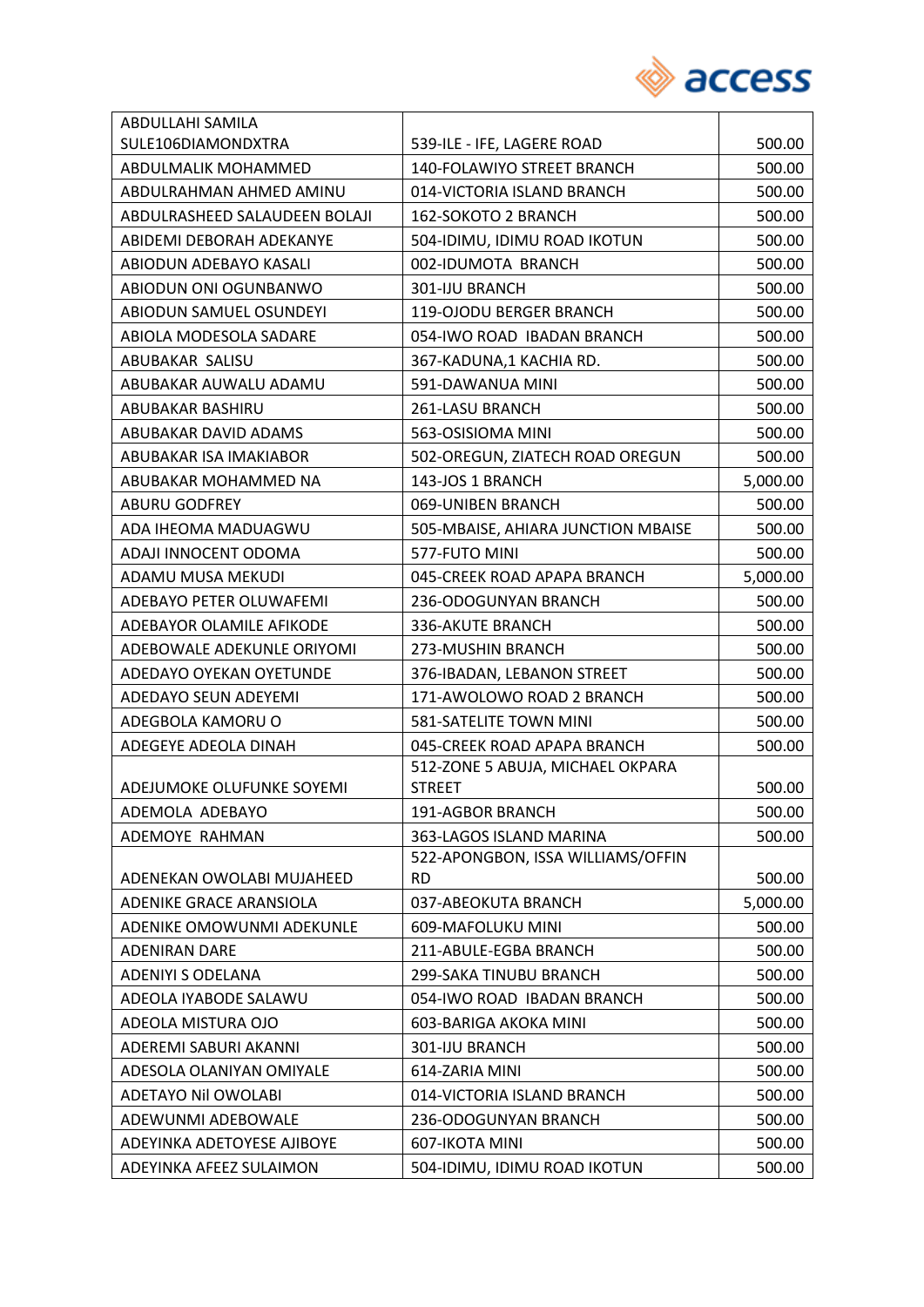

| <b>AFEEZ LATEEF</b>        | 230-OJOTA BRANCH                                       | 500.00   |
|----------------------------|--------------------------------------------------------|----------|
| AFEEZ OLATUNJI OLATINWO    | 247-COVENANT BRANCH                                    | 500.00   |
| AFOLAKE KUBURAT IGBINOBA   | 015-ONIKAN BRANCH                                      | 500.00   |
| AFUSAT TEMIDAYO ODULAWA    | 486-SAGAMU, AKARIGBO STREET                            | 500.00   |
| AGAFIE JOY ABOYOWA         | 025-ASABA BRANCH                                       | 500.00   |
| AGULEFO AMAKA              | 222-ILE IFE BRANCH                                     | 500.00   |
| AGUNBIADE MUSA O           | 240-SOMOLU BRANCH                                      | 5,000.00 |
| AHMAD ABDULLAHI            | 432-SULEJA, IBB MARKET                                 | 500.00   |
| AHMED ABUBAKAR             | 303-IKOKWU BRANCH                                      | 500.00   |
| <b>AISHAT ISMAIL AJOKE</b> | 049-OLD OJO BRANCH                                     | 500.00   |
| AJAO ZACCHAEUS OLUGBOYEGA  | 462-APOMU BRANCH                                       | 500.00   |
| AKANDE GRACE OZIOFU        | 193-SULEJA BRANCH                                      | 500.00   |
| AKANMU AYODEJI             | 151-IKORODU 2 BRANCH                                   | 500.00   |
| AKEEM OLUWASESAN ADESANYA  | 015-ONIKAN BRANCH                                      | 500.00   |
|                            | 547-MARYLAND, MOBOLAJI BANK                            |          |
| <b>AKIFA ROSE EFFIONG</b>  | <b>ANTHONY WAY</b>                                     | 500.00   |
| AKIN-OJO VICTOR O          | 170-OBA AKRAN BRANCH                                   | 5,000.00 |
| AKOMOLAFE AYODEJI EMMANUEL | 038-ADO-EKITI                                          | 500.00   |
| AKOREDE MUSTAPHA HAMZAT    | 142-ALAGBADO BRANCH                                    | 500.00   |
| ALAO AKINOLA               | 210-RCCG CAMP BRANCH                                   | 500.00   |
| <b>ALAOWEI KOKI DENNIS</b> | 114-MUR MOHAMMED WAY, KANO                             | 5,000.00 |
| ALHASSAN JAMIL ABDULLAHI   | 034-BAUCHI BRANCH                                      | 500.00   |
| ALI MUSTAPHA               | 261-LASU BRANCH                                        | 500.00   |
| ALIYU DANLAMI              | 474-AMUWO ODOFIN ESTATE                                | 500.00   |
| ALIYU NASIRU               | 209-FUNTUA BRANCH                                      | 500.00   |
| ALIYU NATAALA              | 477-ZARIA, KADUNA ROAD                                 | 500.00   |
| ALKASIM BASHIR MUSTAPHA    | 497-KANO, FRANCE ROAD SABON GARI                       | 5,000.00 |
| ALOKAN TOKUNBO A           | 038-ADO-EKITI                                          | 500.00   |
| ALUMONAH ZELETUS           | 283-UNN NSUKKA BRANCH                                  | 500.00   |
| AMAJU EMMANUEL OMANERE     | <b>145-MISSION ROAD BRANCH</b>                         | 500.00   |
| AMANSOWOMHAN I. JOY        | 254-EKPOMA BRANCH                                      | 500.00   |
| AMARACHI OBO SAKA          | 557-AJAH, ADDO ROAD                                    | 500.00   |
| AMEH P.GODWIN429543        | 213-BELLO ROAD BRANCH KANO                             | 500.00   |
| AMINU ABDULLAHI            | 545-KADUNA, ISA KAITA ROAD                             | 500.00   |
| AMINU RILWANU              | 614-ZARIA MINI                                         | 500.00   |
| AMINU NASIR DUTSE          | 570-BUK ROAD MINI                                      | 500.00   |
| AMINU SULEIMAN GIMBA       | 369-DEI-DEI ABUJA, BUILDING MATERIALS<br><b>MARKET</b> | 500.00   |
| AMODU AMIDU ADISA          | 250-EJIGBO BRANCH                                      | 500.00   |
| AMORE AYOYINKA             | 238-ILARO BRANCH                                       | 500.00   |
| AMOS OLA AWONUSI           | 122-GARKI AREA 11 BRANCH                               | 500.00   |
| ANAETO UGOCHUKWU HENRY     | 017-AKURE BRANCH                                       | 500.00   |
| ANARAH CHIDOZIE CHARLES    | 509-OBOSI, CITY BISCUIT ROAD                           | 500.00   |
| ANAYO STANLEY ALUGWO       | 536-MAGODO, CMD ROAD IKOSI                             | 500.00   |
| ANDREW ISONG NAMMONSO      | <b>304-EKET BRANCH</b>                                 | 500.00   |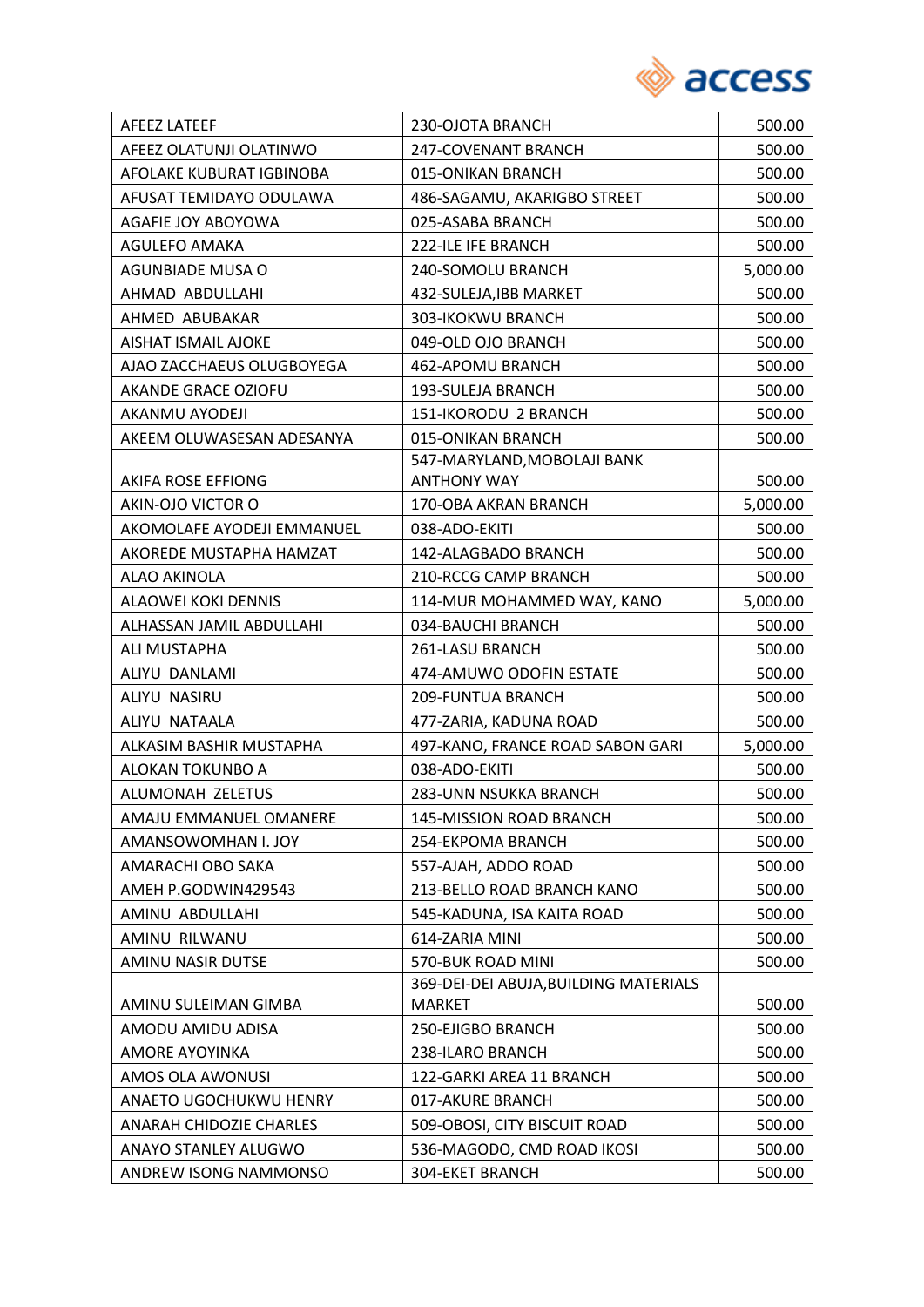

| ANDREW ONUWA ONYEDI               | 485-OBIGBO PH, LOCATION ROAD          | 500.00   |
|-----------------------------------|---------------------------------------|----------|
| ANI CHINEDU MOSES                 | 424-NNEWI, OLD NKWO MARKET ROAD       | 500.00   |
| <b>ANIAKOR UCHE CHINELO</b>       | 498-GWARINPA ABUJA, 1ST AVENUE        | 5,000.00 |
| ANIMASEHUN L.OLAYINK              | 175-BODIJA BRANCH 2                   | 500.00   |
| ANINKU ADETUNJI                   | 600-KIRIKIRI MINI                     | 500.00   |
| ANTHONY IGBOJIMBA                 | 556-OKIJA, OLD OKIJA IHIALA OGUTA RD  | 500.00   |
|                                   | 429-TRADE FAIR COMPLEX, ASPAMDA       |          |
| <b>ANTHONY ABAKPORO</b>           | <b>OFFICE BLOCK 2</b>                 | 500.00   |
| ANTHONY OGUMU                     | 155-ONDO BRANCH                       | 500.00   |
| ANUGHERE OLUOMA                   | <b>286-UNIPORT BRANCH</b>             | 500.00   |
| ANUOLUWA CHRISTIANAH AKINSEYE     | 222-ILE IFE BRANCH                    | 5,000.00 |
| ANWANA CHRISTOPHER                | <b>134-ORON BRANCH</b>                | 500.00   |
| ANYANASO CHIOMA                   | 107-RUMUOKORO BRANCH                  | 500.00   |
| ARIAHU CHINWE JULIE               | 367-KADUNA,1 KACHIA RD.               | 500.00   |
| ARINZE NWEKE RAYMOND              | 324-OGIDI BRANCH                      | 500.00   |
| ARINZE OBI C.                     | 388-MAKURDI, NEW BRIDGE ROAD          | 500.00   |
| ARINZECHUKWU VALENTINE            |                                       |          |
| <b>UMEJIUBA</b>                   | 004-AGUDA BRANCH                      | 500.00   |
| AROWOMOLE ISMAILA                 | 433-OGBA IKEJA, IJAIYE RD.            | 500.00   |
| <b>ARTHUR JOHNSON</b>             | 024-OLU OBASANJO BRANCH               | 500.00   |
| ARULOGUN OLADOTUN                 | 073-OGUNLANA DRIVE BRANCH             | 500.00   |
| ASIEGBU EMEKA STEPHEN             | 361-ONITSHA, NEW MARKET RD.           | 500.00   |
| ATIKU AUWAL                       | 588-IDDO MINI                         | 500.00   |
| ATIMA KESSIENA ALEX               | 234-DECO ROAD BRANCH                  | 5,000.00 |
| <b>AUGUSTINE CHINONSO ONWURAH</b> | 161-KATSINA 2 BRANCH                  | 5,000.00 |
| AUGUSTINE U. AMADI                | 024-OLU OBASANJO BRANCH               | 500.00   |
| <b>AUSTIN EBUKA OKOJI</b>         | 452-LAGOS ISLAND, ENU UWA STREET      | 500.00   |
| AVURU HARCOURT UME                | 391-PH, FOT ONNE                      | 5,000.00 |
| AWOLUMATE LOOKMAN A.              | 146-OKE ILEWO BRANCH                  | 500.00   |
| AWOYE OLADIMEJI A                 | 038-ADO-EKITI                         | 500.00   |
| <b>AYANG IROM</b>                 | 519-PH, SILVER VALLEY TRANS-AMADI RD. | 500.00   |
| AYOMIDE MURITALA OLOWOSOKEDILE    | 142-ALAGBADO BRANCH                   | 500.00   |
|                                   | 268-ADEKUNLE AJASIN UNIVERSITY        |          |
| AYOMIDE TEMIDE ALUKO              | <b>CAMPUS BRANCH</b>                  | 500.00   |
| AZEEZ IDOWU                       | 142-ALAGBADO BRANCH                   | 500.00   |
| AZIKE ANDREW ONWURAH              | 607-IKOTA MINI                        | 500.00   |
| BABA JIDDA ABDULAKAD              | 374-MAIDUGURI, BAGA ROAD              | 5,000.00 |
| <b>BABATUNDE GBENGA OKERAYI</b>   | 142-ALAGBADO BRANCH                   | 500.00   |
| <b>BAKARE ABOSEDE JANET</b>       | 430-GARKI ABUJA, AHMADU BELLO WAY     | 500.00   |
| <b>BALOGUN FALILAT OSIKWEMHE</b>  | 380-FED. SEC. ABJ MINI                | 500.00   |
| <b>BALOGUN KAYODE</b>             | 029-IDEJO BRANCH                      | 500.00   |
| <b>BARAKAT DOYINSOLA OWUYE</b>    | 444-GOMBE, BIU RD                     | 500.00   |
| BARIU ADESINA SALAMI              | 474-AMUWO ODOFIN ESTATE               | 500.00   |
| BARTHOLOMEN ISAAC                 | 349-IBEJU LEKKI BRANCH                | 500.00   |
| <b>BASHIR BOLA AMODA</b>          | 417-KADUNA, 23 AHMADU BELLO WAY       | 5,000.00 |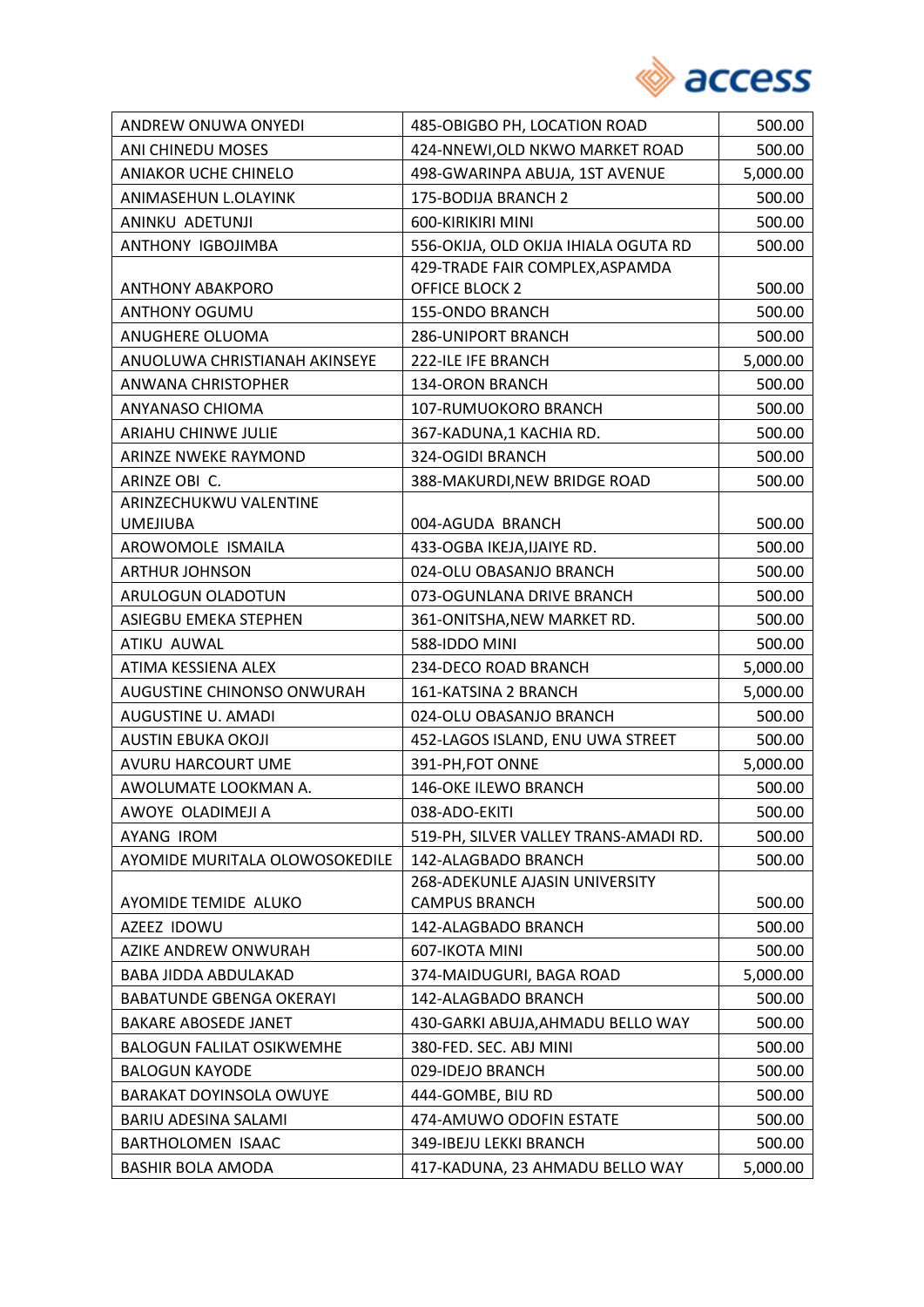

| <b>BASHIR USMAN</b>               | 014-VICTORIA ISLAND BRANCH           | 500.00   |
|-----------------------------------|--------------------------------------|----------|
|                                   | 461-ZONE 4 ABUJA, HERBERT MACAULAY   |          |
| <b>BASHIRU IBRAHIM JIMOH</b>      | <b>WAY</b>                           | 500.00   |
| <b>BASIL OBASI ANOZIE</b>         | 442-OWERRI, DOUGLAS RD.              | 500.00   |
| <b>BAYERO ANDREW HABILA</b>       | 365-APAPA WHARF RD.                  | 500.00   |
| BAYONLE ADAM OLAEGBE              | 101-IDI-ARABA BRANCH                 | 500.00   |
| <b>BELLO GEORGE EVESHOYAN</b>     | 607-IKOTA MINI                       | 500.00   |
| <b>BENARD OKISHANG</b>            | 229-OGOJA BRANCH                     | 500.00   |
| BENJAMIN AFFUL                    | 569-WARRI MINI                       | 500.00   |
| BENJAMIN MFON A.                  | 036-UYO                              | 500.00   |
| BENSON NWABUEZE ATUCHUKWU         | 521-AGO PALACE WAY BRANCH            | 5,000.00 |
| <b>BERNARD CHIBUIKE OKOROAFOR</b> | 040-MINNA BRANCH                     | 500.00   |
| BERNARD UCHENNA ALO               | 452-LAGOS ISLAND, ENU UWA STREET     | 500.00   |
| BILKISU MUHAMMAD                  | 451-GUSAU, CANTEEN ROAD              | 500.00   |
| <b>BINTA BARNABAS</b>             | 545-KADUNA, ISA KAITA ROAD           | 500.00   |
| <b>BLESSING BASSEY</b>            | 010-TRANS AMADI BRANCH               | 500.00   |
| <b>BLESSING FINEFACE</b>          | 358-PH, TRANS AMADI                  | 500.00   |
| BLESSING ASSUMPTA AWOLOR          | 207-KETU BRANCH                      | 500.00   |
| BLESSING CHIAMAKA CHUKWU          | 102-AGBARA BRANCH                    | 5,000.00 |
| <b>BLESSING DAUDIMERE EBONOH</b>  | 599-NIGER DELTA UNIV. MINI           | 500.00   |
| <b>BLESSING LUKA MADOR</b>        | 425-BUKURU, OLD JOS RD.              | 500.00   |
| <b>BOBBY EMMANUEL CHIMA</b>       | 065-IKOTA BRANCH                     | 500.00   |
| BOLAJI OLUWASEYFUNMI KOLAJO       | 604-KETU MINI                        | 500.00   |
| <b>BOMA AYOBAMI BRIGGS</b>        | 224-OAU ILE IFE BRANCH               | 500.00   |
| BOSEDE OMOWUNMI AKINOLA           | 038-ADO-EKITI                        | 500.00   |
| <b>BRIGHT CHUKWUDI ATHANECIUS</b> | 371-OWERRI, WAAST AVENUE, IKENEGBU   | 500.00   |
| <b>BUBA ADO JUBRIL</b>            | <b>113-BICHI BRANCH</b>              | 500.00   |
| <b>BUKKY FLORENCE ADEKOYA</b>     | 271-SAGAMU BRANCH                    | 500.00   |
| CHIAMAKA CELESTINA CHUKWUJEKWU    | 544-ALABA, DENSINE PLAZA OLOJO DRIVE | 500.00   |
| CHIBUIKE MARTIN CHILAKA           | 601-13, OLD ABA RD MINI              | 500.00   |
|                                   | 359-ISOLO, ASA-AFARIOGUN STR, AJAO   |          |
| <b>CHIBUIKE PRINCE IBEMESI</b>    | <b>ESTATE</b>                        | 500.00   |
|                                   | 550-ONITSHA, NOTTIDGE ST MAIN        |          |
| CHIBUNNA MICHEAL MGBEMENA         | <b>MARKET</b>                        | 5,000.00 |
| <b>CHIDI C ONUORA</b>             | 387-NNEWI,EDO-EZEMEWI STR.           | 500.00   |
| CHIDIMMA JOY ANIORJI              | 389-ABAKALIKI, OGOJA RD.             | 500.00   |
| CHIDINMA EMEKA OKORIE             | 261-LASU BRANCH                      | 5,000.00 |
| <b>CHIGOZIE OFFOR</b>             | 309-GUMI MAIN MARKET                 | 500.00   |
| CHIKAODILI UDUMA                  | 487-GWAGWALADA ABUJA, PARK LANE      | 500.00   |
| CHINEDU EMMANUEL ONYEBUEKE        | 208-ORILE COKER                      | 500.00   |
| CHINELO ANULIKA AGHAZU            | 070-NNEWI BRANCH                     | 500.00   |
|                                   | 382-TRADE FAIR COMPLEX, ASPAMDA      |          |
| CHINEMEREM CHARLES EMMANUEL       | HALL <sub>2</sub>                    | 500.00   |
| <b>CHINENYE RITA ODUM</b>         | 025-ASABA BRANCH                     | 500.00   |
| CHINENYE SANDRA EZENWENYI         | 430-GARKI ABUJA, AHMADU BELLO WAY    | 500.00   |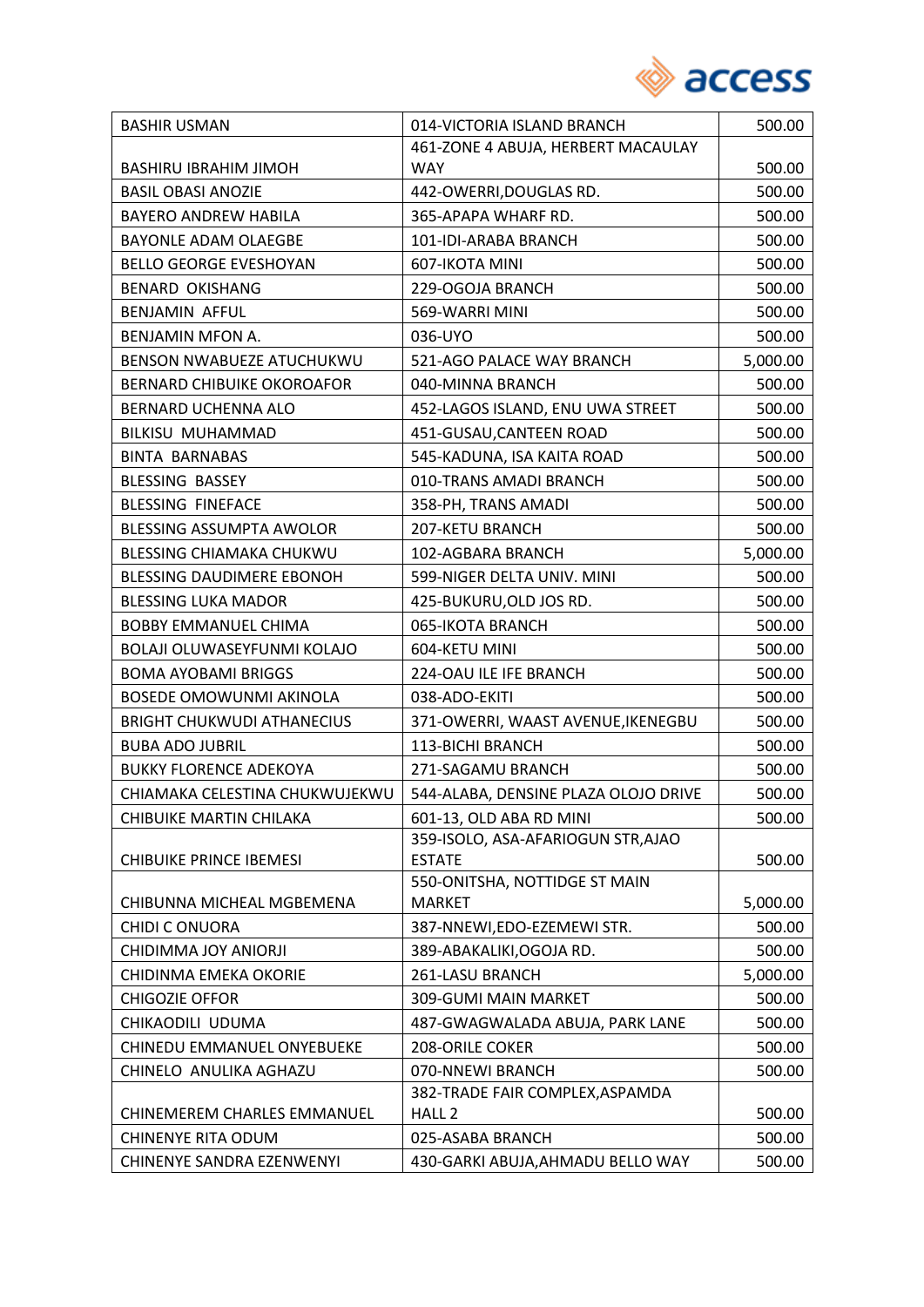

| <b>CHINYERE OKORO</b>         | 147-CALABAR 1                      | 500.00   |
|-------------------------------|------------------------------------|----------|
| CHIOMA UCHE                   | 390-BENIN, AKPAKPAVA STR.          | 500.00   |
| CHIOMA DORCAS KEMA            | 603-BARIGA AKOKA MINI              | 500.00   |
| CHIOMA JOY NMERENGWA          | 281-ENUGU STATE UNIVERSITY BRANCH  | 500.00   |
| CHIOMA OLUWABUKOLA CHINWEZE   | 243-BUKURU BRANCH                  | 500.00   |
|                               | 534-OWERRINTA, KM 3 UMUIKAA/OWERRI |          |
| CHISOM PRECIOUS OKECHUKWU     | <b>RD</b>                          | 5,000.00 |
| CHIZOBA HENRRIETTA ANAJEMBA   | 225-SATELLITE TOWN BRANCH          | 500.00   |
| <b>CHONGDAH BULUS</b>         | 034-BAUCHI BRANCH                  | 5,000.00 |
| CHRISTIAN CHINWUKO            | 076-AWKA 2 BRANCH                  | 500.00   |
| <b>CHRISTIAN F OWOH</b>       | 281-ENUGU STATE UNIVERSITY BRANCH  | 500.00   |
| CHRISTIANA IYIOLA             | 432-SULEJA, IBB MARKET             | 500.00   |
| CHUBA SYLVESTER ONUORAH       | 038-ADO-EKITI                      | 500.00   |
| CHUKWU AJAH NNANNA            | 568-OKOTA MINI                     | 500.00   |
| CHUKWUDI ECHEZIE OKORO        | 553-SURULERE, ENITAN STREET AGUDA  | 500.00   |
| CHUKWUEBUKA KINGSLEY BENJAMIN | 504-IDIMU, IDIMU ROAD IKOTUN       | 500.00   |
| CHUKWUEBUKA MARK-ANTHONY      |                                    |          |
| <b>EGBUNINE</b>               | 447-LEKKI, LEKKI-EPE EXPRESSWAY    | 500.00   |
|                               | 534-OWERRINTA, KM 3 UMUIKAA/OWERRI |          |
| CHUKWUEMEKA CHUKWU            | <b>RD</b>                          | 500.00   |
| CHUKWUEMEKA OKORO             | 597-ISHERI MINI                    | 500.00   |
| CHUKWUEMEKA PROMISE IREGBU    | 594-AREA 1 MINI                    | 500.00   |
| CHUKWUKA CHRISTIAN OTTIS      | 054-IWO ROAD IBADAN BRANCH         | 500.00   |
| CHUKWUMA E NZEKWE             | 034-BAUCHI BRANCH                  | 5,000.00 |
| CHURCHILL UGONNA AGU          | 050-IPAJA BRANCH                   | 500.00   |
| CHUWKUEMEKA MONICA BUCHI      | 025-ASABA BRANCH                   | 5,000.00 |
| CYRIL AJUDEONU                | 225-SATELLITE TOWN BRANCH          | 500.00   |
| DAISY EKPEDEME USEN           | 036-UYO                            | 500.00   |
| DALHATU LAMIDO ADAMU          | 591-DAWANUA MINI                   | 500.00   |
| DAMILARE AYOMIDE ORIOLA       | 532-IBADAN, OKE - ADO              | 500.00   |
| DAMILOLA ADEDOYIN ADEBAYO     | 035-MAIDUGURI                      | 500.00   |
| DAMILOLA OPEYEMI ADETOLA      | 384-ABEOKUTA, UACN COMPLEX IBARA   | 500.00   |
| DANIEL CHIDERA IKECHUKWU      | 281-ENUGU STATE UNIVERSITY BRANCH  | 500.00   |
| DANLADI GAMBO EMMANUEL        | 447-LEKKI, LEKKI-EPE EXPRESSWAY    | 500.00   |
| DARAMOLA ADEBOWALE            | 155-ONDO BRANCH                    | 500.00   |
| DARE OLOWOPOROKU              | 396-ILORIN, IBRAHIM TAIWO RD.      | 500.00   |
| DARLINGTON DIVINE MADUEKE     | 029-IDEJO BRANCH                   | 500.00   |
| DARLINTON UDOKA ONWUCHEKWA    | 406-ONITSHA, SOKOTO RD.            | 500.00   |
| DAUDA IYABO KAFAYAT           | 220-EKOTEDO BRANCH IBADAN          | 500.00   |
| DAVID ADOGHE                  | 035-MAIDUGURI                      | 500.00   |
| DAVID ESHOMAMHE NASSY         | 161-KATSINA 2 BRANCH               | 5,000.00 |
| DAVID O OYOUWA                | 603-BARIGA AKOKA MINI              | 500.00   |
| DAVID OLALEKAN ADEWALE        | 235-EGBEDA BRANCH                  | 500.00   |
| <b>DAVID OPECHI</b>           | 588-IDDO MINI                      | 500.00   |
| DEEKAE NYOMUE VICTOR          | 092-AGIP ROAD BRANCH               | 500.00   |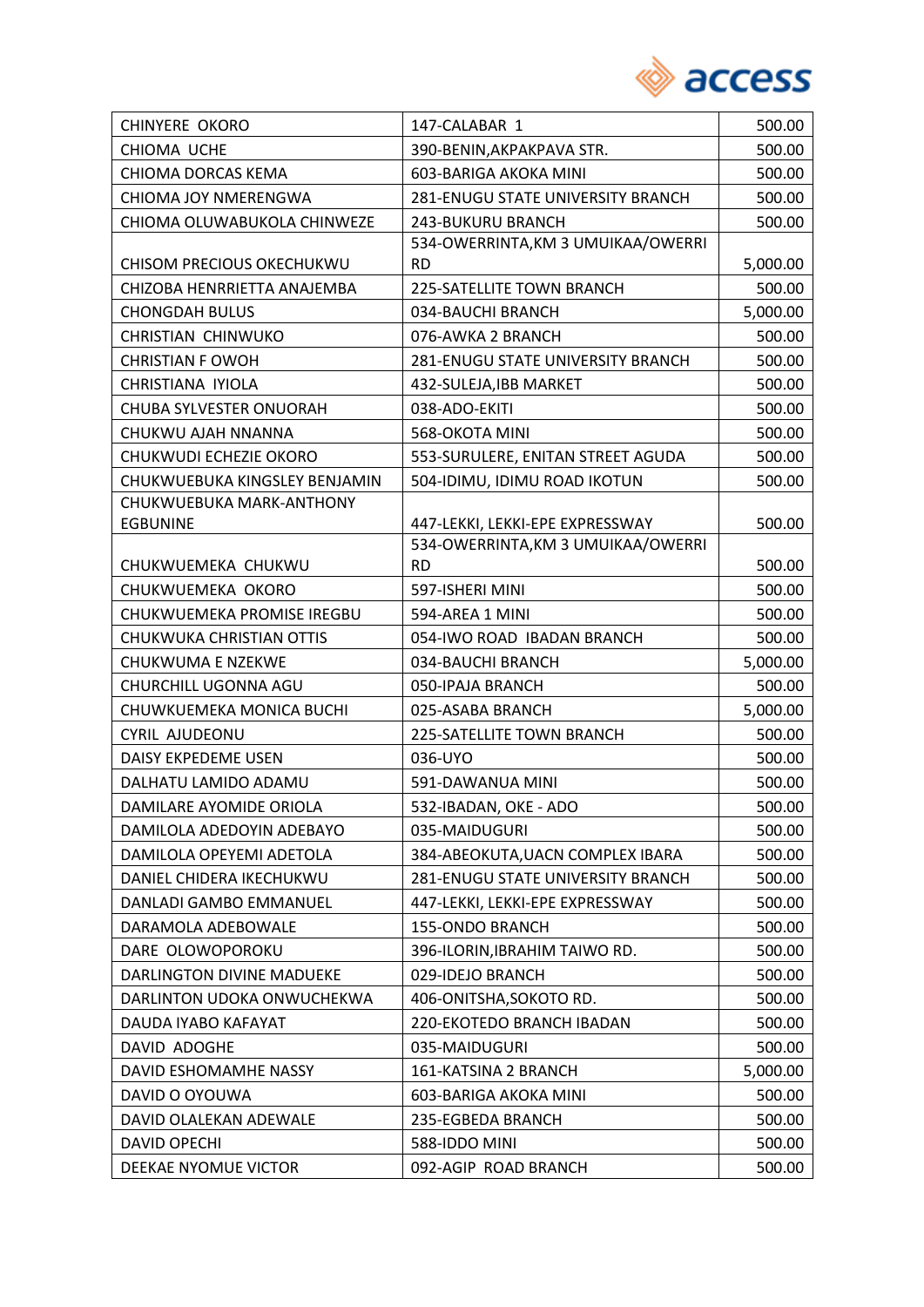

| DEGOSPEL CHUKWUENYE CHIGOZIE   | 510-ENUGU, PRESIDENTIAL ROAD        | 500.00   |
|--------------------------------|-------------------------------------|----------|
| DEINMA SHILOH ANGA             | 092-AGIP ROAD BRANCH                | 500.00   |
| <b>DENNIS S NWABUFO</b>        | 479-APAPA, LIVERPOOL ROAD           | 500.00   |
| <b>DESMOND IFEANYI IGWEGBE</b> | 248-AYOBO BRANCH                    | 5,000.00 |
| DIKE NKEMDILIM EVELYN          | 137-AWKA BRANCH 1                   | 500.00   |
| DIKE STEPHEN NDUBUISI          | 605-IMO STATE SEC MINI              | 500.00   |
| <b>DOGO BELLO MATHIAS</b>      | 287-ABAKALIKI ROAD ENUGU            | 500.00   |
| <b>EBEHIE CHINASA</b>          | 025-ASABA BRANCH                    | 500.00   |
| EBOH CHUKWUMA JONATHAN         | 378-ALABA INTERNATIONAL, OLD GARAGE | 500.00   |
| <b>ECHENIM PRICILLIA</b>       | 191-AGBOR BRANCH                    | 500.00   |
| EDERARD UJI OLUWATOBI OPEYEMI  | 363-LAGOS ISLAND MARINA             | 500.00   |
| EDIDIONG OKOKON UMOH           | 010-TRANS AMADI BRANCH              | 500.00   |
| <b>EDMOND KOUESSI</b>          | 468-SEME, SEME BORDER               | 500.00   |
| <b>EFOSA FRED EHIGIE</b>       | 094-ASOKORO BRANCH                  | 500.00   |
| EFOSA HARRY OSAIGBOVO          | 069-UNIBEN BRANCH                   | 500.00   |
| EGBUCHIRI SAMUEL ONWUSIBAKA    | 122-GARKI AREA 11 BRANCH            | 500.00   |
| EGBUOGU DAMIAN OBINNA          | 273-MUSHIN BRANCH                   | 500.00   |
| EGO UKPAI ONWUKA               | 240-SOMOLU BRANCH                   | 5,000.00 |
| EGUKOGHENE AJEMRONA            | 528-WARRI, UDU ROAD                 | 500.00   |
| EHINOLA ADEYEMI ADEMOLA        | 211-ABULE-EGBA BRANCH               | 500.00   |
| EJIRO HEARTREST TOBIH          | 140-FOLAWIYO STREET BRANCH          | 500.00   |
| <b>EKENE JOHNSON OBI</b>       | 081-FESTAC TOWN BRANCH              | 500.00   |
| <b>EKERETTE EFFIONG</b>        | 364-PH, 222 IKWERRE ROAD            | 500.00   |
| <b>EKPE FAITH</b>              | 025-ASABA BRANCH                    | 500.00   |
| EKUNDAYO ABIGAIL DAUDA         | 063-YENOGOA BRANCH                  | 500.00   |
| ELIJAH AMHANESI OPUTEH         | 075-LAFIA BRANCH                    | 500.00   |
| ELIJAH UKAEFI OGWO             | 457-FESTAC TOWN, SECOND AVE.        | 500.00   |
| ELIZABETH OLUWAKEMI ODUYALE    | <b>615-BABCOCK UNIVERSITY MINI</b>  | 500.00   |
| ELOCHUKWU CHRISTIAN ONYISI     | 492-ISOLO, MUSHIN ROAD              | 500.00   |
| <b>EMEKA GIDEON OLINYA</b>     | 499-WARRI, OKUMAGBA AVENUE          | 500.00   |
| EMEKA LAWRENCE NWANKWO         | 365-APAPA WHARF RD.                 | 500.00   |
| EMEKA PRINCEWILL NZENWA        | 497-KANO, FRANCE ROAD SABON GARI    | 500.00   |
| EMEKA SYLVESTER AZUH           | 476-OWERRI WETHERAL ROAD BRANCH     | 500.00   |
| <b>EMILY BEBETU NACHAMADA</b>  | 450-JALINGO, HAMMAN RUN WAY         | 500.00   |
| EMMANUEL BABATUNDE IKUOMOLA    | 549-BADAGRY, JOSEPH DOSU ROAD       | 500.00   |
| EMMANUEL CHUKWUNENYE OBIAKOR   | 361-ONITSHA, NEW MARKET RD.         | 500.00   |
| <b>EMMANUEL EDIRIN IGWELE</b>  | 037-ABEOKUTA BRANCH                 | 500.00   |
| EMMANUEL JOSHUA ABUA           | 285-RUMUKURISHI BRANCH              | 500.00   |
| <b>EMMANUEL KAYODE OMIRIN</b>  | 224-OAU ILE IFE BRANCH              | 5,000.00 |
| EMMANUEL UZOCHUKWU ORJI        | 226-OTTA BRANCH                     | 500.00   |
| ENIOLA ADELEKE KAREEM          | 221-RING ROAD, IBADAN BRANCH        | 500.00   |
| ENIOLA FRIDAY ADELEYE          | 502-OREGUN, ZIATECH ROAD OREGUN     | 500.00   |
| <b>ERNEST F CHIMEZIE</b>       | 276-OTURKPO BRANCH                  | 500.00   |
| <b>ESIKE ENAYOMO J</b>         | <b>158-DUKKU BRANCH</b>             | 500.00   |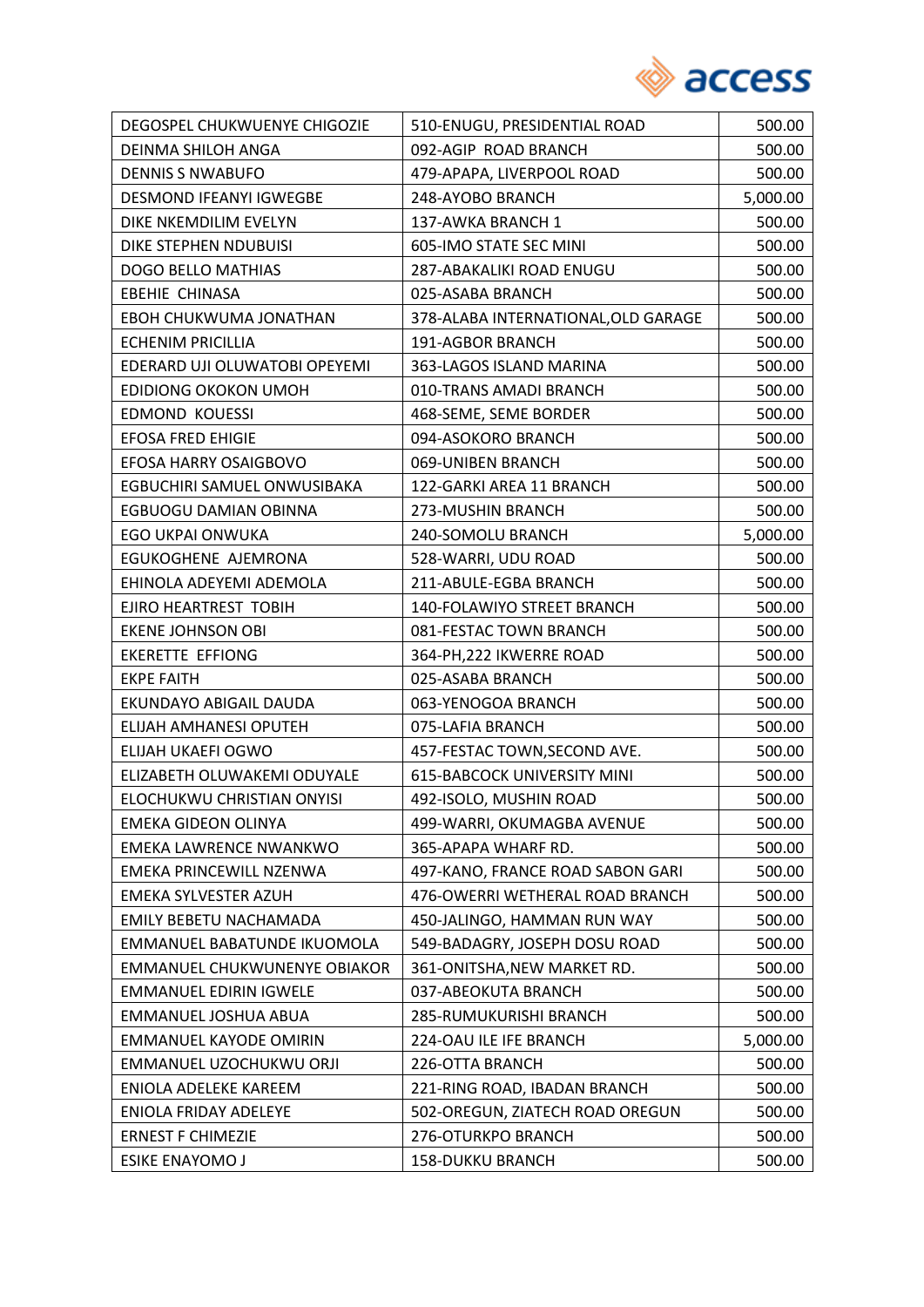

| <b>ESTHER AKABUEZE</b>         | 008-ALLEN AVENUE IKEJA BRANCH       | 500.00   |
|--------------------------------|-------------------------------------|----------|
| <b>ESTHER NKECHI CHIWUZOH</b>  | 025-ASABA BRANCH                    | 500.00   |
| <b>EVERESTUS IZUCHUKWU</b>     |                                     |          |
| ONUCHUKWU                      | 394-BBA LAGOS, ATIKU ABUBAKAR PLAZA | 500.00   |
| EYEKOSI SAMPSON ORITSEGUBUBEMI | 448-JAJI, JAJI MILITARY CANTONMENT  | 500.00   |
| <b>EYO PAUL OKON</b>           | 082-LIGALI AYORINDE                 | 500.00   |
| EZECHUKWU ADA LYNDA            | 025-ASABA BRANCH                    | 500.00   |
| <b>EZEILO CHIBUEZE</b>         | 176-EKWULOBIA MAIN BRANCH           | 500.00   |
| EZEKIEL . KABADI               | 017-AKURE BRANCH                    | 500.00   |
| EZEKIEL MOSIMILOLUWA OYEMOMI   | 426-KEFFI, ABUBAKAR BURGA STR.      | 500.00   |
| <b>EZEKIEL TEMITOPE IKOKOH</b> | 037-ABEOKUTA BRANCH                 | 500.00   |
| <b>EZEKWE WONDER CHIBUEZE</b>  | 156-TEJUOSHO BRANCH                 | 500.00   |
|                                | 068-ALABA INTERNATIONAL MARKET      |          |
| EZENWANNE BENARD AMAECHI       | <b>BRANCH</b>                       | 500.00   |
| EZENWILE CHIKA JOSEPH          | 365-APAPA WHARF RD.                 | 500.00   |
| FAAIZAH OLUWADAMILOLA          |                                     |          |
| OLAGUNJU                       | 492-ISOLO, MUSHIN ROAD              | 500.00   |
|                                | 534-OWERRINTA, KM 3 UMUIKAA/OWERRI  |          |
| <b>FAITH MERIT MARK</b>        | <b>RD</b>                           | 500.00   |
| FAITH OLUWAKEMI ADETELE        | 447-LEKKI, LEKKI-EPE EXPRESSWAY     | 500.00   |
| FAITH RITKATMWA MORDECAI       | 288-BAYERO UNIVERSITY BRANCH        | 500.00   |
| FATAI IBRAHIM                  | 433-OGBA IKEJA, IJAIYE RD.          | 500.00   |
| FATIMA WANDOO MOHAMMED         | 415-AKWANGA, KEFFIRD.               | 500.00   |
| FATMA HASSAN AZHARI            | 291-MAITAMA BRANCH                  | 500.00   |
| <b>FATUNWASE OLUSEYI</b>       | 284-CHALLENGE BRANCH                | 500.00   |
| FAUZIYYAH HABIB USMAN          | 477-ZARIA, KADUNA ROAD              | 500.00   |
| FELIX UCHE EMMA                | 120-OBIGBO BRANCH                   | 500.00   |
| FEMI EZEKIEL KOMOLAFE          | 017-AKURE BRANCH                    | 500.00   |
| <b>FESTUS IKPONMWOSA</b>       | 459-BENIN, UGBOWO RD.               | 5,000.00 |
| <b>FESTUS NKPUGHE</b>          | 191-AGBOR BRANCH                    | 5,000.00 |
| Festus Segun Awe               | 014-VICTORIA ISLAND BRANCH          | 500.00   |
| <b>FLORENCE CHINONYE EGWU</b>  | 076-AWKA 2 BRANCH                   | 500.00   |
| FLORENCE OLAJUMOKE ONABANJO    | 006-IKORODU BRANCH                  | 500.00   |
|                                | 516-KADUNA, BENIN STR / KANO RD     |          |
| FRANCA ALLAHMAGANI ZAKARIYA    | <b>BRANCH</b>                       | 5,000.00 |
| <b>FRANCIS HARRISON</b>        | 596-NGWA ROAD MINI                  | 500.00   |
| FRANCIS OGADIMMA ONYIMBA       | 405-ENUGU, OKPARA AVENUE            | 5,000.00 |
| <b>FRANCIS OKOOBOH</b>         | 430-GARKI ABUJA, AHMADU BELLO WAY   | 500.00   |
| <b>FRANCIS UMAHI NWAZE</b>     | 439-YABA HERBERT MACAULAY WAY       | 500.00   |
| <b>FRANK EVANS AMOS</b>        | 153-BROAD STREET 2 BRANCH           | 500.00   |
| FRIDAY NBIDOWO EKPO            | 229-OGOJA BRANCH                    | 500.00   |
|                                | 418-NYANYA ABUJA, OPP. NYANYA       |          |
| <b>FRIDAY SOLOMON GARUBA</b>   | <b>SHOPPING COMPLEX</b>             | 500.00   |
| FUJAMADE SAKIRU ADEREMI        | <b>126-MATORI BRANCH</b>            | 500.00   |
| FUNMILADE RACHAEL MUSTAPHA     | 348-EKITI STATE UNIVERSITY BRANCH   | 500.00   |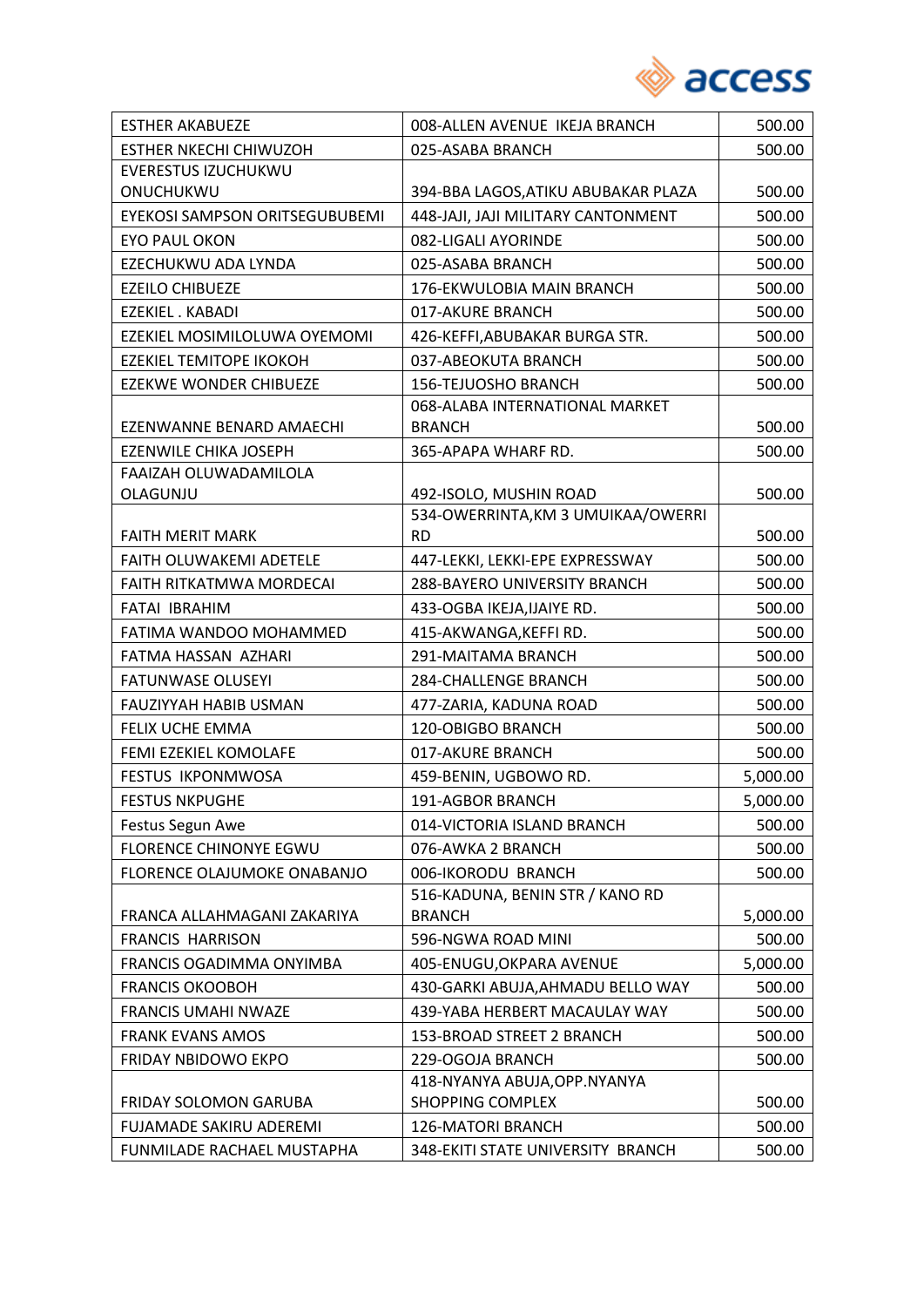

|                                      | 359-ISOLO, ASA-AFARIOGUN STR, AJAO    |          |
|--------------------------------------|---------------------------------------|----------|
| <b>GABRIEL ODEH OKOLIKO</b>          | <b>ESTATE</b>                         | 500.00   |
| <b>GAIUS PAUL EKANEM</b>             | 533-PH, RUMUOKORO EAST - WEST ROAD    | 500.00   |
| <b>GBADEBO MODUPE AJAYI</b>          | <b>164-ILESHA BRANCH</b>              | 500.00   |
| <b>GBEMISOLA DEBORAH SHOBO</b>       | 142-ALAGBADO BRANCH                   | 5,000.00 |
| GBENGA ISAAC OGUNGBADEGA             | 005-OSHOGBO BRANCH                    | 500.00   |
| <b>GBOLAHAN TOHEEB BADMUS</b>        | 223-UCH IBADAN BRANCH                 | 500.00   |
| <b>GEORGE GILDAS ANIWAHO</b>         | 066-ADETOKUNBO ADEMOLA BRANCH         | 5,000.00 |
| <b>GIFT EHI OTOKPA</b>               | 009-AMINU KANO ABUJA BRANCH           | 500.00   |
| <b>GIFT MUNACHISO UBA</b>            | 077-GUSAU BRANCH                      | 500.00   |
| <b>GLORIA OGBAIDE</b>                | 102-AGBARA BRANCH                     | 500.00   |
| <b>GLORY ASUQUO INYANG</b>           | 529-ILORIN, UMARU AUDI ROAD           | 500.00   |
| <b>GODFREY TIEMO CHIEDOZIE</b>       | 533-PH, RUMUOKORO EAST - WEST ROAD    | 500.00   |
| <b>GODSON CHIKEZIE ALOZIE</b>        | 365-APAPA WHARF RD.                   | 500.00   |
| <b>GODSON CHIZIRIM UZUEGBU</b>       | 519-PH, SILVER VALLEY TRANS-AMADI RD. | 500.00   |
| <b>GODWIN AFAM</b>                   | 023-WARRI BRANCH                      | 500.00   |
| <b>GODWIN UCHECHUKWU BASIL</b>       | 442-OWERRI, DOUGLAS RD.               | 500.00   |
| <b>GOODNESS CHIDIEBERE OPARA</b>     | 484-MAZA MAZA, OLD OJO ROAD           | 500.00   |
| <b>GOODNESS OYINKANSOLA KOMOLAFE</b> | 006-IKORODU BRANCH                    | 500.00   |
| <b>GRACE UKPAI KALU</b>              | 273-MUSHIN BRANCH                     | 500.00   |
| <b>HABIBU BALA</b>                   | 432-SULEJA, IBB MARKET                | 500.00   |
| HADIZA ADAMU                         | 180-ZARIA BRANCH                      | 500.00   |
| HAKEEM AYODEJI GANIYU                | 102-AGBARA BRANCH                     | 500.00   |
| HALIMA LAWAN ABUBAKAR                | <b>243-BUKURU BRANCH</b>              | 500.00   |
| HALLIRU MUAZU                        | 267-KAFANCHAN BRANCH                  | 500.00   |
| HAMEED DAMILOLA ALABI                | 192-IWO ROAD 2 BRANCH                 | 500.00   |
| HAMMED OLAKUNLE FASHOLA              | 005-OSHOGBO BRANCH                    | 500.00   |
| HAMMED OLANIYI AKINTAYO              | 192-IWO ROAD 2 BRANCH                 | 500.00   |
| HAMZA NASIRU                         | 398-KATSINA, NAGODO RD.               | 500.00   |
| HAPPINESS MICHEAL RAYMOND            | 375-LAGOS ISLAND, BALOGUN STR.        | 5,000.00 |
| <b>HAPPINESS P. WILSON</b>           | 270-32 AKA ROAD BRANCH                | 500.00   |
| HARRY NZUBECHUKWU OKEKE              | 501-AJAH, LEKKI - EPE EXPRESSWAY      | 500.00   |
| HARUNA BABAYO                        | 034-BAUCHI BRANCH                     | 500.00   |
| HARUNA HARUNA LABARAN                | 408-JOS, AHMADU BELLO WAY             | 500.00   |
| HASSAN YAKUBU                        | 305-AUCHI BRANCH                      | 500.00   |
| HASSAN DAUDA .F                      | 301-IJU BRANCH                        | 500.00   |
| HELEN AYOMIKUN ADEWOLE               | 445-OSHOGBO, GBONGAN-IBADAN ROAD      | 500.00   |
| HILLARY CHUKWUDI OBAH                | 405-ENUGU, OKPARA AVENUE              | 500.00   |
| HINDATU RABIU SAIDU                  | 415-AKWANGA, KEFFI RD.                | 500.00   |
| HORLASUNKANMI AFEEZ AYINLA           | 312-IDIMU BRANCH                      | 500.00   |
| <b>HOUGBE ROGER</b>                  | 580-THE PALMS MINI                    | 500.00   |
| HUSSAINI MUHAMMED                    | 144-KAZAURE BRANCH                    | 500.00   |
| HUSSAINI MOHAMMED JIRGI              | 034-BAUCHI BRANCH                     | 5,000.00 |
|                                      | 419-ONITSHA, OGBARU ENAMEL WARE       |          |
| <b>IBEH GERALDINE NWANNEKA</b>       | <b>MARKET</b>                         | 500.00   |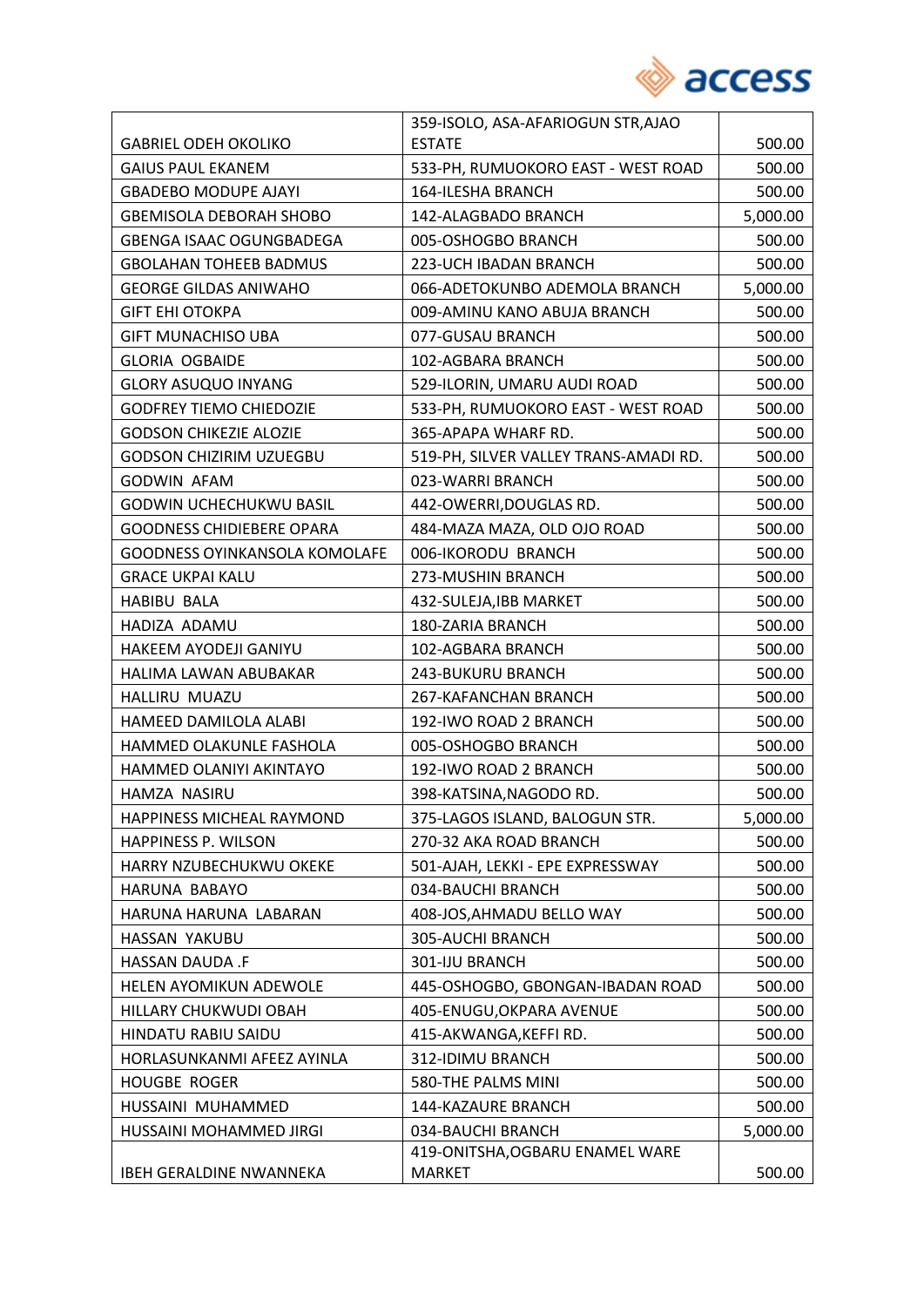

| <b>IBEKILO CHRISTIAN ARINZE</b>    | 047-TINCAN ISLAND BRANCH                | 5,000.00 |
|------------------------------------|-----------------------------------------|----------|
| <b>IBRAHIM ABUBAKAR</b>            | 243-BUKURU BRANCH                       | 500.00   |
| <b>IBRAHIM MALLAM</b>              | 561-LIFE CAMP ABUJA, JABI-KARMO ROAD    | 500.00   |
| <b>IBRAHIM SANI</b>                | 262-A2 AHMADU BELLO WAY BRANCH          | 500.00   |
| <b>IBRAHIM UMMAR</b>               | 448-JAJI, JAJI MILITARY CANTONMENT      | 500.00   |
| <b>IBRAHIM ADELOYE YUSUFF</b>      | 109-BODIJA BRANCH 1                     | 500.00   |
| <b>IBRAHIM L JIMOH</b>             | 469-LAWANSON/ITIRE RD BRANCH            | 500.00   |
| <b>IBRAHIM MUTARU</b>              | 083-ILUPEJU BRANCH                      | 500.00   |
| <b>IBRAHIM OLAMILEKAN ADEWUSI</b>  | 166-67 ST FINBARRS RD-BARIGA            | 500.00   |
| <b>IBRAHIM SALAMATU</b>            | 297-BIDA BRANCH                         | 500.00   |
| <b>IDAYAT FOLAKEMI LAWAL</b>       | 035-MAIDUGURI                           | 500.00   |
|                                    | 414-GARKI ABUJA MUHAMMED BUHARI         |          |
| <b>IDOWU ADENLE</b>                | <b>WAY</b>                              | 5,000.00 |
| <b>IDRIS ADIGUN SALAMI</b>         | 211-ABULE-EGBA BRANCH                   | 500.00   |
| <b>IDRIS OLAMIDE ABDULSEMIU</b>    | 365-APAPA WHARF RD.                     | 500.00   |
| <b>IFEANYI CHIAHAOKE</b>           | 388-MAKURDI, NEW BRIDGE ROAD            | 500.00   |
| <b>IFEANYI EVERISTUS ONYEJEKWE</b> | 373-ONITSHA PORT HARCOURT RD.           | 500.00   |
| <b>IFEANYI OBIECHINA UZOR</b>      | 045-CREEK ROAD APAPA BRANCH             | 500.00   |
| IFEOLUWA EMMANUEL OKUNLOLA         | 109-BODIJA BRANCH 1                     | 500.00   |
| <b>IFEONU IFEANYI ERASMUS</b>      | 008-ALLEN AVENUE IKEJA BRANCH           | 500.00   |
| IFEYINWA JOANES CHUKWU             | 500-ORJI, OKIGWE ROAD                   | 500.00   |
| IFUNANYA JULIET OZOR               | 398-KATSINA, NAGODO RD.                 | 500.00   |
| IFUNANYA NWALI                     | 273-MUSHIN BRANCH                       | 500.00   |
| IFUNANYA BLESSING EZEH             | 447-LEKKI, LEKKI-EPE EXPRESSWAY         | 500.00   |
| <b>IGBOANUGO EMMANUEL</b>          |                                         |          |
| OKECHUKWU                          | 518-ILASA, APAPA - OSHODI EXPRESSWAY    | 500.00   |
| <b>IGIDAODU MARIAM</b>             | 142-ALAGBADO BRANCH                     | 500.00   |
| <b>IJEOMA ASSUMPTA ANAMA</b>       | 387-NNEWI, EDO-EZEMEWI STR.             | 500.00   |
| <b>IKADE DAN EBIAMU</b>            | 607-IKOTA MINI                          | 500.00   |
| IKECHUKWU DAVID ONYEKACHI          | 509-OBOSI, CITY BISCUIT ROAD            | 500.00   |
| IKECHUKWU JONAS EZECHUKWU          | 492-ISOLO, MUSHIN ROAD                  | 500.00   |
| ILIYASU YAU                        | 456-KUBWA, ABUJA NASCO ROAD             | 500.00   |
| <b>IMOLELE EHIMARE VALENTINE</b>   | 234-DECO ROAD BRANCH                    | 500.00   |
| INI OBONG NSEABASI DAN             | 483-IKOT - EKPENE, ABA IKOT - EKPENE RD | 500.00   |
| INIBEHE SUNDAY UDOH                | 402-UYO, ABAK RD.                       | 500.00   |
| INIOBONG CYNTHIA SAMUEL            | 270-32 AKA ROAD BRANCH                  | 500.00   |
| <b>INIWOI ROBINSON AYAH</b>        | 107-RUMUOKORO BRANCH                    | 500.00   |
| <b>INNOCENT IFERE OKOI</b>         | 562-LEKKI PHASE I, ADMIRALTY WAY        | 500.00   |
| <b>ISAAC NDUBUISI ANYAEGBUNAM</b>  | 071-MARYLAND BRANCH                     | 500.00   |
| <b>ISAAC PAUL ANAWO</b>            | 106-WUSE MARKET BRANCH                  | 500.00   |
| ISAH ABDULAZEEZ SULE               | 350-POTISKUM BRANCH                     | 500.00   |
| <b>ISAIAH NWOSHI CHUKWU</b>        | 496-IKOM, OKIMI OSABOR STREET           | 500.00   |
| ISHAYA GONTING YILJAH              | 094-ASOKORO BRANCH                      | 500.00   |
| ISIAKA OLUSOLA AKALA               | 116-ALAUSA BRANCH                       | 500.00   |
| IYABO F. BAKARE                    | 247-COVENANT BRANCH                     | 500.00   |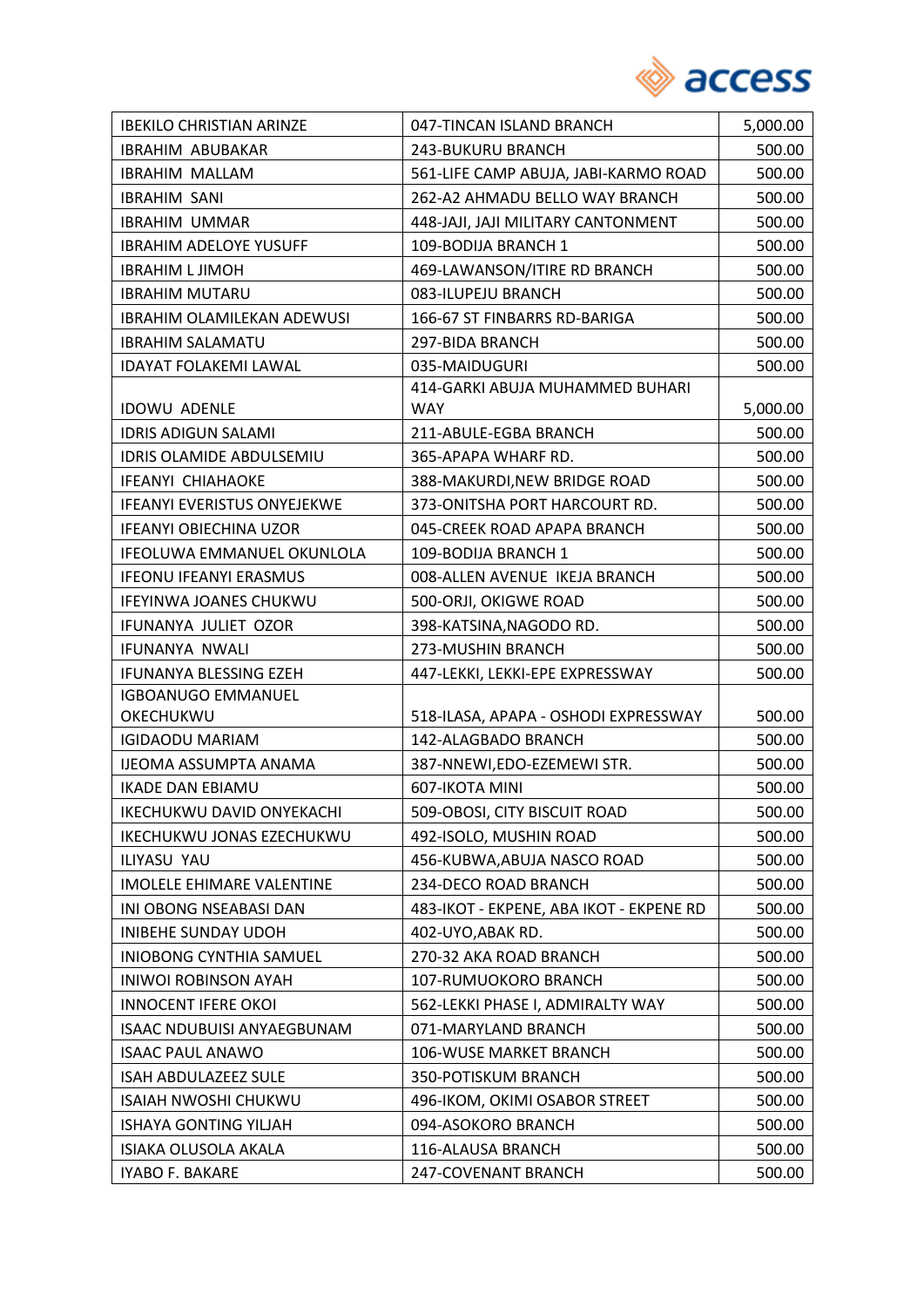

| IZUKA UDOKA LEO                      | 067-ASPAMDA BRANCH                  | 5,000.00 |
|--------------------------------------|-------------------------------------|----------|
| <b>IZUNDU CHINEDU FRANK</b>          | 122-GARKI AREA 11 BRANCH            | 500.00   |
| JACINTA CHINYERE EZELIBE             | 496-IKOM, OKIMI OSABOR STREET       | 500.00   |
| <b>JAMES OMOKARO</b>                 | 499-WARRI, OKUMAGBA AVENUE          | 5,000.00 |
| <b>JAMES JAMES NNADI</b>             | 143-JOS 1 BRANCH                    | 500.00   |
| JAMIU OLUWASINA OLADEJO              | 059-YOLA BRANCH                     | 500.00   |
| JAYNE IDARAOBONG BASSEY              | 066-ADETOKUNBO ADEMOLA BRANCH       | 500.00   |
| JEFF DANIEL OPARAH                   | 378-ALABA INTERNATIONAL, OLD GARAGE | 500.00   |
| JELEEL JIMOH RASHEED                 | 273-MUSHIN BRANCH                   | 500.00   |
| <b>JERUMEH S SHADRACH</b>            | 254-EKPOMA BRANCH                   | 500.00   |
| JOHN ONYENDI                         | 458-BENIN, SAPELE RD.               | 500.00   |
| JOHN BAMIDELE ODUJEBE                | 236-ODOGUNYAN BRANCH                | 500.00   |
| JOHN I AJIYA                         | 040-MINNA BRANCH                    | 500.00   |
| JOHNKENNEDY UZOMA AKUSHIE            | 552-OBALENDE, KEFFI STREET          | 5,000.00 |
| <b>JOHNSON BELLO</b>                 | 075-LAFIA BRANCH                    | 500.00   |
| JOHNSON OLUSEYE OSHO                 | 161-KATSINA 2 BRANCH                | 500.00   |
| <b>JONES JONES MKPAH</b>             | <b>304-EKET BRANCH</b>              | 500.00   |
| JOSEPH FRIDAY                        | 487-GWAGWALADA ABUJA, PARK LANE     | 500.00   |
| JOSEPH IBEM                          | 427-BBA LAGOS, BANK PLAZA           | 500.00   |
| <b>JOSEPH KUFRE</b>                  | 528-WARRI, UDU ROAD                 | 500.00   |
| <b>JOSEPH CHIDIEBERE UGBOR</b>       | 283-UNN NSUKKA BRANCH               | 500.00   |
| <b>JOSEPH CHINONSO EZE</b>           | 567-ODUA MINI                       | 500.00   |
| <b>JOSEPH MONDAY EKPO</b>            | 304-EKET BRANCH                     | 500.00   |
| <b>JOSEPH OGIE IGHENUMAH</b>         | 390-BENIN, AKPAKPAVA STR.           | 500.00   |
| JOSEPH OLANREWAJU OLUWATAYO          | 175-BODIJA BRANCH 2                 | 500.00   |
| <b>JOSHUA NNAMDI NWANKWO</b>         | 436-APAPA, APAPA-OSHODI EXPRESS WAY | 500.00   |
| <b>JOYCE NKEM OKIKA</b>              | 504-IDIMU, IDIMU ROAD IKOTUN        | 500.00   |
| <b>JULIET TAREMI ISAAC</b>           | 234-DECO ROAD BRANCH                | 500.00   |
| <b>JULIUS OLUCHUKWU IHEDIRE</b>      | 476-OWERRI WETHERAL ROAD BRANCH     | 500.00   |
| <b>JUMOKE OYEDEJI</b>                | 539-ILE - IFE, LAGERE ROAD          | 500.00   |
| JUMOKE IFEOLUWA OLUBIYI              | 531-OTTA IDIROKO ROAD               | 500.00   |
| JUMOKE MOJIRAYO OJELADA              | 524-GBAGADA, GBAGADA EXPRESSWAY     | 500.00   |
| <b>JUSTICE CHISOM OKEY</b>           | 500-ORJI, OKIGWE ROAD               | 500.00   |
| <b>JUSTICE OGHENEISE DAN-EWOFERE</b> | 305-AUCHI BRANCH                    | 500.00   |
| <b>JUWON OLORUNMAIYE</b>             | 322-MINNA 2 BRANCH                  | 500.00   |
| KABIRU IBRAHIM                       | 411-KANO, BANK ROAD                 | 500.00   |
| KABIRU TEMITOPE USMAN                | 196-GBAGADA BRANCH                  | 500.00   |
| KAFAYAT ANIKE OYEJI                  | 538-ABEOKUTA, ADATAN ROAD           | 500.00   |
| KAFILAT AINA BADMUS                  | 273-MUSHIN BRANCH                   | 500.00   |
| KAIYEWU AJIBOLA EDMUND               | 054-IWO ROAD IBADAN BRANCH          | 500.00   |
| KALEJAIYE SILE OLANREWAJU            | 366-IKEJA,LADIPO OLUWOLE STR.       | 500.00   |
| KALU CHRISTIAN C                     | 365-APAPA WHARF RD.                 | 500.00   |
| KAMAL HAMZA AUWAL                    | 576-KATAKO MINI                     | 5,000.00 |
| KAMALDEEN OMOMEJI OMOMEJI            |                                     |          |
| SHEU                                 | 039-ILORIN BRANCH                   | 500.00   |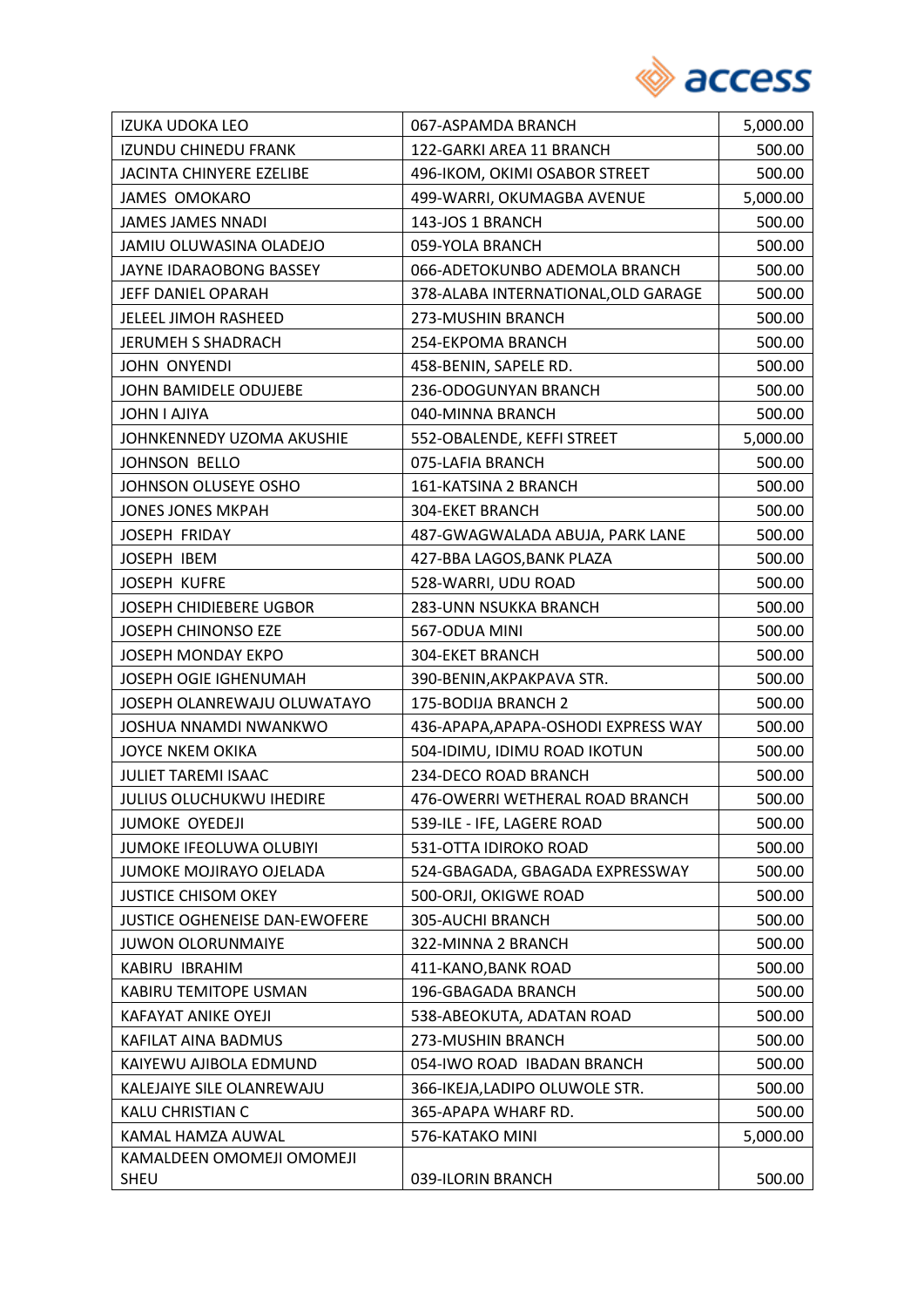

| KAMORUDEEN OLATUNBOSUN         |                                         |          |
|--------------------------------|-----------------------------------------|----------|
| AKINSANYA                      | 571-APAPA, RORO PORT MINI               | 500.00   |
| KANU GEORGE OGBUKA             | 444-GOMBE, BIU RD                       | 500.00   |
| KARIBULLAHI MUSTAPHA           | 497-KANO, FRANCE ROAD SABON GARI        | 5,000.00 |
| <b>KASEEM T MUKAILA</b>        | 047-TINCAN ISLAND BRANCH                | 500.00   |
| KATE OBAMEDO                   | 256-OKADA BRANCH                        | 500.00   |
| KAYODE OLUWABUKOLA ADETONA     | 386-APATA-IBADAN BRANCH                 | 500.00   |
| KAZEEM OLAIYA YISA             | 572-ALUMINIUM VILLAGE MINI              | 500.00   |
| KEHINDE MUTIU AZEEZ            | 142-ALAGBADO BRANCH                     | 5,000.00 |
| <b>KENECHUKWU NWANKWO</b>      | 255-23 AIRPORT ROAD BRANCH              | 500.00   |
| KENNEDY IFEANYI CHUKWU         | 533-PH, RUMUOKORO EAST - WEST ROAD      | 500.00   |
| KENNETH IHEAKACHUKWU OGBENNA   | 168-ABAKALIKI BRANCH 1                  | 5,000.00 |
| KIERITEBISEIYE TOPMAN          | 033-MAKURDI BRANCH                      | 500.00   |
| KINGSLEY UGOCHUKWU             | 088-OGBA BRANCH                         | 500.00   |
| KINGSLEY OKEZIE ONWUCHEKWA     | 577-FUTO MINI                           | 500.00   |
| KINGSLEY UGOCHUKWU ANEKWE      | 484-MAZA MAZA, OLD OJO ROAD             | 500.00   |
| KOLAWOLE GAFAR ODUGBEMI        | 609-MAFOLUKU MINI                       | 500.00   |
| KOREDE TOBILOBA INAOLAJI       | 192-IWO ROAD 2 BRANCH                   | 500.00   |
| KOSIEDATOMOLA SAMUEL AKINSOLU  | 603-BARIGA AKOKA MINI                   | 5,000.00 |
|                                | 555-OSHODI, OSHODI-APAPA                |          |
| KOSISOCHUKWU VITUS EZE         | EXPRESSWAY                              | 500.00   |
| KUFRE EFFIONG UDOKA            | 483-IKOT - EKPENE, ABA IKOT - EKPENE RD | 500.00   |
| <b>KUNLE EMMANUEL ORIRE</b>    | 529-ILORIN, UMARU AUDI ROAD             | 5,000.00 |
| LADY EZINNE ONONIWU            | 217-FAULKS ROAD BRANCH ABA              | 500.00   |
| LAMUEL EHIREMEN EHI-CHARLES    | 456-KUBWA, ABUJA NASCO ROAD             | 500.00   |
| <b>LASSEY OSARIEMEN</b>        | <b>145-MISSION ROAD BRANCH</b>          | 500.00   |
| LATEEF AKINKUADE               | 004-AGUDA BRANCH                        | 500.00   |
| LAWAL OLAJIDE KAZEEM           | 468-SEME, SEME BORDER                   | 500.00   |
|                                | 232-NNAMDI AZIKWE STREET IDUMOTA        |          |
| LEKAN BAMIDELE                 | <b>BRANCH</b>                           | 500.00   |
| LILIAN OGECHI OKEZIE           | 335-ABAKILIKI 2 BRANCH                  | 500.00   |
| LUCKY OGENERO MILLER           | 432-SULEJA, IBB MARKET                  | 500.00   |
| LUKMAN ABENI                   | 023-WARRI BRANCH                        | 500.00   |
| <b>LUKUMAN RAJI</b>            | 207-KETU BRANCH                         | 500.00   |
| LURWANU MAGAJI                 | 277-KATIN KWARI BRANCH                  | 500.00   |
| MAGAJI ADO MOHAMMED            | 294-UNGWAN RIMI BRANCH                  | 500.00   |
| MAHMUD GOGA MAIWADA            | 180-ZARIA BRANCH                        | 500.00   |
| <b>MALAN MOLTOK</b>            | 408-JOS, AHMADU BELLO WAY               | 5,000.00 |
| MANSUR DAHIRU                  | 034-BAUCHI BRANCH                       | 500.00   |
|                                | 522-APONGBON, ISSA WILLIAMS/OFFIN       |          |
| MARCEL OKWUCHUKWU OBIESIE      | <b>RD</b>                               | 500.00   |
| MARGRET ISIMENMEN ODIGIE       | 261-LASU BRANCH                         | 500.00   |
| MARTIN CHINEDU ENEMUO          | 206-OPEBI BRANCH                        | 500.00   |
| <b>MARTINS CHINEDU AGBO</b>    | 510-ENUGU, PRESIDENTIAL ROAD            | 500.00   |
| <b>MARTINS JOHNSON EZEKIEL</b> | 436-APAPA, APAPA-OSHODI EXPRESS WAY     | 500.00   |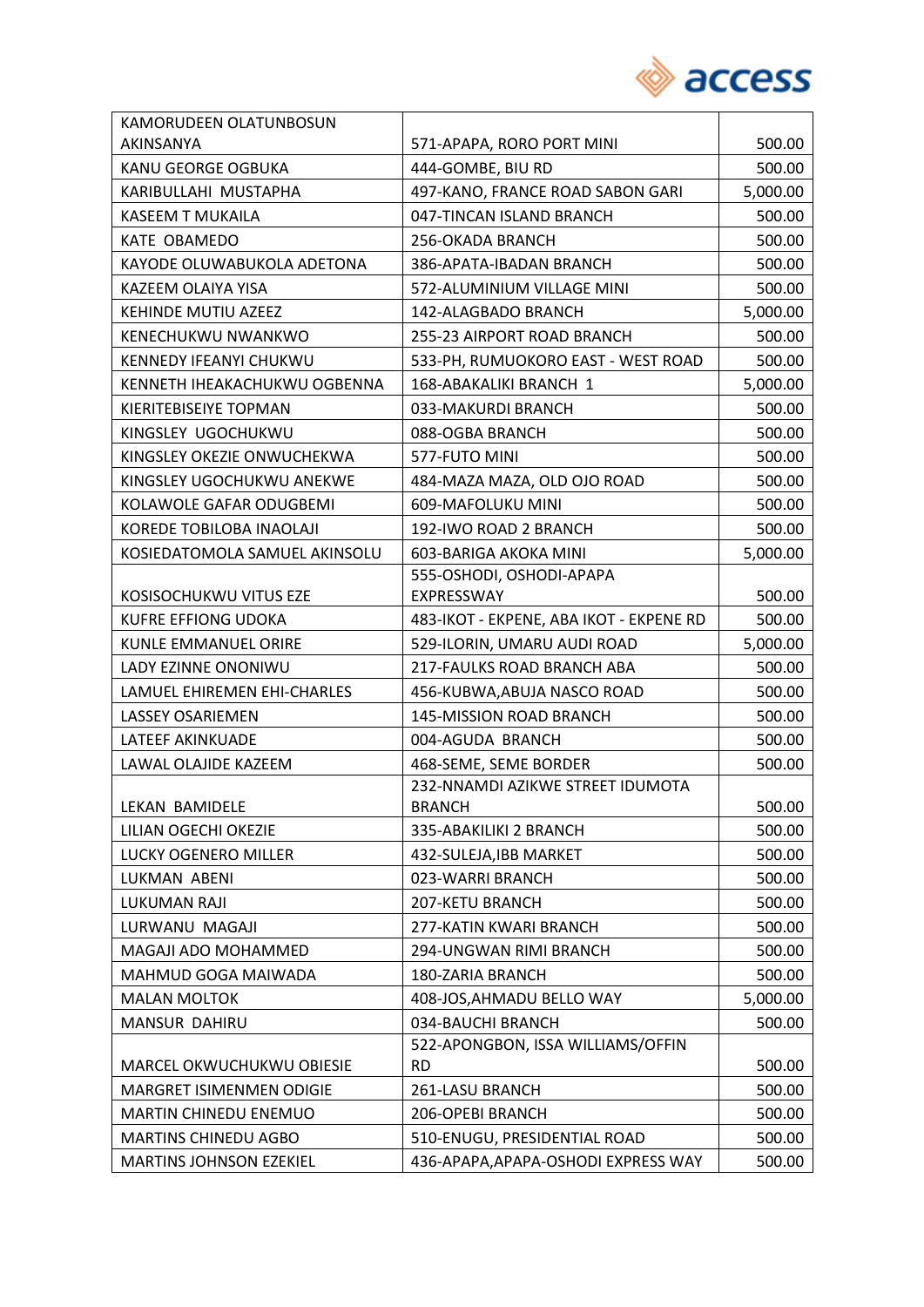

| <b>MARVELLOUS OBANOR</b>       | 090-SAPELE ROAD BRANCH             | 500.00   |
|--------------------------------|------------------------------------|----------|
|                                | 461-ZONE 4 ABUJA, HERBERT MACAULAY |          |
| <b>MARY OKEY</b>               | <b>WAY</b>                         | 500.00   |
| MARY ABIODUN OKUSANYA          | 240-SOMOLU BRANCH                  | 500.00   |
|                                | 385-COKER, LAGOS/BADAGRY           |          |
| MARY ADAEZE EGOYIBO            | EXPRESSWAY                         | 500.00   |
| <b>MARYAM MUSA</b>             | 012-KADUNA BRANCH                  | 500.00   |
| MARYJANE CHIDIEBUBE ANUDU      | 563-OSISIOMA MINI                  | 500.00   |
| MASE MOSES SOOM                | 351-GWARIMPA BRANCH                | 500.00   |
| MATHEW BOLAJI OGUTUGA          | 163-IFAKO-GBAGADA BRANCH           | 500.00   |
| MATTHEW OLAMIDE SHORETIRE      | 609-MAFOLUKU MINI                  | 500.00   |
|                                | 414-GARKI ABUJA MUHAMMED BUHARI    |          |
| MBA EMMANUELLA ADAEZE          | <b>WAY</b>                         | 500.00   |
| <b>MEBELE EKENE</b>            | 554-ASABA, 163 NNEBISI ROAD        | 500.00   |
| MERCY TEMILOLUWA OLUWAYOMI     | 604-KETU MINI                      | 500.00   |
| <b>MEYE HAPPY OKORIE</b>       | 191-AGBOR BRANCH                   | 500.00   |
|                                | 418-NYANYA ABUJA, OPP. NYANYA      |          |
| MICHAEL AKINLEYE               | <b>SHOPPING COMPLEX</b>            | 500.00   |
| MICHAEL JINDA                  | 491-WUSE II ABUJA, AMINU KANO CR   | 500.00   |
| MICHAEL ODEY                   | 075-LAFIA BRANCH                   | 500.00   |
| MICHEAL ADEDOLAPO ADEWOLE      | 546-OJUELEGBA, SHIFAWU STREET      | 500.00   |
| MICHEAL IKECHUKWU AKPARANTA    | 583-NORTH BANK MAKURDI MINI        | 500.00   |
| MINIKWU ISAAC IHEAYICHUKWU     | 255-23 AIRPORT ROAD BRANCH         | 500.00   |
| MIRACLE CHIAMAKA EGEONU        | <b>520-OKIGWE BRANCH</b>           | 500.00   |
| MIRACLE IKENNA OKAFOR          | 324-OGIDI BRANCH                   | 500.00   |
| MIRACLE NSE WAYAS              | 448-JAJI, JAJI MILITARY CANTONMENT | 500.00   |
| MOHAMMED ALI                   | 025-ASABA BRANCH                   | 500.00   |
| MOHAMMED BABA MOHAMMED         | 591-DAWANUA MINI                   | 500.00   |
| <b>MOHAMMED DANLADI JAMILU</b> | 408-JOS, AHMADU BELLO WAY          | 500.00   |
| <b>MOHAMMED MAMMAN</b>         | 322-MINNA 2 BRANCH                 | 500.00   |
| MOHAMMED TOPE AFEEZ            | 140-FOLAWIYO STREET BRANCH         | 500.00   |
| MOJISOLA ABIKE ONIGBANJO       | 437-LAGOS ISLAND, OKE-ARIN         | 500.00   |
|                                | 516-KADUNA, BENIN STR / KANO RD    |          |
| MOSES SIMON                    | <b>BRANCH</b>                      | 500.00   |
| MOSHOOD OLANREWAJU OLASUPO     | 623-GBAGI MARKET BRANCH            | 500.00   |
| MOSHOOD SANUSI                 | 273-MUSHIN BRANCH                  | 500.00   |
| MR & MRS VAUGHAN CHINEDU       |                                    |          |
| <b>ACHEBE</b>                  | 024-OLU OBASANJO BRANCH            | 500.00   |
| MUFULIAT ARAMIDE NOFIU         | 615-BABCOCK UNIVERSITY MINI        | 5,000.00 |
| MUHAMMAD ABUBAKAR              | 455-BIRNIN KEBBI, SANI ABACHA WAY  | 500.00   |
| MUHAMMAD GAMBAGA HASSAN        | 277-KATIN KWARI BRANCH             | 500.00   |
| MUHAMMED ALI                   | 501-AJAH, LEKKI - EPE EXPRESSWAY   | 500.00   |
| MUHAMMED OLAITAN SALAMI        | 082-LIGALI AYORINDE                | 500.00   |
| MUINAT OPEYEMI GAFAR           | 238-ILARO BRANCH                   | 500.00   |
| musa sani                      | 455-BIRNIN KEBBI, SANI ABACHA WAY  | 500.00   |
| MUSEDIQ OLALEKAN MURAINA       | 568-OKOTA MINI                     | 500.00   |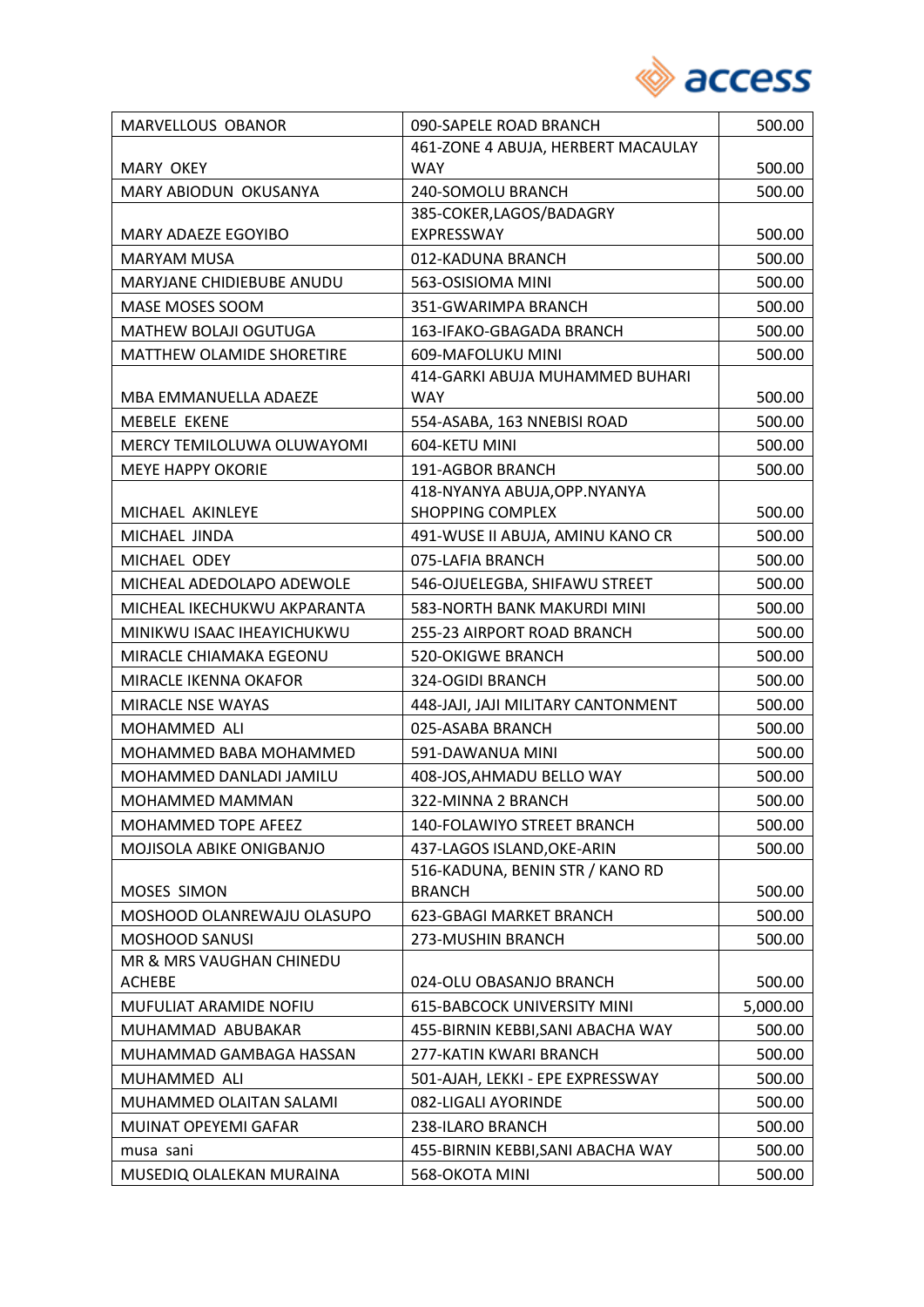

| MUSTAPHA UMAR                 | 411-KANO, BANK ROAD                | 500.00   |
|-------------------------------|------------------------------------|----------|
| NAALLAH YAUDAGOBE DANLAMI     | 473-NEW KARU, KEFFI ROAD           | 500.00   |
| NAJIB ADAMU                   | 614-ZARIA MINI                     | 500.00   |
| NAPOLEON OVEFERAYE OSIOBE     | 498-GWARINPA ABUJA, 1ST AVENUE     | 500.00   |
| NASIRU ABUBAKAR               | 432-SULEJA, IBB MARKET             | 5,000.00 |
| NASIRU RABIU MAILILO          | 277-KATIN KWARI BRANCH             | 500.00   |
| NATHANIEL EMIOLA OLARINDE     | 471-AJILETE, INT MARKET            | 500.00   |
| NDIFREKE EPHRAIM OBOT         | <b>150-IKOT EKPENE BRANCH</b>      | 500.00   |
| NDUBUISI CHIDOZIE OBIOMA      | <b>520-OKIGWE BRANCH</b>           | 500.00   |
| <b>NDUBUISI DANIEL MBAH</b>   | 509-OBOSI, CITY BISCUIT ROAD       | 500.00   |
| NKECHI SAMUEL OPARAUGO        | 022-JOS BRANCH                     | 500.00   |
| NKEMAKONAM CHEKWUBE OBIANO    | 387-NNEWI,EDO-EZEMEWI STR.         | 5,000.00 |
| NMELU CHINEDU LUCKY           | 526-UMUAHIA, IKOT - EKPENE ROAD    | 5,000.00 |
| NNAMDI AUGUSTINE ONUCHUKWU    | 488-ENUGU, AGBANI ROAD             | 500.00   |
| NNAMDI CHARLES IFEMENAM       | 387-NNEWI, EDO-EZEMEWI STR.        | 500.00   |
| NNAMDI JOSEPH ERONDU          | 493-APAPA, BURMA ROAD              | 500.00   |
|                               | 461-ZONE 4 ABUJA, HERBERT MACAULAY |          |
| NNENNA UGWU                   | <b>WAY</b>                         | 500.00   |
| NORA CHIDINMA AGODI           | 438-PORTHARCORT 145 ABA RD.        | 500.00   |
| NOSA OGBEIFUN                 | 254-EKPOMA BRANCH                  | 500.00   |
| <b>NSIKAK CHRIS ESSIEN</b>    | 601-13, OLD ABA RD MINI            | 500.00   |
| <b>NSIKAN OKON NKODO</b>      | 290-AZIKIWE ROAD PHC BRANCH        | 500.00   |
| NSIKAN WILLAM RAPHAEL         | 199-JIBOWU BRANCH                  | 500.00   |
| NUHU ABDULHAFIZ               | 209-FUNTUA BRANCH                  | 500.00   |
| NURAT BOLUWATIFE DAIRO        | 410-IKEJA,60 OPEBI RD.             | 5,000.00 |
| <b>NWABUISI AMAECHI PETER</b> | 424-NNEWI, OLD NKWO MARKET ROAD    | 500.00   |
| NWANAZIA ONOCHIE J.           | 279-IRE AKARI BRANCH               | 500.00   |
| NWANAZIA ONYEISI ANDREW       | 066-ADETOKUNBO ADEMOLA BRANCH      | 5,000.00 |
| NWEKOYO KELECHI OFFIA         | 515-IJEBU ODE, 35 IBADAN ROAD      | 500.00   |
| NWOKOWTA UZOAMAKA C.          | 151-IKORODU 2 BRANCH               | 500.00   |
| <b>NWOYE PAUL ANIEKWE</b>     | 475-NKPOR, DEMUDE STREET           | 500.00   |
| <b>NZUBE WISDOM UDEH</b>      | 440-IKORODU 83 LAGOS ROAD          | 500.00   |
| NZUBECHI OBASI                | 020-ABA BRANCH                     | 5,000.00 |
| OBIAGWU JOHNPAUL CHINEDU      | 004-AGUDA BRANCH                   | 5,000.00 |
| <b>OBINNA UGADU</b>           | 406-ONITSHA, SOKOTO RD.            | 500.00   |
| <b>OBINNA UKAONU</b>          | 370-JOS, COMMERCIAL AREA           | 500.00   |
| OBINNA AUGUSTINE OHIARA       | 101-IDI-ARABA BRANCH               | 500.00   |
| OBINNA CHUKWUDI NZEAKOR       | 475-NKPOR, DEMUDE STREET           | 500.00   |
| <b>OBINNA FRIDAY NNAJI</b>    | 600-KIRIKIRI MINI                  | 500.00   |
| OBINNA STEPHEN OKENWA         | 488-ENUGU, AGBANI ROAD             | 500.00   |
| OBIOMA AUSTINE AMADI          | 521-AGO PALACE WAY BRANCH          | 500.00   |
| OCHUKO JOY OVIRUO             | 528-WARRI, UDU ROAD                | 500.00   |
| ODEWOLE, MOSES AGBOOLA        | 109-BODIJA BRANCH 1                | 500.00   |
| ODO EMMANUEL OKWY             | 468-SEME, SEME BORDER              | 500.00   |
| ODODO SUNDAY ADUMA            | 133-ADEOLA HOPEWELL BRANCH         | 500.00   |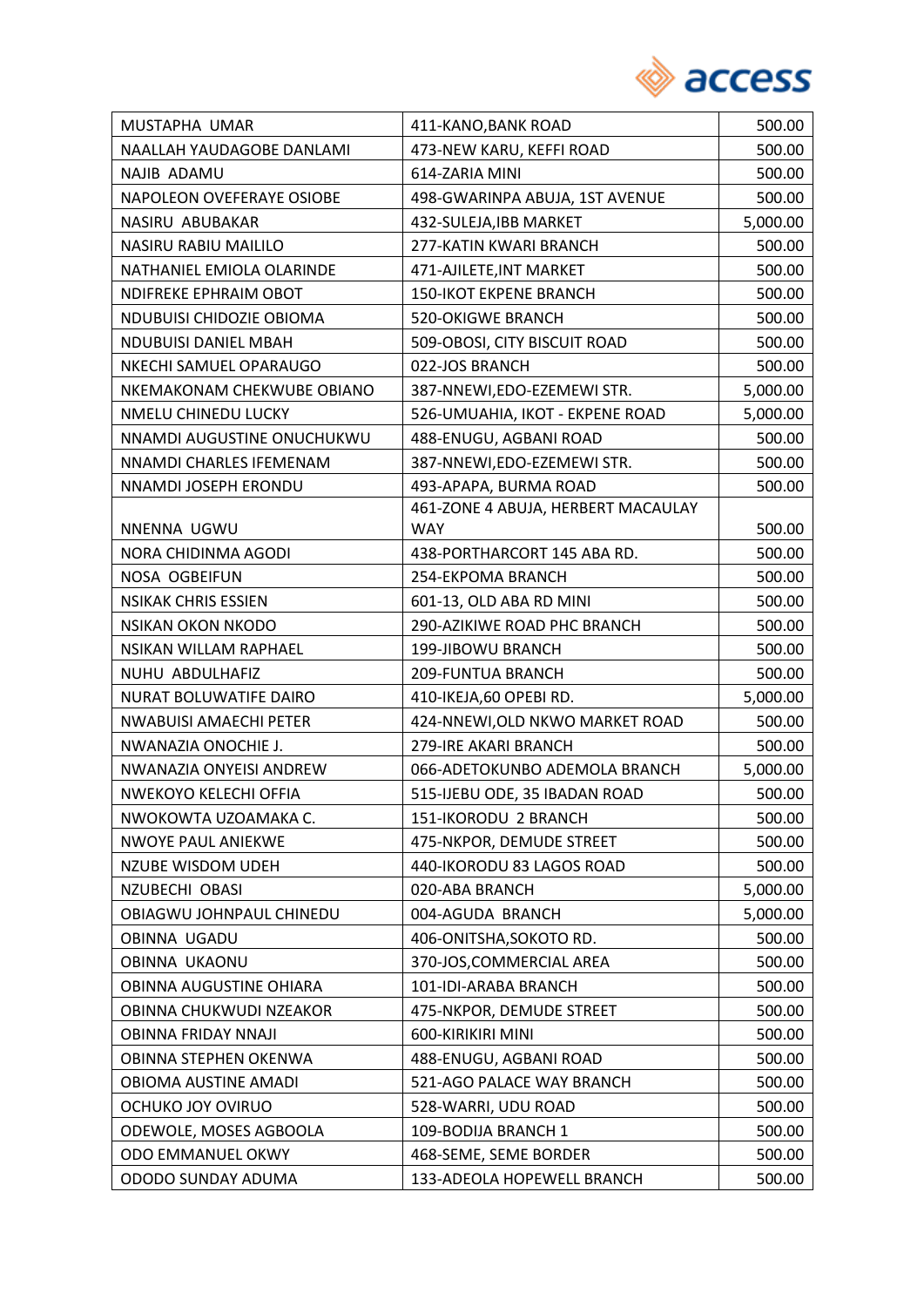

| OGBONNAYA RAYMOND MBA        | 596-NGWA ROAD MINI                  | 500.00   |
|------------------------------|-------------------------------------|----------|
| OGBONNIA IBE JOHN            | 192-IWO ROAD 2 BRANCH               | 500.00   |
| OGECHI BAMIDELE ONUMAJURU    | 549-BADAGRY, JOSEPH DOSU ROAD       | 500.00   |
|                              | 550-ONITSHA, NOTTIDGE ST MAIN       |          |
| OGECHI JACINTA UCHE          | <b>MARKET</b>                       | 500.00   |
| OGECHUKWU PEACE NWANMUO      | 306-UMUNZE BRANCH                   | 500.00   |
| OGOCHUKWU CHIKEZIE           | 387-NNEWI,EDO-EZEMEWI STR.          | 500.00   |
| OGUNDELE OLUWASHINA          | 248-AYOBO BRANCH                    | 500.00   |
| OHAKA OGECHUKWU ABIODUN      | 206-OPEBI BRANCH                    | 500.00   |
| OJOPAGOGO ADEBOWALE          | 211-ABULE-EGBA BRANCH               | 500.00   |
| <b>OKECHUKWU ROSE</b>        | 025-ASABA BRANCH                    | 500.00   |
| OKEJEME HIPPOLITE            | 432-SULEJA, IBB MARKET              | 500.00   |
| <b>OKERE DAMIAN</b>          | 143-JOS 1 BRANCH                    | 5,000.00 |
| OKEUGO CHIMEZIE L.           | 601-13, OLD ABA RD MINI             | 500.00   |
| OKOH BENEDICT OKOH           | 072-UMUAHIA BRANCH                  | 500.00   |
| OKOLI UGOCHUKWU              | 035-MAIDUGURI                       | 500.00   |
| OKOLO AMAECHI KELVIN         | 378-ALABA INTERNATIONAL, OLD GARAGE | 500.00   |
| OKONKWO ROMANUS EJIKEME      | 469-LAWANSON/ITIRE RD BRANCH        | 500.00   |
| OKWARA DANIEL CHINONSO       | 416-PH, 50 IKWERRE ROAD             | 500.00   |
| OKWUBI EKOJA ADAH            | 220-EKOTEDO BRANCH IBADAN           | 500.00   |
| OLA ROSELINE BARBARA         | 119-OJODU BERGER BRANCH             | 500.00   |
| OLABISI OLUBUKOLA OMOJOMOLO  | 242-IJEBU-ODE BRANCH                | 5,000.00 |
| OLADAYO ABEEB RABIU          | 337-EPE BRANCH                      | 500.00   |
|                              | 302-USMAN DANFODIO UNIVERSITY       |          |
| OLADELE OYELAMI              | <b>BRANCH</b>                       | 500.00   |
| OLADIMEJI ABDULWAHEED YUSUF  | 037-ABEOKUTA BRANCH                 | 500.00   |
| OLADIMEJI BABATUNDE ISMAILA  | 261-LASU BRANCH                     | 500.00   |
| OLADIPO QUADRI OLADOKUN      | 192-IWO ROAD 2 BRANCH               | 500.00   |
|                              | 522-APONGBON, ISSA WILLIAMS/OFFIN   |          |
| <b>OLAIDE TIJANI</b>         | <b>RD</b>                           | 500.00   |
| OLAJIDE ELIZABETH FEHINTOLA  | 546-OJUELEGBA, SHIFAWU STREET       | 500.00   |
| OLAKUNLE HENRY IKULAYO       | 193-SULEJA BRANCH                   | 500.00   |
| OLASUNKANMI AZEEZ LAWAL      | 010-TRANS AMADI BRANCH              | 5,000.00 |
| OLASUNKANMI DANIEL FALADE    | 201-IJERO EKITI CASH CENTRE         | 500.00   |
| OLATUNJI KAYODE              | 226-OTTA BRANCH                     | 500.00   |
| OLATUNJI OLUWAFUNMI          | 244-ABUJA NNPC TOWERS BRANCH        | 500.00   |
| OLATUNJI OLUWATOSIN OPABUNMI | 384-ABEOKUTA, UACN COMPLEX IBARA    | 500.00   |
| OLAWALE SUNDAY FAKEYE        | 238-ILARO BRANCH                    | 500.00   |
| <b>OLAWUMI AYODEJI</b>       | 038-ADO-EKITI                       | 500.00   |
| OLAYINKA-EMMANUEL            |                                     |          |
| OLUFUNMILAYO OYERINKE        | 002-IDUMOTA BRANCH                  | 500.00   |
| OLORUNTOBI IBIGBEMI          | 529-ILORIN, UMARU AUDI ROAD         | 500.00   |
| OLUBUKOLA FUMILAYO KESHINRO  | 116-ALAUSA BRANCH                   | 500.00   |
| OLUCHI EZEAJUGHI             | 291-MAITAMA BRANCH                  | 500.00   |
|                              | 385-COKER, LAGOS/BADAGRY            |          |
| OLUCHI NJOKU                 | EXPRESSWAY                          | 500.00   |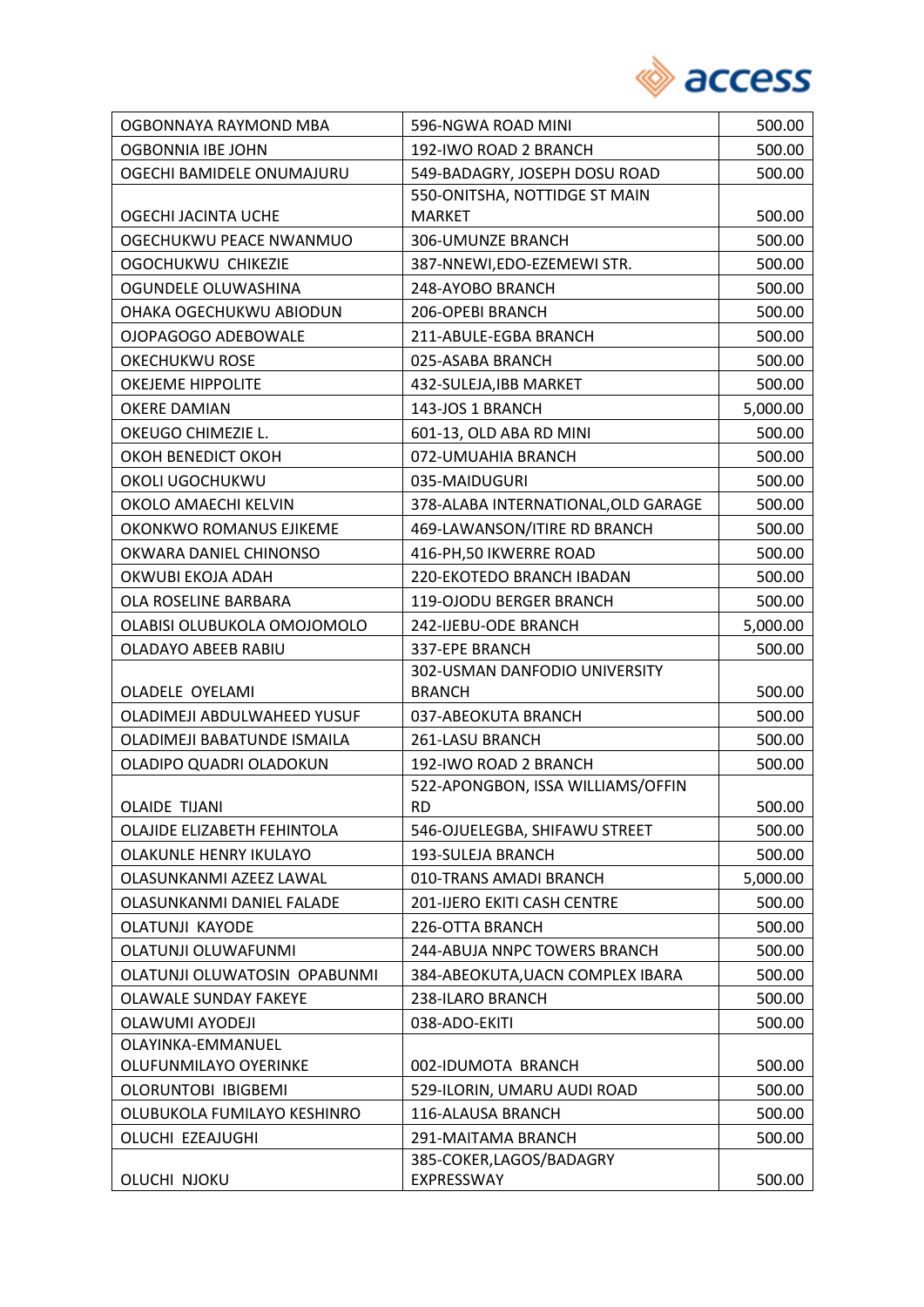

| OLUCHI MICHAEL ELENDU            | 473-NEW KARU, KEFFI ROAD              | 500.00   |
|----------------------------------|---------------------------------------|----------|
| OLUDAYO O. OYADIRAN              | 014-VICTORIA ISLAND BRANCH            | 500.00   |
| <b>OLUEBUBE PAUL</b>             | 364-PH, 222 IKWERRE ROAD              | 5,000.00 |
| OLUFUNSO ELIJAH OLUKUNLE         | 005-OSHOGBO BRANCH                    | 500.00   |
| <b>OLUKADE GABRIEL</b>           | 299-SAKA TINUBU BRANCH                | 500.00   |
| OLUMIDE WASIU ODUNUGA            | 151-IKORODU 2 BRANCH                  | 500.00   |
| OLUSEGUN OLUWASEYI BANKOLE       | 236-ODOGUNYAN BRANCH                  | 500.00   |
| OLUSOLA EZEKIEL AKINOLA          | 238-ILARO BRANCH                      | 500.00   |
| OLUWABUKOLA MARY OLADIMEJI       | 164-ILESHA BRANCH                     | 500.00   |
| OLUWADIMU OLUWADAISI LAWRENCE    | 459-BENIN, UGBOWO RD.                 | 500.00   |
|                                  | 268-ADEKUNLE AJASIN UNIVERSITY        |          |
| OLUWAFEMI AYOBAMI ALADEOKIN      | <b>CAMPUS BRANCH</b>                  | 500.00   |
| OLUWAMAYOWA BERNARD KELLY        | 507-ONDO TOWN, YABA ROAD              | 500.00   |
|                                  | 382-TRADE FAIR COMPLEX, ASPAMDA       |          |
| OLUWASEGUN ISRAEL JOSEPH         | HALL <sub>2</sub>                     | 500.00   |
| OLUWASEGUN SEUN ODUKOYA          | 334-OOU BRANCH                        | 500.00   |
| OLUWASEUN EMMANUEL BALOGUN       | 037-ABEOKUTA BRANCH                   | 500.00   |
| OLUWASEUN YUSSUF SHODIYA         | 024-OLU OBASANJO BRANCH               | 500.00   |
| OLUWATOBI ABIODUN OLAOYE         | 038-ADO-EKITI                         | 500.00   |
| OLUWATOBI ADEWUNMI ADEGOKE       | 239-IKOTUN BRANCH                     | 500.00   |
| OLUWATOSIN MODUPE SHODIPO        | 529-ILORIN, UMARU AUDI ROAD           | 500.00   |
| OLUWATOSIN OMOLARA ADEYEMO       | 280-SABO YABA BRANCH                  | 500.00   |
| OLUWATOSIN TIMOTHY AJIBOLA       | 559-OGBOMOSHO, ILORIN ROAD            | 500.00   |
|                                  | 268-ADEKUNLE AJASIN UNIVERSITY        |          |
| OLUWATOYIN PRISCILLIA OLAPADE    | <b>CAMPUS BRANCH</b>                  | 500.00   |
| OLUWOLE P OLUWATOYIN             | 106-WUSE MARKET BRANCH                | 500.00   |
| OLUWOLE PELUMI GABRIEL           | 221-RING ROAD, IBADAN BRANCH          | 500.00   |
| <b>OMASHEYE BEAUTY SIKIRU</b>    | 528-WARRI, UDU ROAD                   | 500.00   |
| <b>OMOTAYO ABOSEDE IDAY</b>      | 239-IKOTUN BRANCH                     | 500.00   |
| OMOTEHINSHE ADEMOLA<br>OLUWASEUN | 133-ADEOLA HOPEWELL BRANCH            | 500.00   |
| OMOTOSHO AHMED ADEWALE           | 546-OJUELEGBA, SHIFAWU STREET         | 500.00   |
| <b>OMOTOSHO AKEEM AJIKANLE</b>   | 019-DUGBE MARKET IBADAN BRANCH        | 500.00   |
| OMOWARE MARIAM ABIOLA            | 211-ABULE-EGBA BRANCH                 | 500.00   |
| OMOWUMI OLUWAFUNMILAYO           | <b>268-ADEKUNLE AJASIN UNIVERSITY</b> |          |
| AJIBOLA                          | <b>CAMPUS BRANCH</b>                  | 500.00   |
| ONANUGA KARIMU ADEKEMI           | 515-IJEBU ODE, 35 IBADAN ROAD         | 500.00   |
| ONWUKWE EZECHINYERE JOSEPH       | <b>615-BABCOCK UNIVERSITY MINI</b>    | 500.00   |
| OPARA PETER CHINYEAKA            | 598-OGBA/IFAKO, COLLEGE ROAD MINI     | 500.00   |
| OPEYEMI IYANUOLUWA ADARALEGBE    | 094-ASOKORO BRANCH                    | 500.00   |
| OPUSUNJU VIOLET                  | 024-OLU OBASANJO BRANCH               | 5,000.00 |
| ORAJIUKA MICHAEL                 | 279-IRE AKARI BRANCH                  | 500.00   |
| OROBOSA NICHOLAS OMOREGIE        | 458-BENIN, SAPELE RD.                 | 500.00   |
| OSAYANDE FRANCIS UWAGBOE         | 531-OTTA IDIROKO ROAD                 | 5,000.00 |
| <b>OSHODI DARE TOKUNBO</b>       | 119-OJODU BERGER BRANCH               | 500.00   |
| OSINACHI PRINCEWILL CHRISTIAN    | 285-RUMUKURISHI BRANCH                | 500.00   |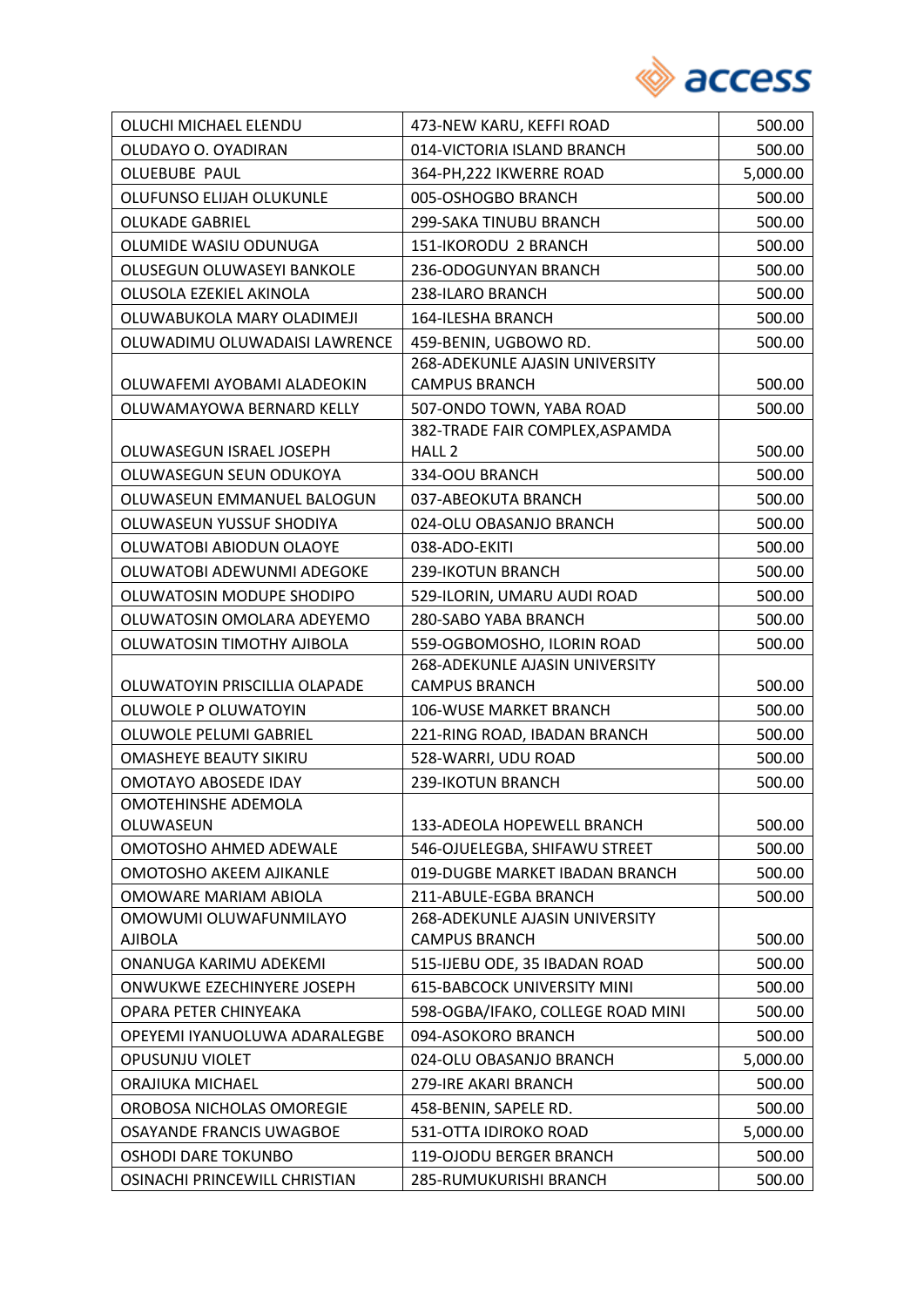

| OTI IFEOMA JANE                | 607-IKOTA MINI                       | 500.00   |
|--------------------------------|--------------------------------------|----------|
| OTITOOLA OMOTOLA T             | 223-UCH IBADAN BRANCH                | 500.00   |
| <b>OVEY ENWUNGULU BONSUWE</b>  | 415-AKWANGA, KEFFIRD.                | 500.00   |
| OYEBANJI OLAADUA WAHAB         | 082-LIGALI AYORINDE                  | 500.00   |
| <b>OYEKUNLE SAMSON O</b>       | 242-IJEBU-ODE BRANCH                 | 500.00   |
| OYEWOLE A OLUWAFEMI            | 363-LAGOS ISLAND MARINA              | 500.00   |
| OYINKANSOLA OLUWATOSIN ADETAYO | 549-BADAGRY, JOSEPH DOSU ROAD        | 500.00   |
| OYOVWEVOTU EMMANUEL OFUOMA     | 558-UGHELLI, MARKET ROAD             | 500.00   |
| PANINGA DAVID NYAMPIMIYA       | 491-WUSE II ABUJA, AMINU KANO CR     | 500.00   |
| PATIENCE UWA OSHODIN           | 069-UNIBEN BRANCH                    | 500.00   |
| PATRICK YOHANNA                | 014-VICTORIA ISLAND BRANCH           | 500.00   |
| PATRICK CHUKWUDI NWOSU         | 530-IKEJA GRA, JOEL OGUNNAIKE STREET | 500.00   |
| PATRICK OLAMILEKAN JOLAYEMI    | 439-YABA HERBERT MACAULAY WAY        | 500.00   |
| PAUL LADI DOMINION             | 014-VICTORIA ISLAND BRANCH           | 5,000.00 |
| PAUL OLANREWAJU AYENI          | 284-CHALLENGE BRANCH                 | 500.00   |
| PEDRO FUNMILAYO                | 274-UNIVERSITY OF LAGOS BRANCH       | 500.00   |
| PERPETUA CHIAMAKA OKEKE        | <b>307-NEKEDE BRANCH</b>             | 5,000.00 |
| PETER PIUS-EJEN                | 486-SAGAMU, AKARIGBO STREET          | 500.00   |
| PETER ACHIKPI OCHIKIRI         | 299-SAKA TINUBU BRANCH               | 500.00   |
| PETER ASHINETIANG IFADA        | 229-OGOJA BRANCH                     | 500.00   |
| PETER CHINEDU OSAKWE           | 427-BBA LAGOS, BANK PLAZA            | 500.00   |
| PLACID U DURU                  | 442-OWERRI, DOUGLAS RD.              | 500.00   |
| PRAISE OKAH NWACHUKWU          | 319-DURUMI BRANCH                    | 500.00   |
| PRISCILLIA O EHIABHI           | 049-OLD OJO BRANCH                   | 500.00   |
|                                | 091-UNIVERSITY OF NIGERIA ENUGU      |          |
| PROMISE ONYAOLE ABUTU          | <b>BRANCH</b>                        | 500.00   |
| PROSPER OGHENEVWEDE ETAVERHO   | 599-NIGER DELTA UNIV. MINI           | 500.00   |
| <b>QUADRI KELANI YUSUF</b>     | 025-ASABA BRANCH                     | 500.00   |
| <b>QUADRI MUFUTAU SHINA</b>    | 240-SOMOLU BRANCH                    | 500.00   |
| <b>QUADRI OLADIMEJI SOYEMI</b> | 238-ILARO BRANCH                     | 500.00   |
| <b>QUDUS ABIODUN OLASUPO</b>   | 192-IWO ROAD 2 BRANCH                | 500.00   |
| <b>QUEEN DOUGLAS NWOKA</b>     | 141-WOJI BRANCH                      | 500.00   |
| RABIU WADA RABIU               | 213-BELLO ROAD BRANCH KANO           | 500.00   |
|                                | 268-ADEKUNLE AJASIN UNIVERSITY       |          |
| RAHMON DAMILARE OJELEYE        | <b>CAMPUS BRANCH</b>                 | 500.00   |
| RAMSON OMENKA IDOKO            | 338-ADMIRALTY WAY BRANCH             | 500.00   |
| RASAQ BABATUNDE AJITONI        | <b>284-CHALLENGE BRANCH</b>          | 500.00   |
| RASHIDAT ABIODUN JIMOH         | 183-ILUPEJU 2 BRANCH                 | 5,000.00 |
| REGINALD CHIDI ONWUKA          | 010-TRANS AMADI BRANCH               | 500.00   |
| <b>RENUS E ONUOHA</b>          | <b>257-UMUDIKE BRANCH</b>            | 500.00   |
| RHODA OLANREWAJU               | 226-OTTA BRANCH                      | 5,000.00 |
| RHODA NSE UDOM                 | 304-EKET BRANCH                      | 500.00   |
| RIDWAN AKOREDE OGUNBONA        | 037-ABEOKUTA BRANCH                  | 500.00   |
| RIDWAN LOLADE RASAQ            | 072-UMUAHIA BRANCH                   | 500.00   |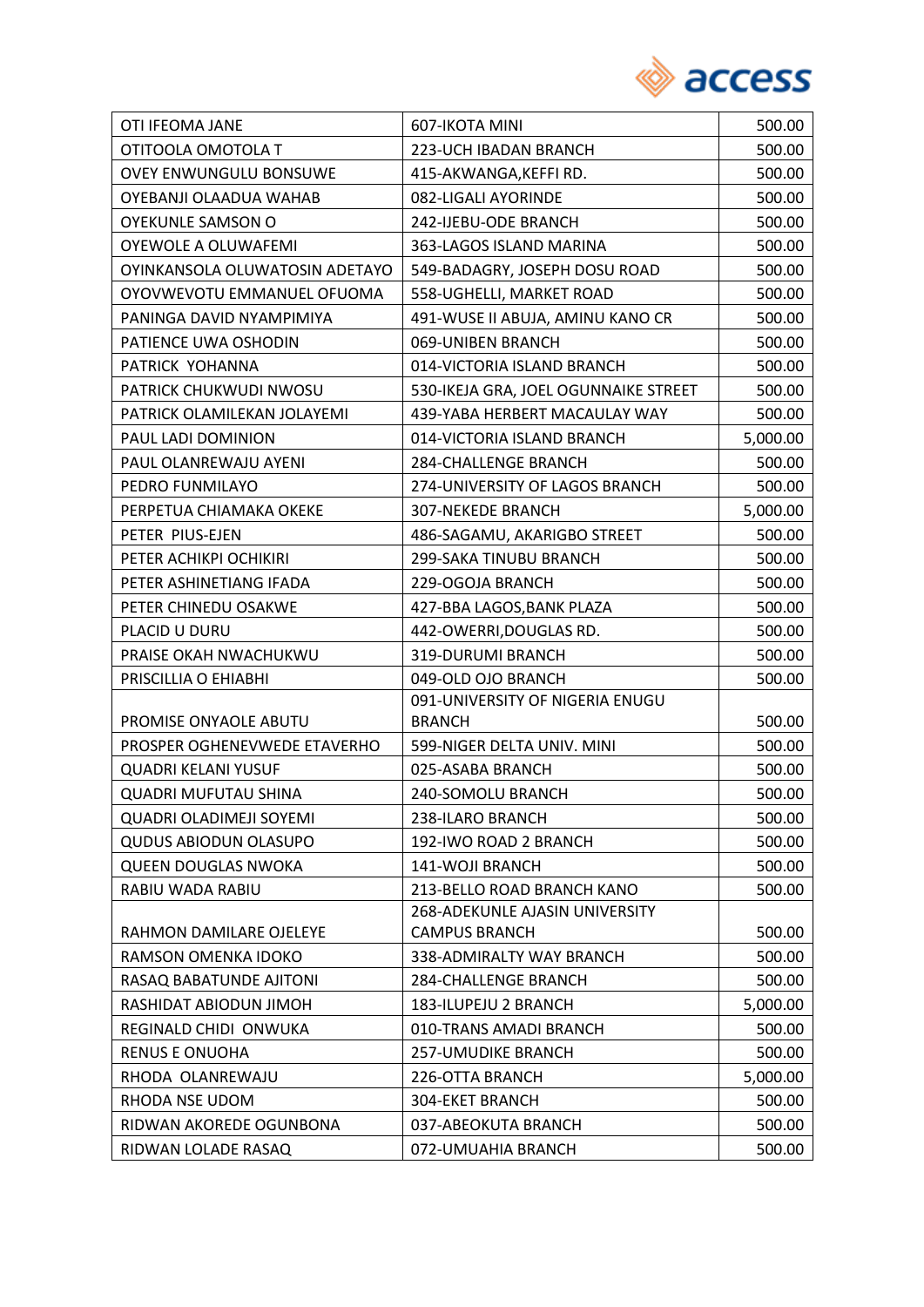

|                              | 268-ADEKUNLE AJASIN UNIVERSITY        |              |
|------------------------------|---------------------------------------|--------------|
| RILWAN OLALEKAN ONAOLAPO     | <b>CAMPUS BRANCH</b>                  | 5,000.00     |
| ROFIAT ADEOLA OSENI          | 445-OSHOGBO, GBONGAN-IBADAN ROAD      | $\sharp N/A$ |
| ROMANUS CHUKWUEMEKA DIBIA    | 500-ORJI, OKIGWE ROAD                 | 500.00       |
| ROSANWO OLUFEMI              | 171-AWOLOWO ROAD 2 BRANCH             | 500.00       |
| RUKAYAT ABIODUN LAWAL        | 531-OTTA IDIROKO ROAD                 | 500.00       |
| RUKAYAT OYINDAM OLUSANYA     | 440-IKORODU 83 LAGOS ROAD             | 500.00       |
| RUKEVWE VIVIAN EFETURI       | 274-UNIVERSITY OF LAGOS BRANCH        | 500.00       |
| SABIU AHMAD                  | 113-BICHI BRANCH                      | 500.00       |
| SAFIYANU ABDUL-KADIR         | 195-IDDO BRANCH                       | 500.00       |
| SALE ILIYASU SULEMAN         | 013-KANO BRANCH                       | 500.00       |
| SALEH MOHAMMED KUMO          | 001-BURMA ROAD APAPA BRANCH           | 500.00       |
| SALMA YUSUF MOHAMMED         | 114-MUR MOHAMMED WAY, KANO            | 500.00       |
| SAMIRA IFEOLUWA JINADU       | 225-SATELLITE TOWN BRANCH             | 500.00       |
| <b>SAMSON TEMITOPE ALABI</b> | 211-ABULE-EGBA BRANCH                 | 500.00       |
| SAMUEL RAPHEAL               | 027-GOMBE BRANCH                      | 5,000.00     |
|                              | 369-DEI-DEI ABUJA, BUILDING MATERIALS |              |
| SAMUEL CHUKWUEMEKA EDEOGA    | <b>MARKET</b>                         | 500.00       |
| SAMUEL CHUKWUNONSO EZEANI    | 452-LAGOS ISLAND, ENU UWA STREET      | 500.00       |
| SAMUEL HARUNA SANAJE         | 448-JAJI, JAJI MILITARY CANTONMENT    | 500.00       |
| SAMUEL O OLUWALADE           | 400-AKURE, OYEMEKUN STREET            | 500.00       |
| SAMUEL OMOTOLA LAWAL         | 082-LIGALI AYORINDE                   | 500.00       |
| <b>SAMUEL PAUL HARRY</b>     | 063-YENOGOA BRANCH                    | 500.00       |
| SAMUEL SEYI OLANIYI          | 598-OGBA/IFAKO, COLLEGE ROAD MINI     | 500.00       |
| <b>SAMUELSON BOMA AUSTIN</b> | 014-VICTORIA ISLAND BRANCH            | 500.00       |
| <b>SANI DAUDA</b>            | 437-LAGOS ISLAND, OKE-ARIN            | 500.00       |
| SANI MOHAMMED BELLO          | 432-SULEJA, IBB MARKET                | 500.00       |
| <b>SESUGH ISRAEL GUUSU</b>   | 380-FED. SEC. ABJ MINI                | 500.00       |
| SEUN OJO                     | 241-SAPELE BRANCH                     | 500.00       |
| SEUN PAUL OLUBUNMI           | 539-ILE - IFE, LAGERE ROAD            | 500.00       |
| SHAGA MICHAEL K              | 426-KEFFI, ABUBAKAR BURGA STR.        | 5,000.00     |
| SHAKIRU ADIO ALABI           | 301-IJU BRANCH                        | 500.00       |
| <b>SHANGTOK DESHI</b>        | 022-JOS BRANCH                        | 5,000.00     |
| SHEHU IBRAHIM                | 417-KADUNA, 23 AHMADU BELLO WAY       | 500.00       |
| SHEPHERD AKUT DOGARA         | 417-KADUNA, 23 AHMADU BELLO WAY       | 500.00       |
| SHERIFF ADEBAYO ADEGBOYE     | 192-IWO ROAD 2 BRANCH                 | 500.00       |
| SHEU OLASUNKANMI OKOYA       | 140-FOLAWIYO STREET BRANCH            | 500.00       |
| SHODIYA OMOBOLANLE AKANNI    | 598-OGBA/IFAKO, COLLEGE ROAD MINI     | 500.00       |
| <b>SILAS OWEI AKANBI</b>     | 175-BODIJA BRANCH 2                   | 500.00       |
| SILVIA CHINWE OKEKE          | 564-ARIARIA MINI                      | 500.00       |
| SIMEON OLANIYI OLUWADARE     | 273-MUSHIN BRANCH                     | 500.00       |
| SODIQ OKE                    | 184-OJOO BRANCH                       | 500.00       |
| SODIYA SERIFAT               | 037-ABEOKUTA BRANCH                   | 500.00       |
| SOJI SOLOMON IKUEMONISAN     | 358-PH, TRANS AMADI                   | 500.00       |
| SOLA OLANIKE MUTAIRU         | 236-ODOGUNYAN BRANCH                  | 5,000.00     |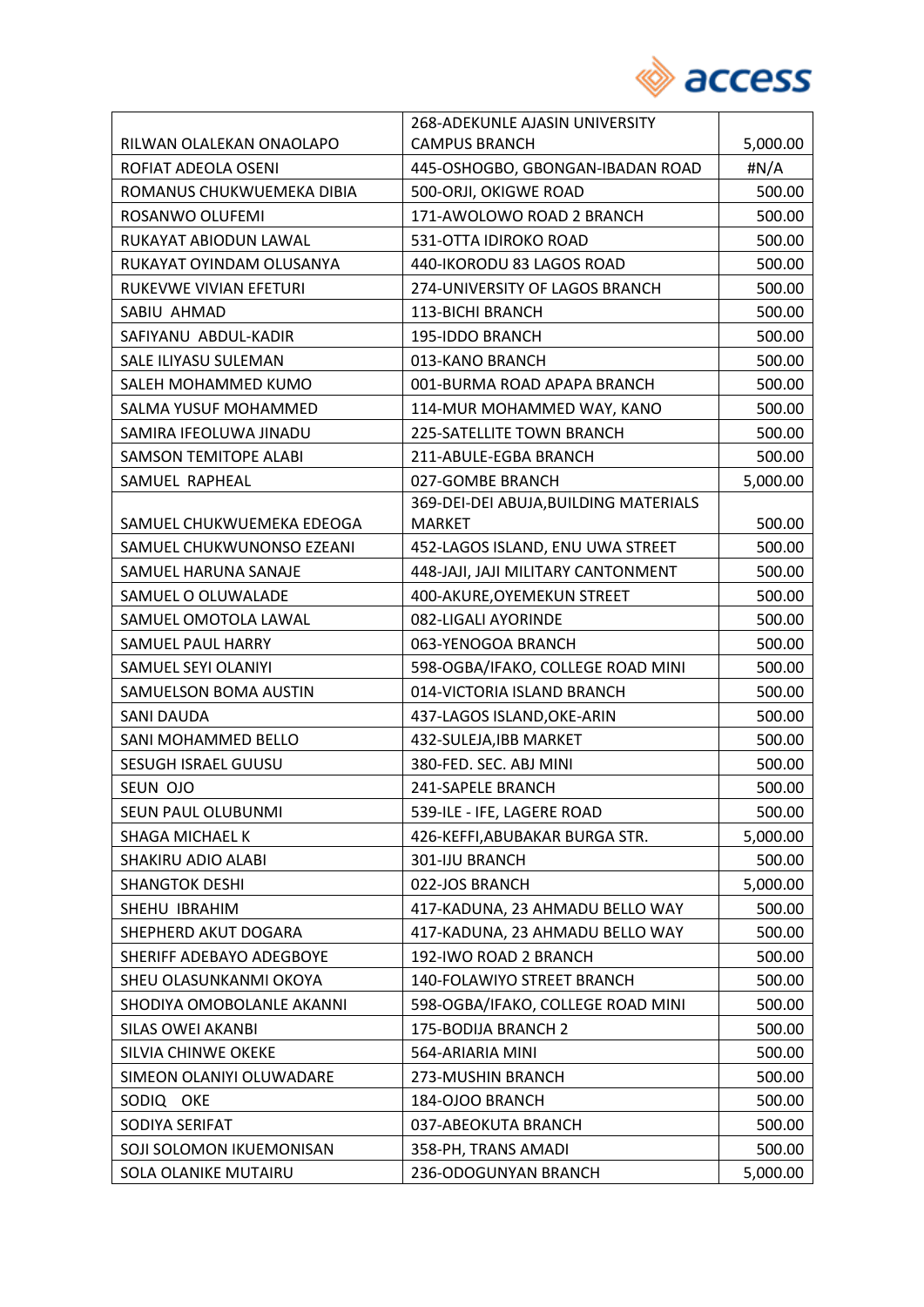

| SOMEFUN OYEBAMIDELE          | 185-OGBOMOSO BRANCH                 | 500.00   |
|------------------------------|-------------------------------------|----------|
| SOMTO DOMINIC ABALU          | 361-ONITSHA, NEW MARKET RD.         | 500.00   |
| STANLEY UCHENNA ORISAKWE     | 493-APAPA, BURMA ROAD               | 500.00   |
| STEPHEN OLUDARE AREMO        | 450-JALINGO, HAMMAN RUN WAY         | 500.00   |
| SULEMAN MUHAMMED             | 166-67 ST FINBARRS RD-BARIGA        | 500.00   |
| SUNDAY OKEIFE                | 436-APAPA, APAPA-OSHODI EXPRESS WAY | 500.00   |
| <b>SUNDAY DAPO ODUNAYA</b>   | 479-APAPA, LIVERPOOL ROAD           | 500.00   |
| <b>SUNDAY ELOM UGBALA</b>    | 306-UMUNZE BRANCH                   | 500.00   |
|                              | 550-ONITSHA, NOTTIDGE ST MAIN       |          |
| SUNDAY NZEGBU OKECHUKWU      | <b>MARKET</b>                       | 500.00   |
| <b>SUSSAN PATRICK</b>        | 484-MAZA MAZA, OLD OJO ROAD         | 500.00   |
| TAIWO BASHIR AJAO            | 185-OGBOMOSO BRANCH                 | 500.00   |
| <b>TAIWO EXCEL OYEWUSI</b>   | 038-ADO-EKITI                       | 500.00   |
| TAIWO OLAMIDE OLASOGBA       | 050-IPAJA BRANCH                    | 500.00   |
|                              | 268-ADEKUNLE AJASIN UNIVERSITY      |          |
| TAIWO OLASUNKANMI BAMIJOKO   | <b>CAMPUS BRANCH</b>                | 5,000.00 |
| <b>TAIWO PEACE IGHILE</b>    | 225-SATELLITE TOWN BRANCH           | 500.00   |
| TAIWO PELUMI AKINTUNDE       | 125-NEW COURT ROAD BRANCH           | 5,000.00 |
| TAIWO SHADRACH DANIEL        | 220-EKOTEDO BRANCH IBADAN           | 500.00   |
| TAWAKALITU OLAMIDE SAFIU     | 455-BIRNIN KEBBI, SANI ABACHA WAY   | 500.00   |
| TEMILADE ADESAYO AKINMADE    | 014-VICTORIA ISLAND BRANCH          | 500.00   |
| TEMILADE ADESEWA AKODU       | 336-AKUTE BRANCH                    | 500.00   |
| TEMILOLUWA M KOLAWOL         | 184-OJOO BRANCH                     | 5,000.00 |
| TEMITAYO AROJOJOYE           | 532-IBADAN, OKE - ADO               | 500.00   |
| <b>TEMITAYO GABRIEL OJO</b>  | 532-IBADAN, OKE - ADO               | 500.00   |
| TEMITOPE AKINSOYINU          | 507-ONDO TOWN, YABA ROAD            | 500.00   |
| TEMITOPE ADEJUWON ADEOBA     | 480-ALAUSA, ASHABI COLE ROAD        | 500.00   |
| <b>TEMMY OLOLADE AJANI</b>   | 183-ILUPEJU 2 BRANCH                | 500.00   |
| <b>TERFA TIMOTHY KOHOL</b>   | 473-NEW KARU, KEFFI ROAD            | 5,000.00 |
| THADDAEUS AKINGBILE          | 552-OBALENDE, KEFFI STREET          | 500.00   |
| TIMOTHY ELOM                 | 389-ABAKALIKI, OGOJA RD.            | 500.00   |
| TIMOTHY UCHENNA NWOBODO      | 281-ENUGU STATE UNIVERSITY BRANCH   | 5,000.00 |
| TOBILOBA STEPHEN DANIEL      | <b>284-CHALLENGE BRANCH</b>         | 500.00   |
| toheeb damilare laditan      | 480-ALAUSA, ASHABI COLE ROAD        | 5,000.00 |
| TOLULOPE AYOBAMI OMOTOSO     | 038-ADO-EKITI                       | 500.00   |
| TOLULOPE MATHEW AREMU        | 226-OTTA BRANCH                     | 5,000.00 |
| <b>TOSIN TOIBAT LIGALI</b>   | 273-MUSHIN BRANCH                   | 500.00   |
| <b>UBOKOBONG IME EFFIONG</b> | 213-BELLO ROAD BRANCH KANO          | 500.00   |
| UCHA EMMANUEL IKECHUKWU      | 363-LAGOS ISLAND MARINA             | 500.00   |
| UCHE AHAMEFULA OGBUJI        | 607-IKOTA MINI                      | 500.00   |
| UCHE PRINCEWILL CHINEDU      | 358-PH, TRANS AMADI                 | 500.00   |
| UCHENNA NWANKWO AUGUSTINE    | 059-YOLA BRANCH                     | 500.00   |
| <b>UDEME UMOH</b>            | 358-PH, TRANS AMADI                 | 500.00   |
|                              | 534-OWERRINTA, KM 3 UMUIKAA/OWERRI  |          |
| <b>UDO PRINCE MUNACHIM</b>   | <b>RD</b>                           | 500.00   |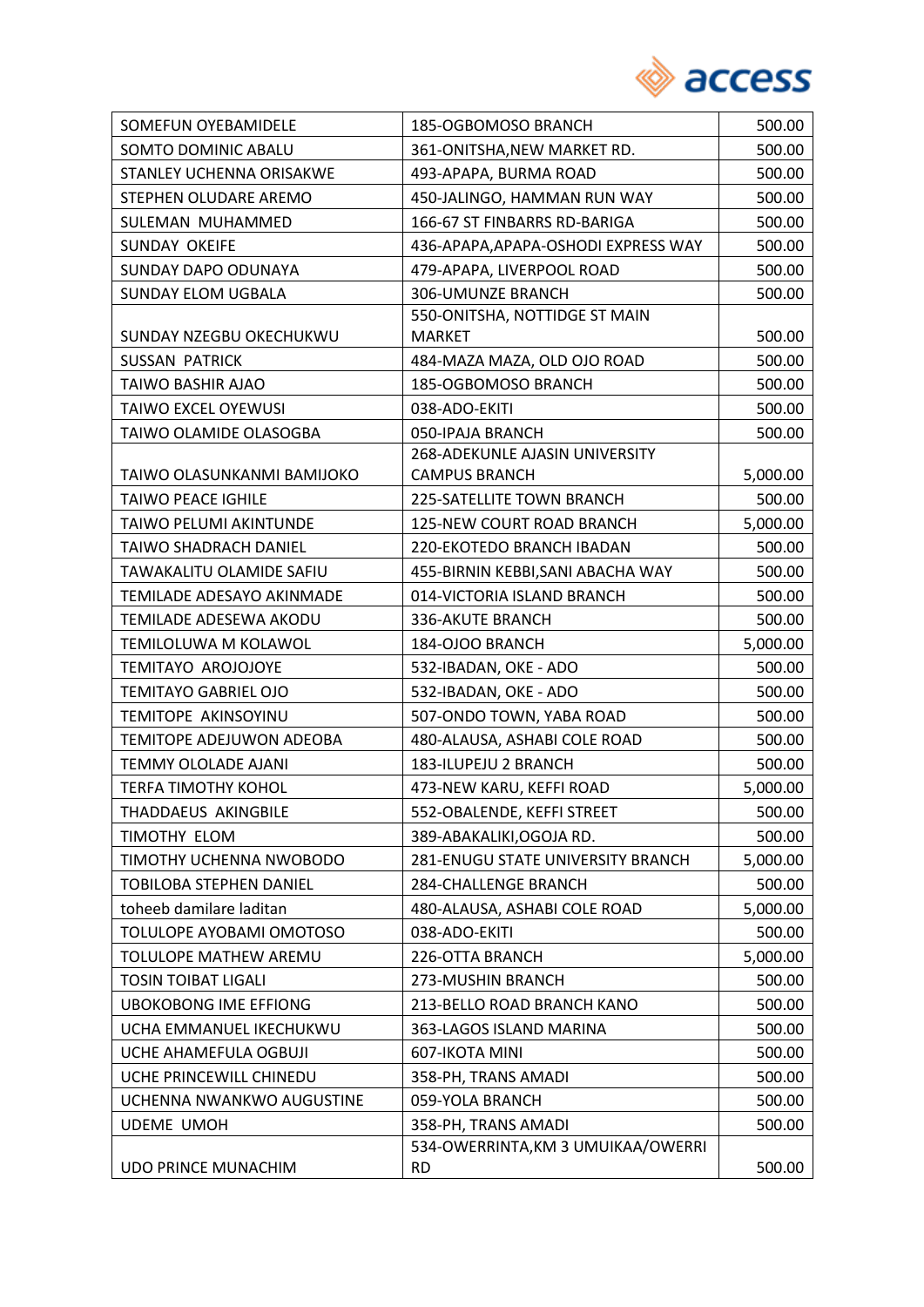

| <b>UDOFIA IKPE UDOFIA</b>       | 336-AKUTE BRANCH                   | 500.00   |
|---------------------------------|------------------------------------|----------|
| <b>UDOKA OKOYE</b>              | 509-OBOSI, CITY BISCUIT ROAD       | 500.00   |
| <b>UGO MARTINS EMEKA</b>        | 019-DUGBE MARKET IBADAN BRANCH     | 500.00   |
| UGOCHUKWU H HARMONY             | 358-PH, TRANS AMADI                | 500.00   |
| UGOCHUKWU ONYEDIKA EJIKEME      | 119-OJODU BERGER BRANCH            | 500.00   |
| <b>UGOCHUKWU REMIGUS ATUEYI</b> | 560-MAFOLUKU, INTL AIRPORT ROAD    | 500.00   |
| UGOH CHIDIEBERE OBIKARA         | 537-AKOWONJO, SHASHA ROAD          | 500.00   |
| UGONNA JAACHIMIKE ORJI          | 505-MBAISE, AHIARA JUNCTION MBAISE | 500.00   |
| UGWU CHRISTIAN OKWUDILI         | 372-ENUGU, GARDEN AVENUE           | 500.00   |
| UGWU MARTINS CHIJIOKE           | 152-ENUGU ROAD                     | 500.00   |
| UGWUJA FIDELIA N                | 283-UNN NSUKKA BRANCH              | 500.00   |
| <b>UJUNWA OKEKE</b>             | 442-OWERRI, DOUGLAS RD.            | 500.00   |
| ULOMA SANDRA ASONYE             | 239-IKOTUN BRANCH                  | 500.00   |
| UMAR AHMAD ALIYU                | 497-KANO, FRANCE ROAD SABON GARI   | 500.00   |
| UMAR MANGADU                    | 293-KUMO BRANCH                    | 500.00   |
| UMBURGA IMOTER                  | 259-ZAKI IBIAM BRANCH              | 500.00   |
| UMMA.LAWAL                      | 213-BELLO ROAD BRANCH KANO         | 500.00   |
| UREVBU OGHENEGARE               | 234-DECO ROAD BRANCH               | 500.00   |
| USMAN OLADIMEJI ABDULSALAM      | 037-ABEOKUTA BRANCH                | 500.00   |
| UTHMAN OLAKUNLE ASHIMI          | 001-BURMA ROAD APAPA BRANCH        | 500.00   |
| UZOKA IJEOMA LOVELYN            | 049-OLD OJO BRANCH                 | 500.00   |
| VALENTINE OBINNA IDIGBOGU       | 132-BANK ROAD OWERRI BRANCH        | 500.00   |
| VICTOR CHINEDU ONYENAMA         | <b>307-NEKEDE BRANCH</b>           | 500.00   |
| VICTORIA OMOLOLA AJADI          | 017-AKURE BRANCH                   | 500.00   |
| VICTORIA OVASUAHI AZABABA       | 089-LOKOJA BRANCH                  | 500.00   |
| <b>VIRTUE SUNDAY JOHN</b>       | 402-UYO, ABAK RD.                  | 500.00   |
| <b>VIVIAN CHIOMA OKENCHI</b>    | 498-GWARINPA ABUJA, 1ST AVENUE     | 500.00   |
| <b>VIVIAN OBIANUJU UCHE</b>     | 491-WUSE II ABUJA, AMINU KANO CR   | 500.00   |
| WASIU OPEYEMI AKINSOLA          | 571-APAPA, RORO PORT MINI          | 5,000.00 |
| WILLIAM PETER ITIRI             | <b>520-OKIGWE BRANCH</b>           | 500.00   |
| <b>WILLIAMS ADEWALE</b>         | 073-OGUNLANA DRIVE BRANCH          | 500.00   |
| WISDOM OMORUYI SUNDAY           | 334-OOU BRANCH                     | 500.00   |
| WISDOM UCHENNA UZOWUIHE         | 541-PH, OLU OBASANJO WAY           | 500.00   |
| YAHAYA BALARABA                 | 180-ZARIA BRANCH                   | 500.00   |
| YAHAYA MARYAM HABIB             | 213-BELLO ROAD BRANCH KANO         | 500.00   |
| YAHAYA MUBARAK AHMAD            | 320-FRANCE ROAD BRANCH             | 500.00   |
| YAU IDRIS                       | 213-BELLO ROAD BRANCH KANO         | 500.00   |
| YAU YAKUBU                      | 131-ALI AKILU ROAD BRANCH          | 500.00   |
| YEMISI DEBORAH AYODEJI          | 363-LAGOS ISLAND MARINA            | 500.00   |
| YUSUF IBRAHIM                   | 297-BIDA BRANCH                    | 500.00   |
| YUSUF KAZEEM MUHAMME            | 038-ADO-EKITI                      | 500.00   |
| YUSUFA SHAAIB                   | 272-IJESHATEDO BRANCH              | 500.00   |
| ZAHRAU RABIU ABUBAKAR           | 013-KANO BRANCH                    | 500.00   |
| ZAINAB TITILAYO ADEBOWALE       | 143-JOS 1 BRANCH                   | 5,000.00 |